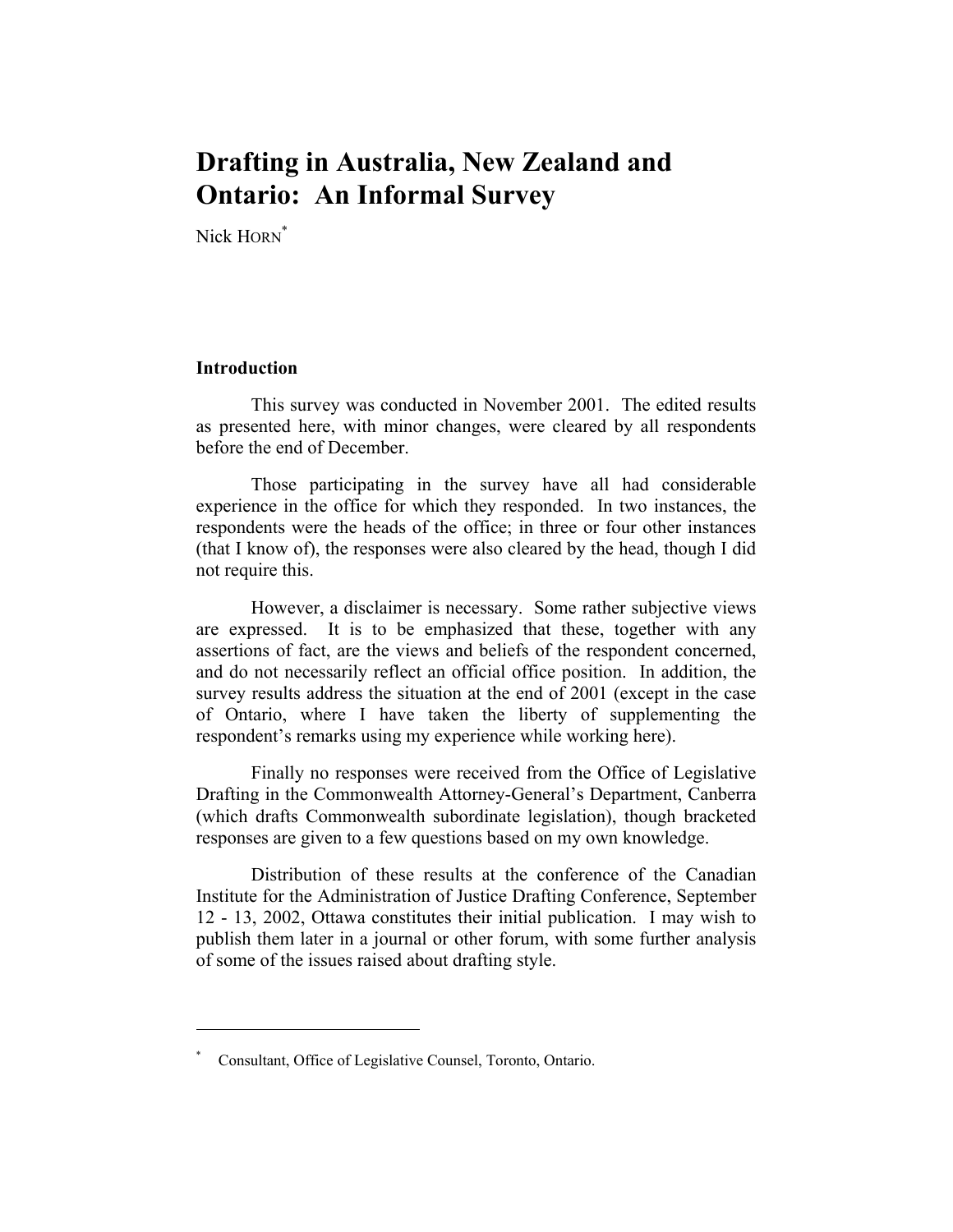Finally, I wish to express my gratitude to the participants for their willing expenditure of time and effort in responding to the survey and to my draft summaries of results, and in supplying supplementary materials. I take full responsibility, of course, for any misrepresentations of their views, or any errors of fact.

Key to tables:

| <b>ACT</b> | Australian Capital Territory Parliamentary Counsel's<br>Office                        |
|------------|---------------------------------------------------------------------------------------|
| Cwlth OLD  | Commonwealth Office of Legislative Drafting (drafts<br>Commonwealth subordinate laws) |
| Cwlth OPC  | Commonwealth Office of Parliamentary Counsel                                          |
| <b>NSW</b> | New South Wales Parliamentary Counsel's Office                                        |
| NT         | Northern Territory Office of the Parliamentary Counsel                                |
| Qld        | Office of Queensland Parliamentary Counsel                                            |
| SA         | South Australia Parliamentary Counsel's Office                                        |
| <b>Tas</b> | Tasmania Office of Parliamentary Counsel                                              |
| Vic        | Victoria Office of Chief Parliamentary Counsel                                        |
| <b>WA</b>  | Western Australia Parliamentary Counsel's Office                                      |
| NZ         | New Zealand Parliamentary Counsel Office                                              |
| Ontario    | Ontario Office of Legislative Counsel                                                 |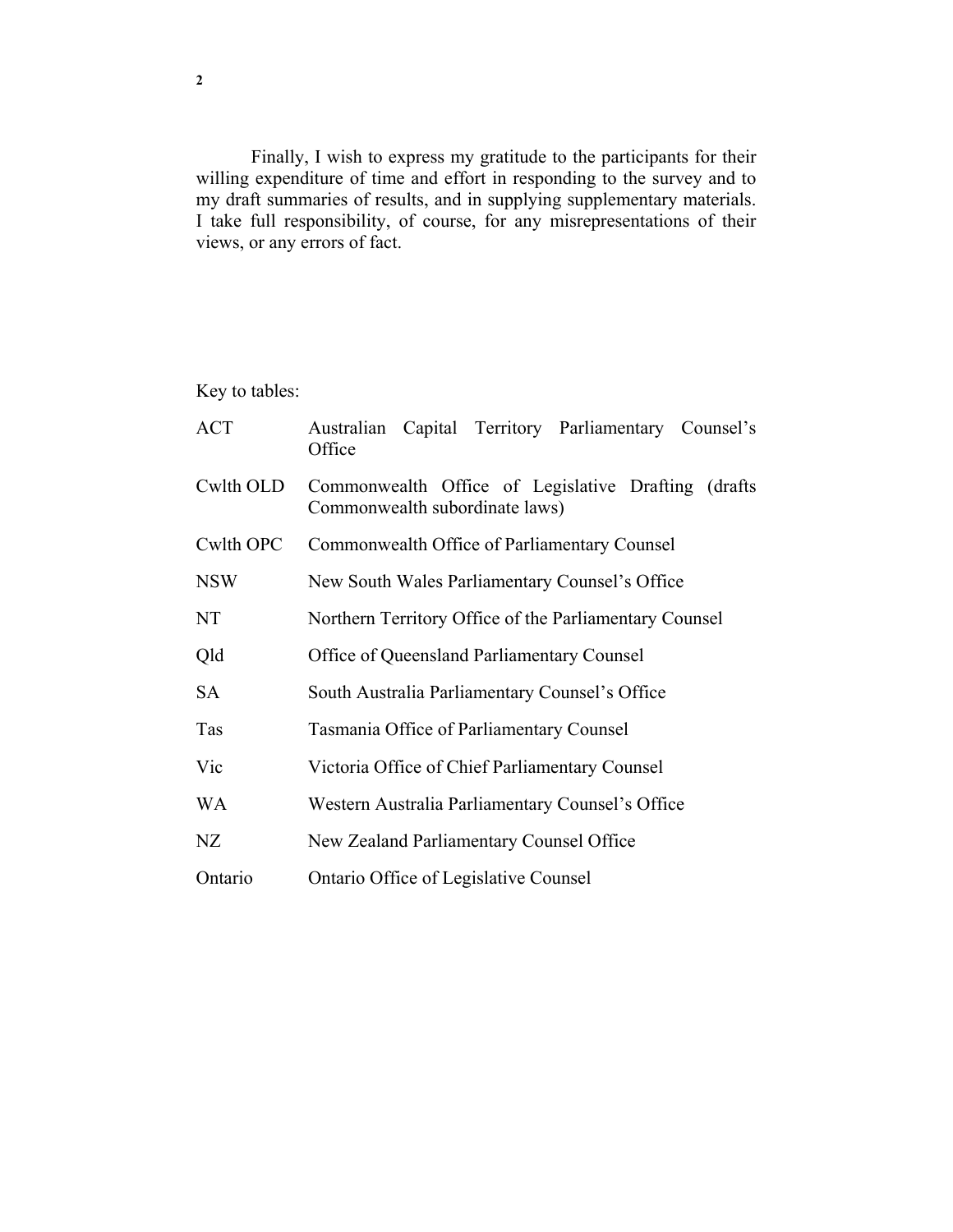#### **Results**

### **1. Vertical relationships**

#### **1.1 Which department is the drafting office in? Or does it have an independent statutory status? (give brief details)**

| <b>ACT</b> | Department of Justice & Community Safety                                                                                                                             |
|------------|----------------------------------------------------------------------------------------------------------------------------------------------------------------------|
| Cwlth OLD  | [Attorney-General's Department]                                                                                                                                      |
| Cwlth OPC  | Independent statutory office within Attorney-General's portfolio<br>Parliamentary Counsel Act 1970.                                                                  |
| <b>NSW</b> | PCO is a separate PS department                                                                                                                                      |
| NT         | Chief Minister's Department                                                                                                                                          |
| Qld        | Independent statutory office within Premier's portfolio, w. administrative links to Department of<br>Premier & Cabinet<br>Legislative Standards Act 1992 [LSA], s 5. |
| <b>SA</b>  | Attorney-General's Department                                                                                                                                        |
| Tas        | Department of Premier & Cabinet                                                                                                                                      |
| Vic        | Independent office within Premier's portfolio, w. administrative links to Department of Premier $\&$<br>Cabinet                                                      |
| <b>WA</b>  | Department of Justice                                                                                                                                                |
| NZ.        | Office of Parliament independent of public service, under control of Attorney-General or Prime<br>Minister (if no A-G)<br>Statutes Drafting and Compilation Act 1920 |
| Ontario    | Ministry of the Attorney-General                                                                                                                                     |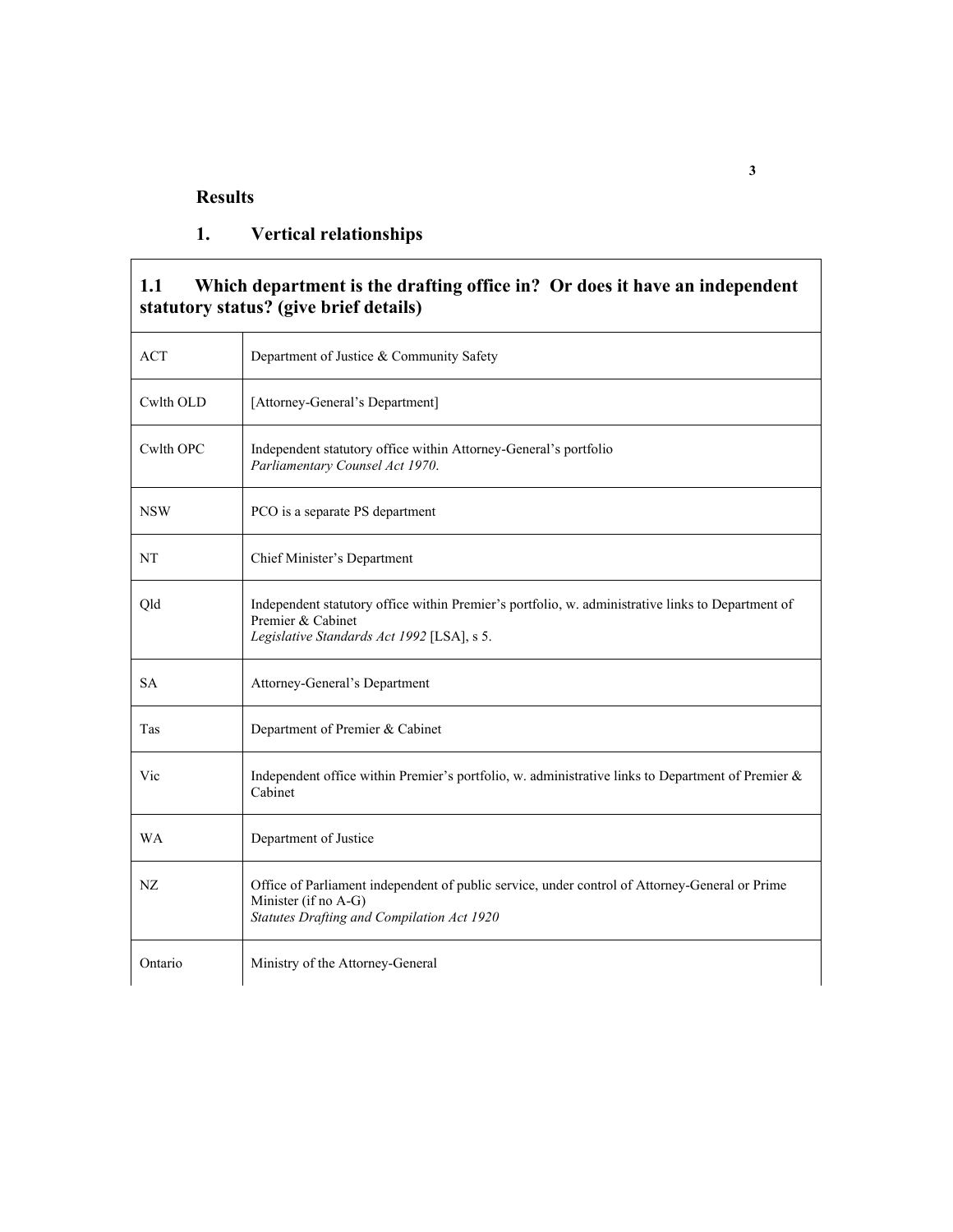| 1.2 | Do you draft bills or parliamentary amendments for private members (or senators        |
|-----|----------------------------------------------------------------------------------------|
|     | etc)? Give brief details of any drafting arrangements (e.g. has the government given a |
|     | general undertaking, or is authority to draft given only on a case-by-case basis?)     |

| <b>ACT</b> | Yes for both. Successive Chief Ministers have given general authority. No specific authority<br>needed. Govt work ultimately given priority (but internal priorities discussed with each non-govt<br>party separately), but in practice we manage to meet the demand from private members in almost<br>all cases.                                                                                                                                                                                                                                                                    |
|------------|--------------------------------------------------------------------------------------------------------------------------------------------------------------------------------------------------------------------------------------------------------------------------------------------------------------------------------------------------------------------------------------------------------------------------------------------------------------------------------------------------------------------------------------------------------------------------------------|
| Cwlth OLD  | n/a [subordinate legislation only]                                                                                                                                                                                                                                                                                                                                                                                                                                                                                                                                                   |
| Cwlth OPC  | Nothing in Parliamentary Counsel Act 1970 to prevent it. But Govt work takes priority. Drafting<br>on case by case basis authorised by Govt.                                                                                                                                                                                                                                                                                                                                                                                                                                         |
| <b>NSW</b> | Yes for both, general undertaking. But maximum limit set on core drafting hours for each private<br>member/party/group; also drafting must not interfere with Govt program. See 'Handbook for the<br>Drafting of Non-Government Legislation'.                                                                                                                                                                                                                                                                                                                                        |
| NT         | Yes [for both], general undertaking.                                                                                                                                                                                                                                                                                                                                                                                                                                                                                                                                                 |
| Qld        | Yes for both. OQPS statutory function to draft for private members on request (LSA, s 6). No<br>Govt authority required.                                                                                                                                                                                                                                                                                                                                                                                                                                                             |
| <b>SA</b>  | Yes for both. No Govt authority required. (SAOPC Guide for private members provided.)                                                                                                                                                                                                                                                                                                                                                                                                                                                                                                |
| Tas        | Bills for private members on case-by-case basis authorised by Premier. General authority given for<br>Upper House private members' amendments                                                                                                                                                                                                                                                                                                                                                                                                                                        |
| Vic        | Yes for Bills, with Premier's specific approval (though requests for approval are rare). Yes for<br>amendments, no specific authority necessary.                                                                                                                                                                                                                                                                                                                                                                                                                                     |
| <b>WA</b>  | No. But occasional specific authority for amendments.                                                                                                                                                                                                                                                                                                                                                                                                                                                                                                                                |
| NZ         | Member's bills (members who are not Ministers), local bills (for local authorities – geographically<br>confined), private bills (for individuals, trusts, corporations for private benefit). Generally,<br>members draft own bills (often with assistance of legislative counsel in the Office of the Clerk of<br>the House of Reps); PC usually drafts local & private bills. PC generally drafts amendments to all<br>categories of non-Government bills. (See Mark Gobbi "Neglected Orphans or Trojan Horses?"<br>Paper presented to Drafting Forum, Melbourne, 1-3 August 2001.) |
| Ontario    | Drafting for private members separate OLC function as law clerk of the Assembly.                                                                                                                                                                                                                                                                                                                                                                                                                                                                                                     |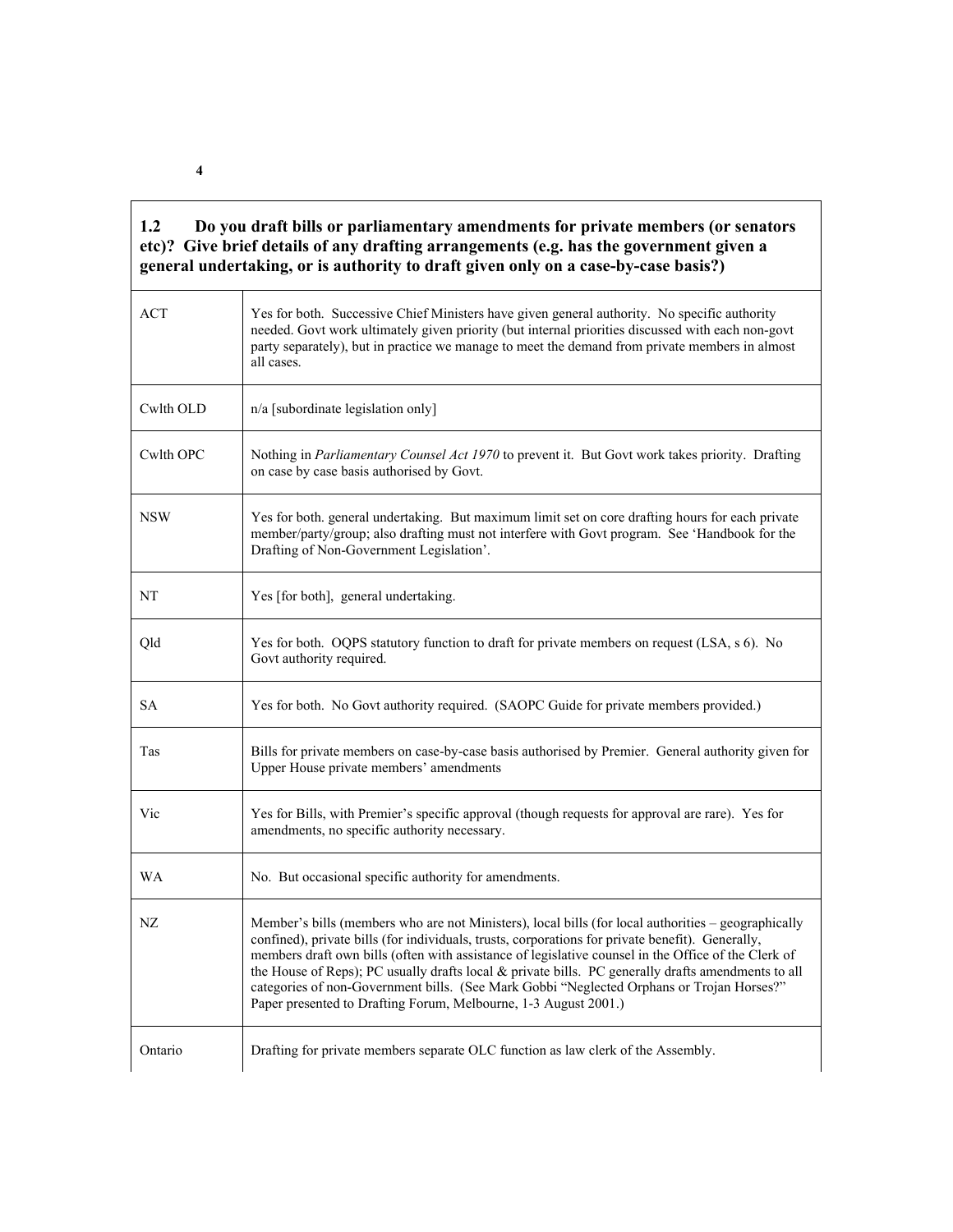**1.3 Is primary or subordinate legislation you draft subject to routine scrutiny by a parliamentary committee for encroachment on civil liberties, review of administrative decisions, etc? Are there any statutory constraints of this nature?** [some details of parliamentary power to disallow subordinate legislation have been added by NH]

| <b>ACT</b> | Yes for Bills, subordinate laws & subordinate instruments designated 'disallowable'.<br>Assembly Committee for both. No statutory constraints. Criteria decided by Assembly.<br>Regulations disallowable, as are other 'disallowable instruments' (e.g. fee determinations)<br>(Legislation Act 2001 ch 7).                                                                                                                                                                                                                                                                            |
|------------|----------------------------------------------------------------------------------------------------------------------------------------------------------------------------------------------------------------------------------------------------------------------------------------------------------------------------------------------------------------------------------------------------------------------------------------------------------------------------------------------------------------------------------------------------------------------------------------|
| Cwlth OLD  | [Yes for Regulations & Ordinances (Senate Standing Committee on Regulations and<br>Ordinances). Criteria decided by Senate. Regulations and ordinances disallowable under<br>Acts Interpretation Act 1901, s 48]                                                                                                                                                                                                                                                                                                                                                                       |
| Cwlth OPC  | Yes for Bills (Senate Standing Committee for the Scrutiny of Bills). Criteria decided by<br>Senate.                                                                                                                                                                                                                                                                                                                                                                                                                                                                                    |
| <b>NSW</b> | Yes for subordinate legislation (Regulation Review Committee under Subordinate<br>Legislation Act 1989) [Statutory rules disallowable-Interpretation Act 1987, s 41].                                                                                                                                                                                                                                                                                                                                                                                                                  |
| NT         | Standing committee for scrutiny of regulations, but inactive. No committee for Bills.<br>[Regulations disallowable– <i>Interpretation Act</i> Pt VII, div 2.]                                                                                                                                                                                                                                                                                                                                                                                                                          |
| Qld        | Yes for Bills and subordinate legislation. Scrutiny of Legislation Committee under<br>Parliamentary Committees Act 1995 - 'fundamental legislative principles' under LSA, s 4.<br>LSA also provides a function of OQPC to advise about application of principles, and requires<br>that explanatory note briefly comment on application of principles (also provides for issue of<br>guidelines on application to drafting of 'exempt instruments' (subordinate instruments other<br>than subordinate laws). [Subordinate legislation disallowable-Statutory Instruments Act, s<br>50.] |
| <b>SA</b>  | No for Bills. Yes for regulations – Legislation Review Committee, under Subordinate<br>Legislation Act 1978. Criteria decided by Cttee. (Sample report provided.). [Subordinate<br>laws disallowable under Subordinate Laws Act 1989, s 6.]                                                                                                                                                                                                                                                                                                                                            |
| Tas        | No for both. Regulations disallowable by either house under Acts Interpretation Act 1931, s<br>47. [However, Subordinate Legislation Committee Act 1969, s 3 establishes joint Standing<br>Committee on Subordinate Legislation. Section 8 sets out guidelines for committee to report<br>on subordinate legislation.]                                                                                                                                                                                                                                                                 |
| Vic        | Yes for Bills & regulations. Joint Scrutiny of Acts & Regulations Cttee, under<br>Parliamentary Committees Act 1968, s 4D (criteria in Act). [Statutory rules disallowable                                                                                                                                                                                                                                                                                                                                                                                                             |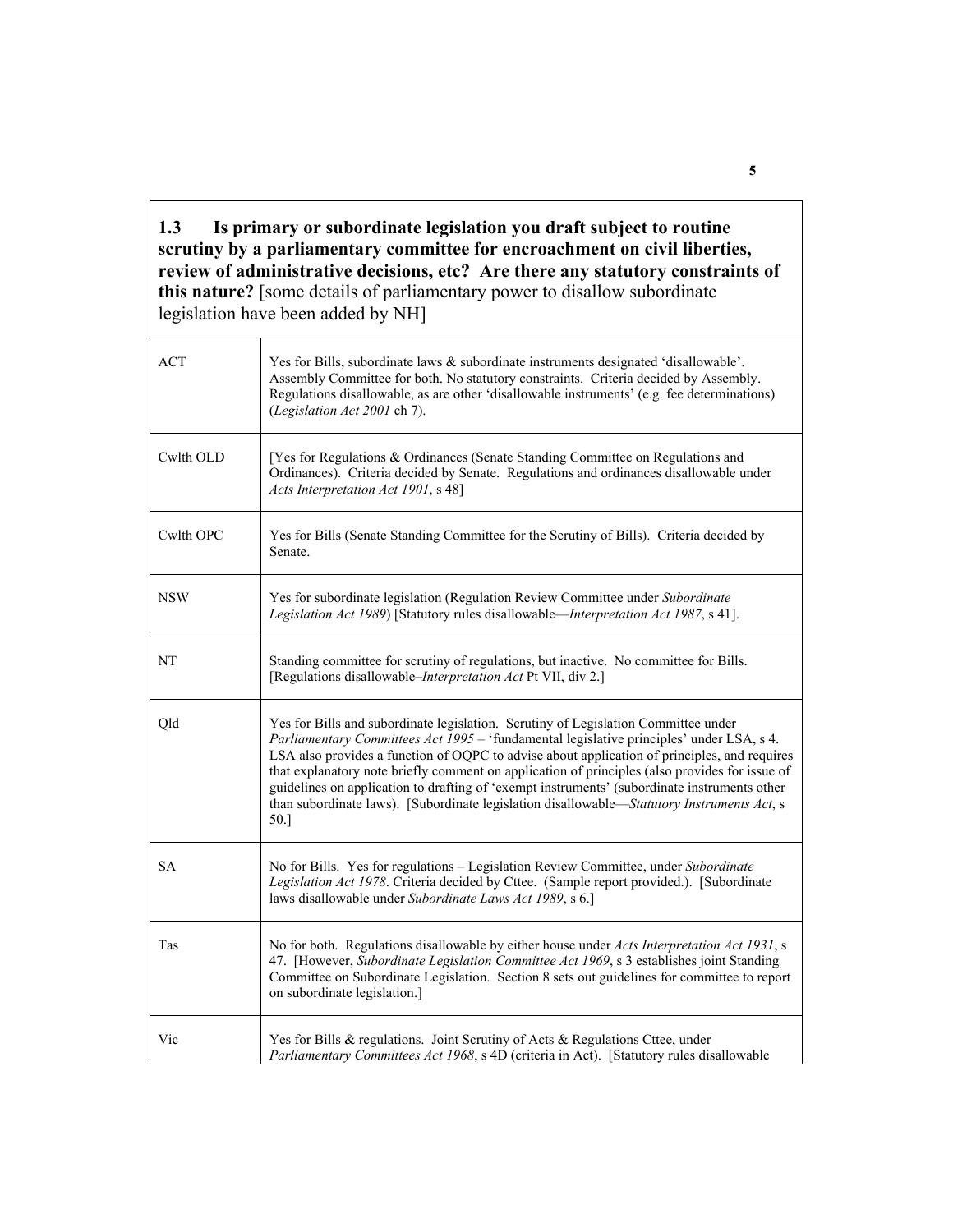|           | under Subordinate Legislation Act 1994, s 23.]                                                                                                                                                                                                                                                                                                                                                                                                                                                                                                                                                                                                                                                                                                                                                                                                                                                  |
|-----------|-------------------------------------------------------------------------------------------------------------------------------------------------------------------------------------------------------------------------------------------------------------------------------------------------------------------------------------------------------------------------------------------------------------------------------------------------------------------------------------------------------------------------------------------------------------------------------------------------------------------------------------------------------------------------------------------------------------------------------------------------------------------------------------------------------------------------------------------------------------------------------------------------|
| <b>WA</b> | No for Bills. Yes for subsidiary legislation – Joint Standing Committee on Delegated<br>Legislation. [Subsidiary legislation disallowable under Interpretation Act 1984, s 42.]                                                                                                                                                                                                                                                                                                                                                                                                                                                                                                                                                                                                                                                                                                                 |
| NZ.       | Yes for both. Before Bills introduced/regs made, Minister advises Cabinet about compliance<br>with basic legal $\&$ constitutional principles, compliance with <i>Bill of Rights Act 1990</i> and<br><i>Human Rights Act 1993</i> , Treaty of Waitangi, international obligations & standards & existing<br>law. Bill of Rights team in the Ministry of Justice vets Bills (for A-G) for compliance with<br>Bill of Rights Act before they are introduced (MoJ increasingly doing so for regs). Crown<br>Law Office vets MoJ Bills (for A-G). All Bills referred to a select committee after<br>introduction, which considers, inter alia, human rights and administrative law impact.<br>Regulations Review Committee considers regulation-making powers, as well as human<br>rights/admin law issues for all regulations. [Regulations disallowable—Regulations]<br>(Disallowance) Act 1989.] |
| Ontario   | Standing committee under <i>Regulations Act</i> , s 12 [reports on scope and method of of exercise<br>of delegated legislative power but without reference to the merits<br>(s 3). No statutory provision for disallowance of regulations by Assembly].                                                                                                                                                                                                                                                                                                                                                                                                                                                                                                                                                                                                                                         |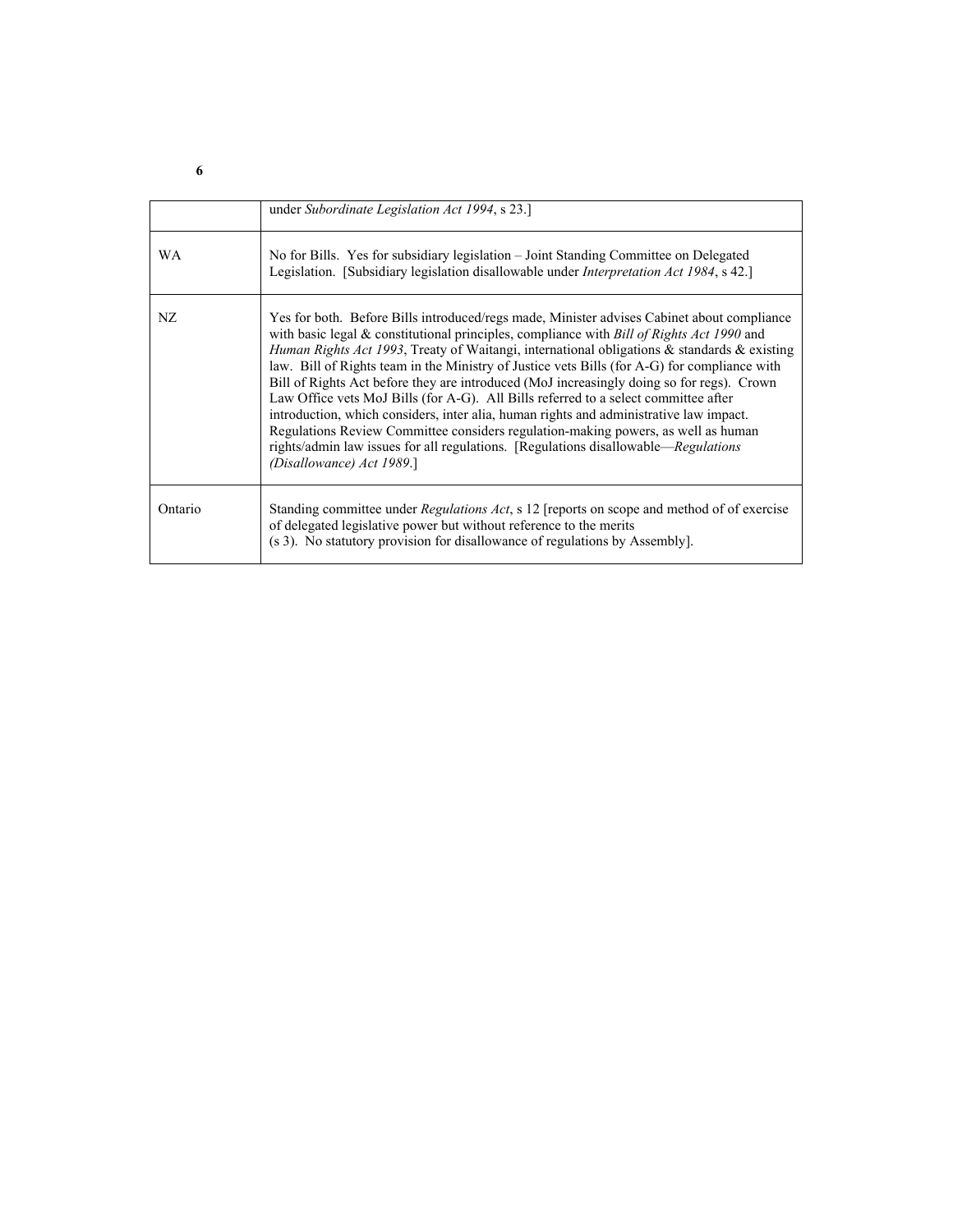| <b>ACT</b> | Bills (and Assembly Amendments), regulations, court rules, some other instruments (e.g. Financial<br>Management Guidelines) on request. No explanatory memoranda, but advise on content if<br>requested. Settle instruments on request.                                                    |
|------------|--------------------------------------------------------------------------------------------------------------------------------------------------------------------------------------------------------------------------------------------------------------------------------------------|
| Cwlth OLD  | [Commonwealth subordinate legislation]                                                                                                                                                                                                                                                     |
| Cwlth OPC  | Bills and amendments of Bills                                                                                                                                                                                                                                                              |
| <b>NSW</b> | All the above, including environmental planning instruments and court rules. Draft Bills for Law<br>Reform Commission reports.                                                                                                                                                             |
| <b>NT</b>  | Bills, regulations, by-laws for councils, universities etc, explanatory material for publication/tabling<br>with Bills.                                                                                                                                                                    |
| Qld        | Bills, subordinate legislation (other than 'exempt' subordinate legislation ie local govt etc), other<br>instruments on request. LSA s $7(a) - (f)$ .                                                                                                                                      |
| <b>SA</b>  | Bills, regulations, proclamations, some commissions $\&$ notices, comment on Governor's decisions<br>under planning legislation. Draft Explanation of Clauses (attached to 2nd reading speech) for Bills.                                                                                  |
| Tas        | Bills, regulations, rules, by-laws, other subordinate laws, NOT municipal by-laws.                                                                                                                                                                                                         |
| Vic        | Draft Bills $\&$ settle regulations (draft some too). Settle explanatory memoranda and proclamations.<br>Occasionally draft other instruments.                                                                                                                                             |
| <b>WA</b>  | Bills and subsidiary legislation (including regulations, proclamations, orders in council, some by-<br>laws & notices). Some subordinate legislation NOT drafted by PCO e.g. local laws of local govt.                                                                                     |
| NZ         | Bills, regulations, slips (amendments to bill by select committee), 'Supplementary Order Papers'<br>(parliamentary amendments prior to $3rd$ reading) and various special orders & notices. Clause<br>analysis in explanatory note for Bills; explanatory note as a whole for regulations. |
| Ontario    | Bills and all subordinate legislation, and motions for amendments, but not other instruments.                                                                                                                                                                                              |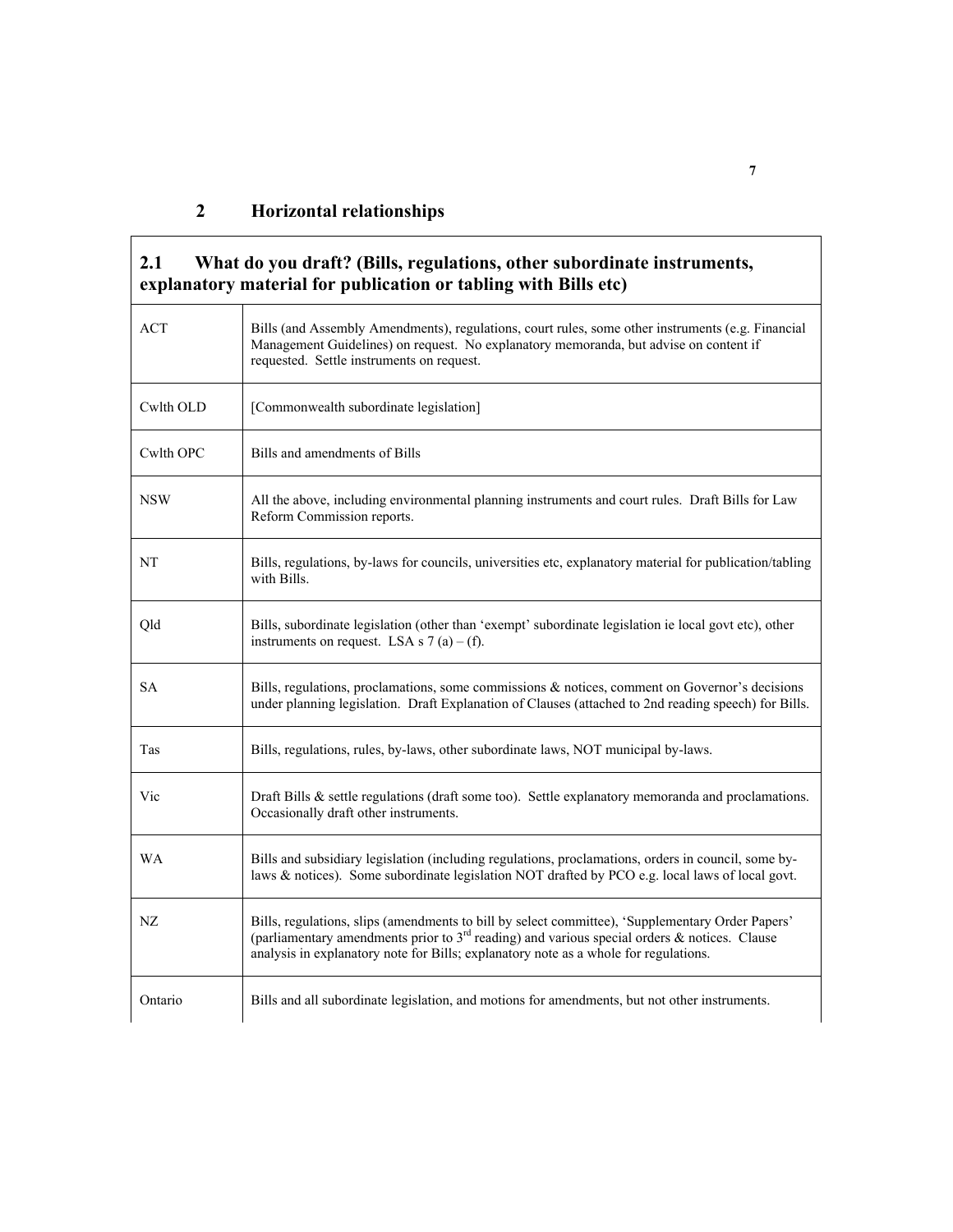### **2.2 Who gives instructions? (e.g. legal areas of client agencies/legislation areas of client agencies/operational areas of client agencies/private contractors of client agencies)**

| <b>ACT</b> | All of the above. Occasionally take instructions from private law firms or contractors.                                                                                              |
|------------|--------------------------------------------------------------------------------------------------------------------------------------------------------------------------------------|
| Cwlth OPC  | All of the above. Occasional instructions from private consultants (e.g. law firms)                                                                                                  |
| <b>NSW</b> | Government legislation – legislation & policy units of govt depts. Non-govt legislation – MP or<br>member's assistant.                                                               |
| <b>NT</b>  | Legal $\&$ policy officers. One instance private sector instructions (quality low)                                                                                                   |
| Qld        | All of the above. Private members – member or senior adviser for opposition shadow.                                                                                                  |
| <b>SA</b>  | Policy and sometimes operational officers from client agencies. Some legally qualified. All<br>instructions from the public sector.                                                  |
| Tas        | Legislation areas and operation areas of client agencies                                                                                                                             |
| Vic        | All of the above, and Ministerial advisers too, sometimes. Very occasionally instructions are<br>received from law firms working in tandem with a departmental instructor.           |
| <b>WA</b>  | Senior public servants (sometimes legal areas of clients). Sometimes from Ministers or their<br>offices. Private contractors only if working in tandem with departmental instructor. |
| NZ         | Administering agencies, mostly legal officers, sometimes policy advisers. Occasionally from<br>Minister responsible.                                                                 |
| Ontario    | Legal branch of client Ministries (government drafting). Private members or their assistants<br>(private members' drafting)                                                          |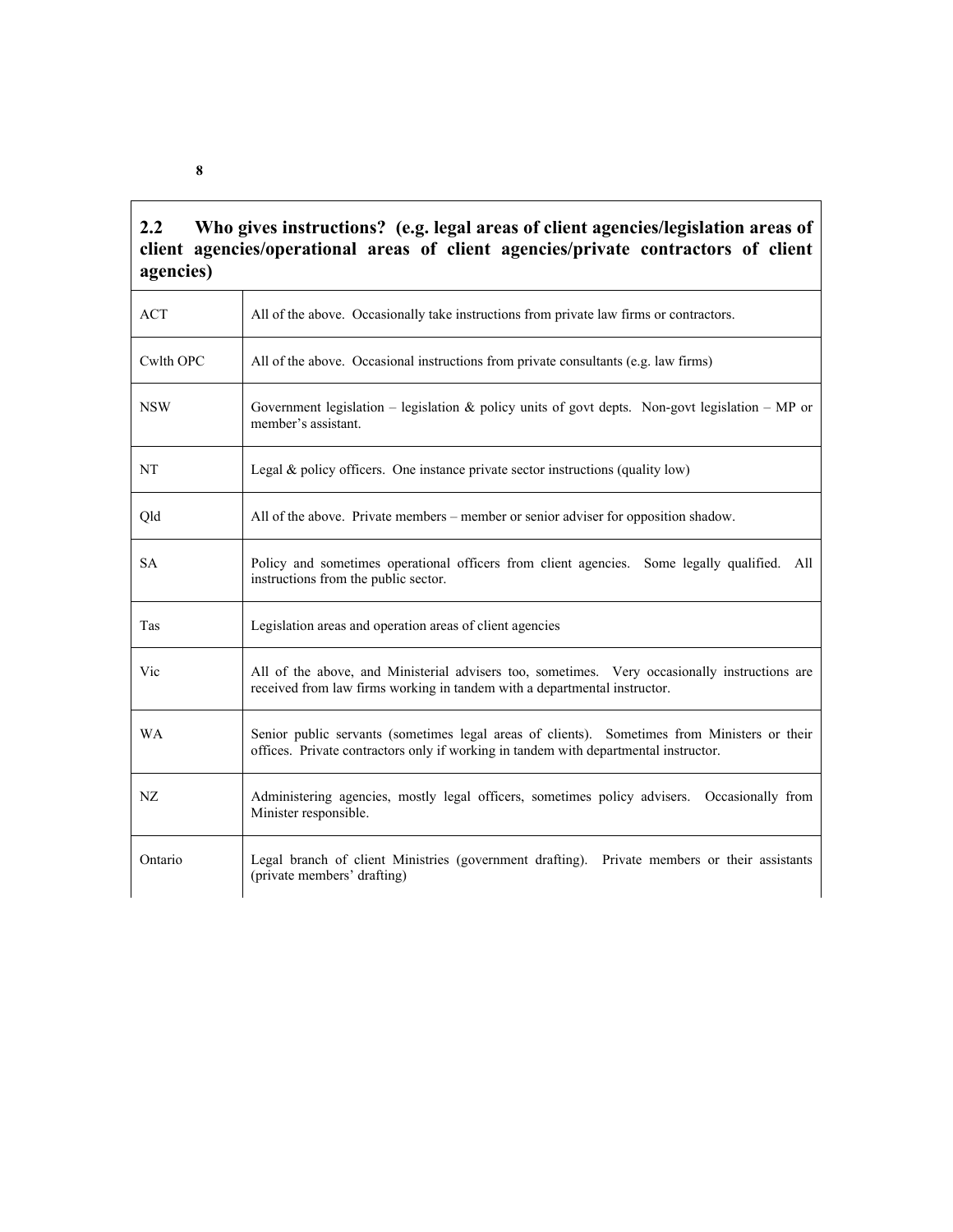| 2.3<br>Do you offer any training for instructors and legislation officers? |                                                                                                                                                                                                                                                                          |  |
|----------------------------------------------------------------------------|--------------------------------------------------------------------------------------------------------------------------------------------------------------------------------------------------------------------------------------------------------------------------|--|
| <b>ACT</b>                                                                 | We ran a series of full-day instructors' courses in 1999 (very popular) – looking to revive them in<br>2002. Public Access to Law project briefing given late 2001 around the public service & to<br>Assembly, Supreme Court etc.                                        |  |
| Cwlth OPC                                                                  | 1-day Legislation Process Course, covering the drafting process in detail.                                                                                                                                                                                               |  |
| <b>NSW</b>                                                                 | Handbook for drafting non-govt legislation (see above), and 'Handbook for the Drafting of<br>Government Legislation'. Addresses to groups. No formal training.                                                                                                           |  |
| NT                                                                         | Handout for agencies. Policy/legislation staffing stable (few one-off instructors).                                                                                                                                                                                      |  |
| Qld                                                                        | None currently offered.                                                                                                                                                                                                                                                  |  |
| SА                                                                         | 6-monthly seminar for instructors. In-house seminars for particular agencies etc on request (about 4<br>per year). Prepare publications to assist instructors, in particular Handbook for instructors.                                                                   |  |
| Tas                                                                        | No                                                                                                                                                                                                                                                                       |  |
| Vic                                                                        | 1-day and $\frac{1}{2}$ day courses for instructors & legislation officers in 2001. Very popular (had to double<br>originally planned number). [See www.ocpc.vic.gov.au, via 'other documents' to 'training topics'<br>and 'Legislative process – an OCPC perspective'.] |  |
| WA                                                                         | IPAA (Institute of Public Affairs & Administration?) course on how to draft – a WA OPC senior<br>counsel presents a session. Document on website about getting legislation drafted.                                                                                      |  |
| NZ                                                                         | Comprehensive curriculum-based training for new drafters (under review). Each new drafter<br>assigned a mentor and a trainer. Guide to Working with Parliamentary Counsel's Office for<br>agencies. Teams meet with agencies to discuss best practices.                  |  |
| Ontario                                                                    | When asked.                                                                                                                                                                                                                                                              |  |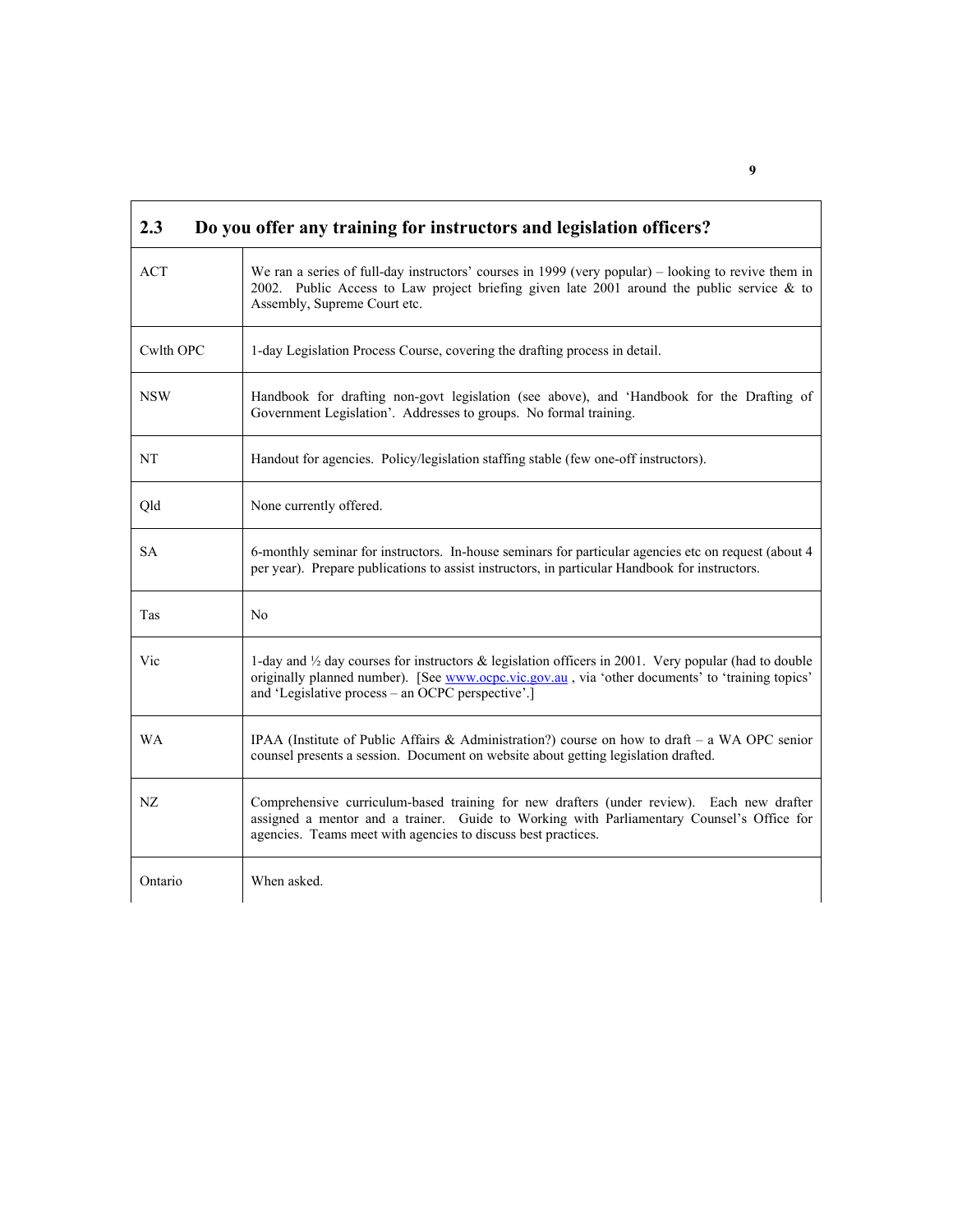### **3 Drafting management**

| 3.1<br>What is your current office structure (for drafters)?<br>PC=Parliamentary Counsel; Asst =Assistant; Princ. =Principal; D=Deputy; FPC=First PC; FAPC=First Asst<br>PC; SA=Senior Assistant; LDO=Legislative Drafting Officer; LO=Legal Officer; LWOP=Leave without<br>pay; Prof=Professional Officer; CPC=Chief PC; VPS=Victorian Public Service [Grade] |                                                                                                                                                                                                                                                                                                                                                                                                                                                                                           |  |
|----------------------------------------------------------------------------------------------------------------------------------------------------------------------------------------------------------------------------------------------------------------------------------------------------------------------------------------------------------------|-------------------------------------------------------------------------------------------------------------------------------------------------------------------------------------------------------------------------------------------------------------------------------------------------------------------------------------------------------------------------------------------------------------------------------------------------------------------------------------------|--|
| <b>ACT</b>                                                                                                                                                                                                                                                                                                                                                     | 14 drafters - PC, 2 DPC, 6 Princ. Asst PC (L2), 5 Asst PC (L1) = 14 drafters [incl 1 p/t Asst. PC, 1<br>p/t Princ. Asst. PC]                                                                                                                                                                                                                                                                                                                                                              |  |
| Cwlth OPC                                                                                                                                                                                                                                                                                                                                                      | 28 drafters (on deck) - FPC, 2 Second PC, 7 FAPC, 6 S Asst PC, 17 Asst PC = 33 drafters [incl 1<br>FAPC another agency PSA Pt IV, 1 SAPC on LWOP, 2 APC on LWOP, 1 APC on temp. transfer =<br>28 drafters effectively]                                                                                                                                                                                                                                                                    |  |
| <b>NSW</b>                                                                                                                                                                                                                                                                                                                                                     | 20 drafters - PC, DPC, 2 X Senior Asst PC, 2 X Asst PC, 3 X Senior LDO, 1 X Senior LO, 8 X LO<br>$(IV-VI)$ , 2 X LO $(I-III) = 20$ drafters                                                                                                                                                                                                                                                                                                                                               |  |
| NT                                                                                                                                                                                                                                                                                                                                                             | 6 drafters -PC, DPC, 1 X Prof 4, 2 X prof 3, 1 X prof $1 = 6$ drafters                                                                                                                                                                                                                                                                                                                                                                                                                    |  |
| Qld                                                                                                                                                                                                                                                                                                                                                            | 26 drafters -PC, 3 DPC, 4 FAPC, 7 Senior Asst PC, 11 Asst PC = 26 drafters [incl 1 p/t FAPC]                                                                                                                                                                                                                                                                                                                                                                                              |  |
| <b>SA</b>                                                                                                                                                                                                                                                                                                                                                      | 13 drafters - PC, DPC, 3 Senior Asst PC, 2 Asst PC, 6 LO = 13 drafters [inc LOs p/t = nt 5 f/t LOs]                                                                                                                                                                                                                                                                                                                                                                                       |  |
| Tas                                                                                                                                                                                                                                                                                                                                                            | 8 drafters - CPC, DCPC, 3 Senior PC, 1 PC, 2 Asst PC = 8 drafters [incl 1 p/t SAPC]                                                                                                                                                                                                                                                                                                                                                                                                       |  |
| Vic                                                                                                                                                                                                                                                                                                                                                            | 14 drafters - CPC, DCPC, 2 Asst CPC, 7 counsel VPS-5, 1 counsel VPS-4, 2 counsel VPS-3 = 14<br>drafters                                                                                                                                                                                                                                                                                                                                                                                   |  |
| <b>WA</b>                                                                                                                                                                                                                                                                                                                                                      | 14 drafters - PC, DPC, 12 Asst PC + 15 support staff = 14 drafters                                                                                                                                                                                                                                                                                                                                                                                                                        |  |
| NZ                                                                                                                                                                                                                                                                                                                                                             | 24 drafters - CPC, DPC, 16 PC, 3 Asst PC, 2 consultants, 1 counsel. Asst compiler of statutes = 24<br>drafters. Manager support services, co-ordinator info services, 4 legal publications officers,<br>librarian, computer support officer, co-ordinator management support, management support officer,<br>messenger, co-ordinator secretarial services, 5 secretaries, receptionist.                                                                                                   |  |
| Ontario                                                                                                                                                                                                                                                                                                                                                        | 14 drafters $+ 2$ translation counsel<br>Chief Legislative Counsel, Deputy Legislative Counsel, Registrar of Regulations, 11 other counsel,<br>5 production assistants<br>Director French Legislative Services, 4 translators, 4 linguistic advisers, 2 translation counsel, 3<br>production assistants.<br>Manager Publishing Services, 2 supervising legislative eds, 10 legislative editors, 2 production<br>assistants, 2 systems officers. $= 14$ drafters $+ 2$ translation counsel |  |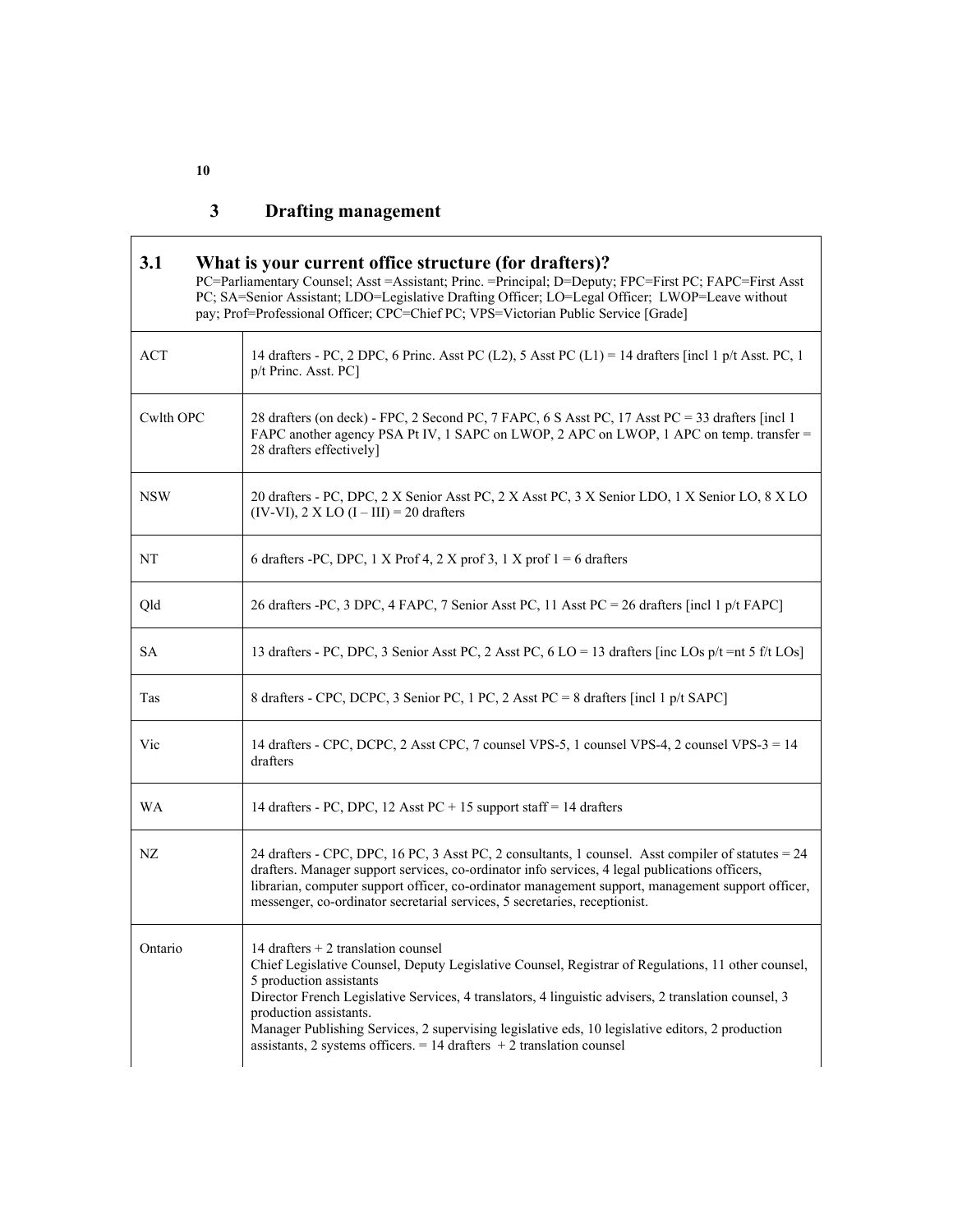**3.2 Is drafting split into groups (e.g. on the basis of client agencies, particular legislation or primary/subordinate legislation)? Are drafters placed with client agencies for particular work, or for particular periods (e.g. OPC taxation office placements)?** 

| <b>ACT</b> | No drafting groups as such. 2 DPC each draft or allocate work around the whole office for half our<br>client agencies, and have management (not necessarily settling) responsibilities for half of the<br>drafters.<br>No outposting, and none contemplated But (as for SA) particular drafters who develop expertise in<br>a particular area (e.g. by drafting primary legislation) tend to attract further work in that area. |
|------------|---------------------------------------------------------------------------------------------------------------------------------------------------------------------------------------------------------------------------------------------------------------------------------------------------------------------------------------------------------------------------------------------------------------------------------|
| Cwlth OPC  | Not generally, and not internally – but drafters are occasionally outposted (in recent times only for<br>the Corporations and Tax rewrites).                                                                                                                                                                                                                                                                                    |
| <b>NSW</b> | N <sub>0</sub>                                                                                                                                                                                                                                                                                                                                                                                                                  |
| NT         | No – everyone drafts everything.                                                                                                                                                                                                                                                                                                                                                                                                |
| Qld        | 3 drafting groups, allocated to different departments. No outposting.                                                                                                                                                                                                                                                                                                                                                           |
| SА         | No drafting groups, no outposting $\&$ none contemplated. But drafters who develop expertise in a<br>particular area (e.g. by drafting primary legislation) tend to attract further work in that area.                                                                                                                                                                                                                          |
| Tas        | No drafting groups, no outposting. But drafters who develop expertise in a particular area tend to<br>attract further work in that area.                                                                                                                                                                                                                                                                                        |
| Vic        | No drafting groups, no outposting.                                                                                                                                                                                                                                                                                                                                                                                              |
| <b>WA</b>  | No allocation by client agencies, no outposting.                                                                                                                                                                                                                                                                                                                                                                                |
| NZ         | 3 teams on agency basis. Rotation uncommon, but occasionally drafters take work from other<br>groups (interest/necessity for workload). Revenue legislation drafted in revenue office (not by PC<br>staff).                                                                                                                                                                                                                     |
| Ontario    | Each lawyer has a portfolio of clients (but these are reassessed from time to time). No outposting.                                                                                                                                                                                                                                                                                                                             |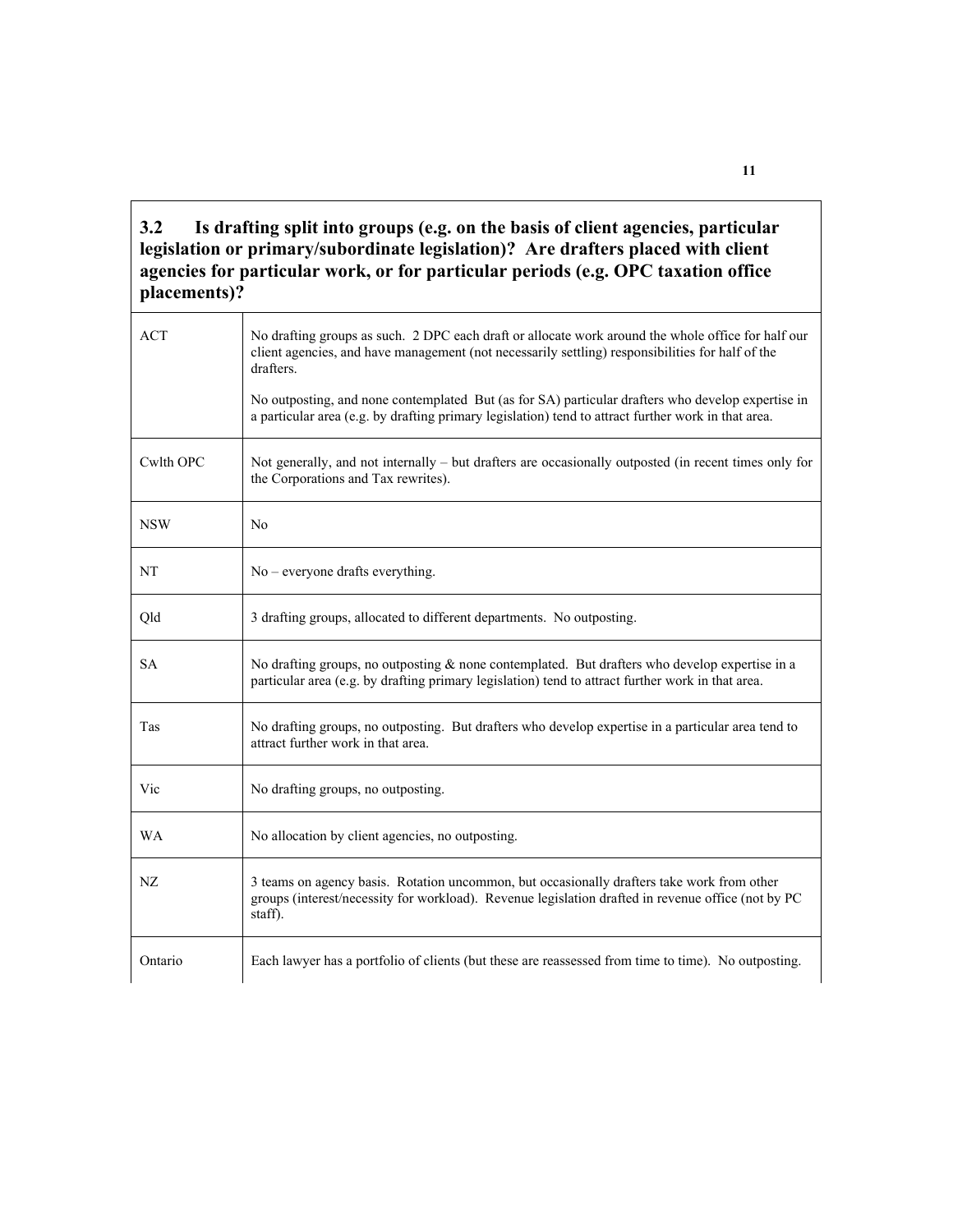### **3.3 At what level do you recruit, in general? Only at legal 1 equivalent (ie recent graduates, or lawyers with little or no drafting experience)? Or horizontally into upper legal 1/legal 2 levels (lawyers with drafting experience or equivalent)?**

| <b>ACT</b> | Asst PC's have a broad-banded Legal 1 classification. Most recruits would start at the bottom of<br>the range, but with suitable experience a recruit can be placed higher. We also sometimes recruit<br>experienced drafters from outside at Principal Asst PC level (Legal 2), and may do so at executive<br>level too (PC & DPC). |
|------------|--------------------------------------------------------------------------------------------------------------------------------------------------------------------------------------------------------------------------------------------------------------------------------------------------------------------------------------|
| Cwlth OPC  | Usually lawyers with no drafting experience at Asst PC1 [entry] level; top increment APC1 soon to<br>be raised to attract lawyers with useful non-drafting experience. Higher level positions may be<br>filled by experienced drafters from outside, but in practice most promotion is internal.                                     |
| <b>NSW</b> | [entry level] LO (I-III). Typically honours grads with 1 year or more experience private<br>practice/PS/Judge's associate (no drafting experience).                                                                                                                                                                                  |
| NT         | 'Catch as catch can'. Train from entry level up. Even if trainees leave, they generally stay for<br>approx. 3 years $\&$ move to NT govt law jobs, so training not wasted.                                                                                                                                                           |
| Qld        | May occur at any level (merit-based).                                                                                                                                                                                                                                                                                                |
| <b>SA</b>  | Last several years it's proved best to recruit lawyers with some private practice experience (e.g. last<br>3 recruits with 5, 3 $\&$ 6 years' private experience).                                                                                                                                                                   |
| Tas        | Usually only have been able to recruit at entry level.                                                                                                                                                                                                                                                                               |
| Vic        | 1985-2000 only at entry level. Recently 2 VPS5s (senior counsel) advertised externally (1 filled by<br>interstate drafter).                                                                                                                                                                                                          |
| WA         | At any level. At senior levels, experience in another drafting office essential.                                                                                                                                                                                                                                                     |
| NZ         | Generally from legal divisions of agencies, with lots of experience with policy/legislative process<br>(e.g. provision drafting instructions). Occasionally drafters recruited from private practice, with<br>legal drafting exp'ce, particularly with useful law speciality (e.g. commercial).                                      |
| Ontario    | Recently recruited 2 'senior' lawyers with suitable experience. Currently no entry-level 'trainee'<br>drafters on staff.                                                                                                                                                                                                             |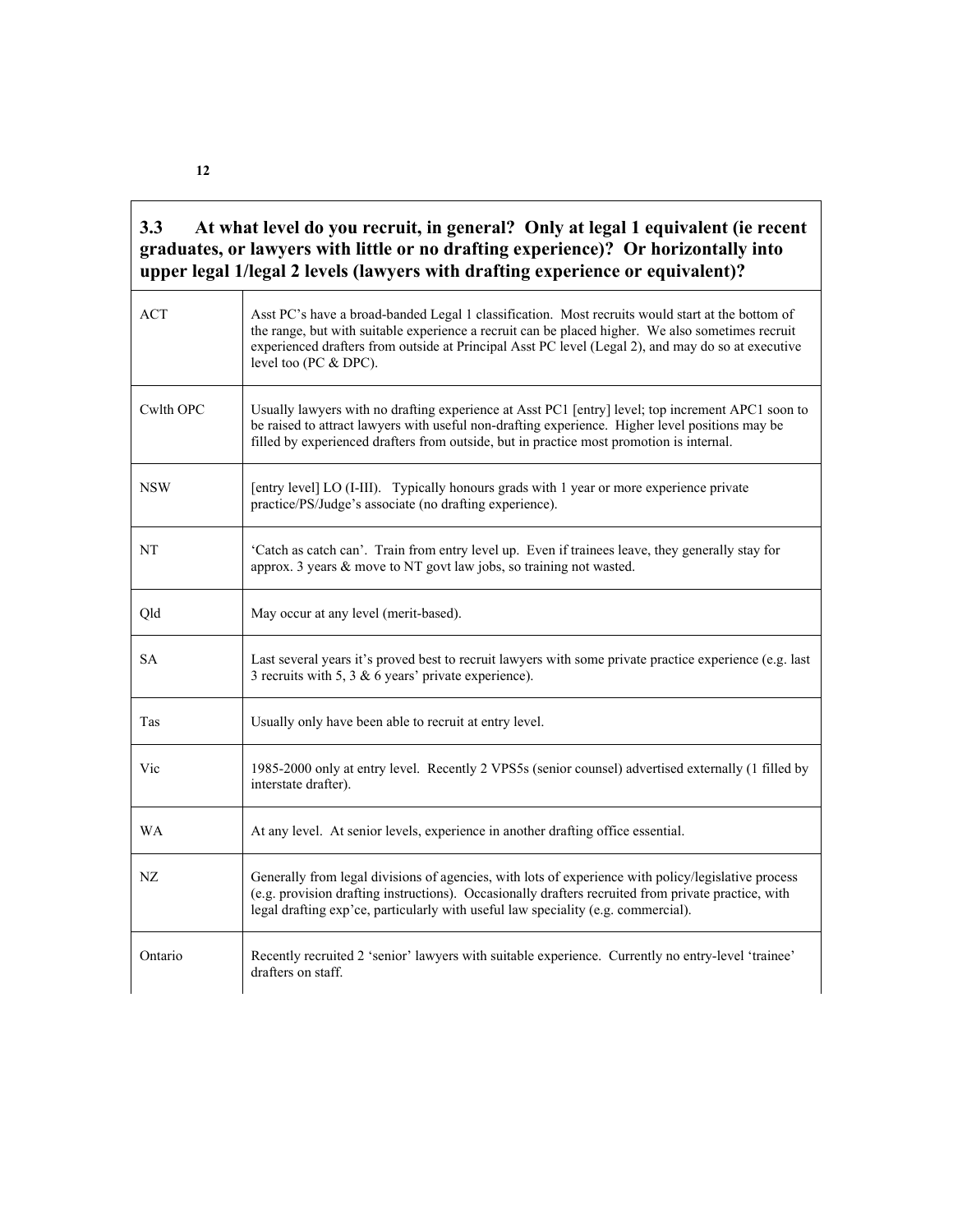| 3.4        | Are junior drafters 'paired' with particular senior drafters? Or are<br>junior/senior pairs made & broken on a job-by-job basis?                                                                                                                                                                                                            |
|------------|---------------------------------------------------------------------------------------------------------------------------------------------------------------------------------------------------------------------------------------------------------------------------------------------------------------------------------------------|
| <b>ACT</b> | Not generally, but 'mentoring' relationships have recently been introduced in a number of situations<br>(e.g. a drafter returning after over a year's maternity leave). Generally, 'pairs' are made and broken<br>on a job-by-job basis.                                                                                                    |
| Cwlth OPC  | 1 or 2 Asst PC paired with 1 SES (executive) drafter for about 12 months at a time, not on a job-by-<br>job basis.                                                                                                                                                                                                                          |
| <b>NSW</b> | Junior drafter closely supervised by senior drafter. Occasionally work in a team (taking routine etc<br>aspects of larger project).                                                                                                                                                                                                         |
| NT         | No. Junior drafters run own projects as soon as they start (informal consultation with senior<br>drafters, settling late in process, see below). Start simple, build up. Sounds like high risk, but it<br>works (builds confidence, ownership of work). High retention rate (e.g. 2 latest juniors will<br>probably stay until retirement). |
| Qld        | Drafter $\&$ supervising drafter, job-by-job (for juniors, senior drafter assigned as supervising<br>drafter).                                                                                                                                                                                                                              |
| <b>SA</b>  | Junior/Senior pairings job-by-job                                                                                                                                                                                                                                                                                                           |
| Tas        | Junior/senior pairs as part of training process                                                                                                                                                                                                                                                                                             |
| Vic        | Pairs (occasionally trios with executive component) made & broken on a job-by-job basis. Through<br>1990s, fixed pairings prevailed, but even so some cross-pairing occurred.                                                                                                                                                               |
| <b>WA</b>  | Each draft has drafter & 'reader' (another drafter). Senior drafters can be assigned senior or junior<br>readers [presumably junior drafters are assigned to senior readers].                                                                                                                                                               |
| NZ         | Each junior has a mentor $\&$ a trainer. Review system for supervision (job by job). Seasoned<br>drafters – peer review (job by job). Big bills worked on in teams, which may mix new $\&$ seasoned<br>drafters.                                                                                                                            |
| Ontario    | Not applicable at present. Both methods used in the past.                                                                                                                                                                                                                                                                                   |

 $\mathbf{r}$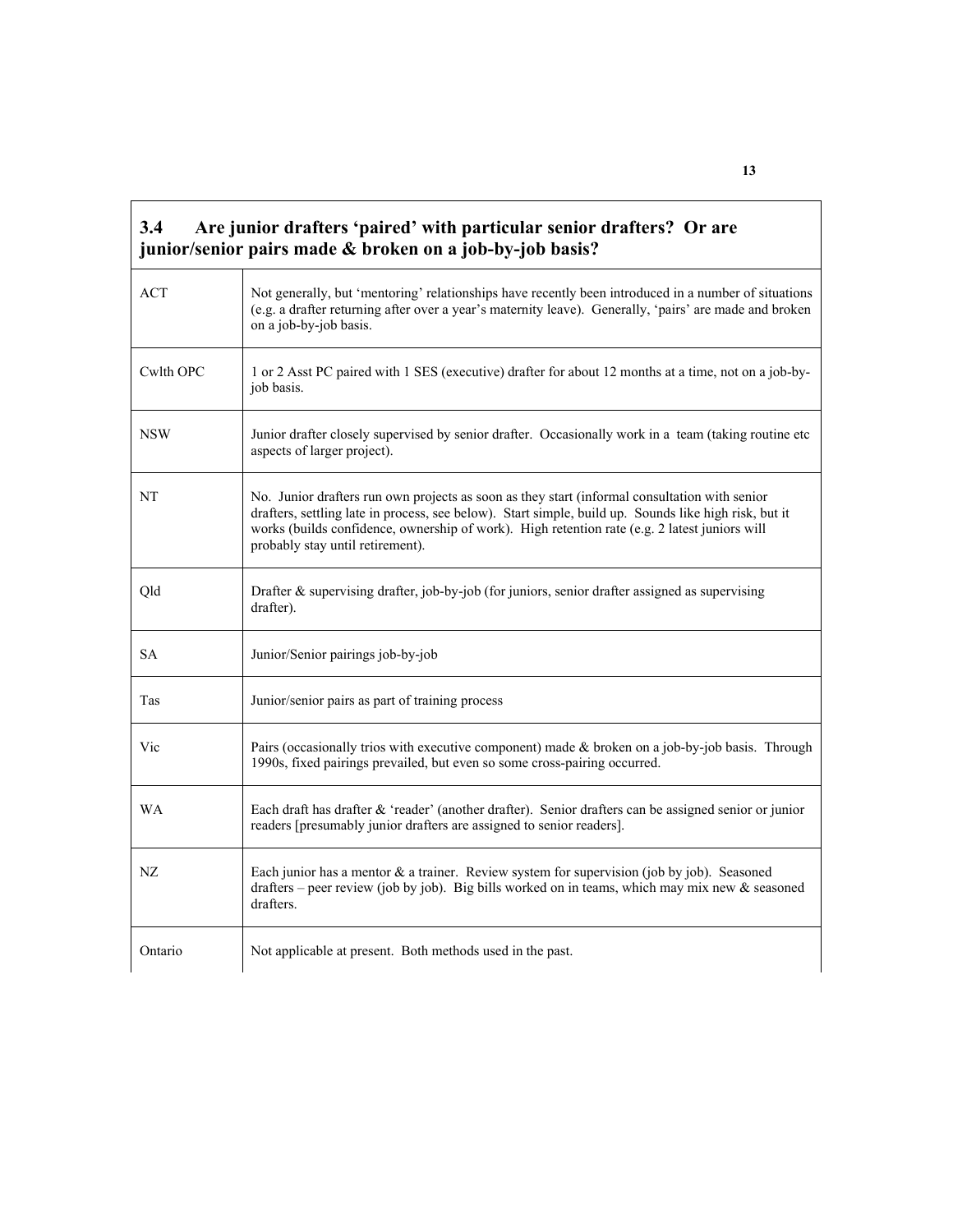#### **3.5 Briefly describe the settling process for junior and more senior drafters' work. Is there any standard settling procedure for senior drafters' work (e.g. scrutiny by executive counsel?**

| <b>ACT</b> | Asst PC's work is always settled by a senior drafter ('D2'). (The PC may act as 'D3' as well as<br>another senior drafter.) All senior drafter's (including DPC) work is settled by a DPC or the PC<br>('D2'). Larger drafting teams are becoming more common (e.g. 2 Asst PCs or 2 senior drafters as<br>D1 & D2, with the PC as D3). PC reads all Bills at some stage.     |
|------------|------------------------------------------------------------------------------------------------------------------------------------------------------------------------------------------------------------------------------------------------------------------------------------------------------------------------------------------------------------------------------|
| Cwlth OPC  | Asst PC work is always settled by an SES (executive) drafter. SES drafting work is not settled.<br>But SES work generally read and commented on by an Asst PC.                                                                                                                                                                                                               |
| <b>NSW</b> | Junior drafters' work closely supervised. No draft leaves office unless seen by supervisor. Open<br>door policy. All Bills (junior & senior drafters) reviewed by Bill Review Group (PC, DPC, SAPC).                                                                                                                                                                         |
| NT         | Settling close to finalisation (as late as post-Cabinet approval). No time to check each draft. OPC<br>& DPC settle own work.                                                                                                                                                                                                                                                |
| Qld        | All drafts checked by someone [similar to ACT system]. At advanced stage, drafts are given to<br>senior drafter with word search macro results. D2 then settles draft, in consultation with D1 as<br>necessary.                                                                                                                                                              |
| <b>SA</b>  | All drafters can settle regulations or proclamations (but junior drafters' work must be checked by a<br>senior drafter). Junior drafters' work is settled by a senior drafter. PC, DPC and Senior Asst PC<br>settle own work.                                                                                                                                                |
| Tas        | Apart from Asst PC, all drafters are responsible for settling their own work.                                                                                                                                                                                                                                                                                                |
| Vic        | All Bills drafted or supervised by an executive officer. CPC reads all Bills before sent to Cabinet,<br>unless prevented due to time constraints. Otherwise, executive officer drafts are unsettled. For<br>non-executive officer Bills, all executive officers read 1st and last drafts of each Bill. Settling<br>practices otherwise vary depending on executive officers. |
| WA         | Reader's responsibility is to check draft and make suggestions as appropriate.                                                                                                                                                                                                                                                                                               |
| NZ         | Draft read by supervisor (for a junior drafter's draft) or peer reviewer (for a seasoned drafter's<br>draft). Instructing agencies, interested parties, responsible Minister, settles for policy; proof-readers<br>settle for error, style etc.                                                                                                                              |
| Ontario    | No junior lawyers at present. Senior lawyers' work is unsettled. All govt bills reviewed by cabinet<br>committee before first reading, but for policy not wordsmithing.                                                                                                                                                                                                      |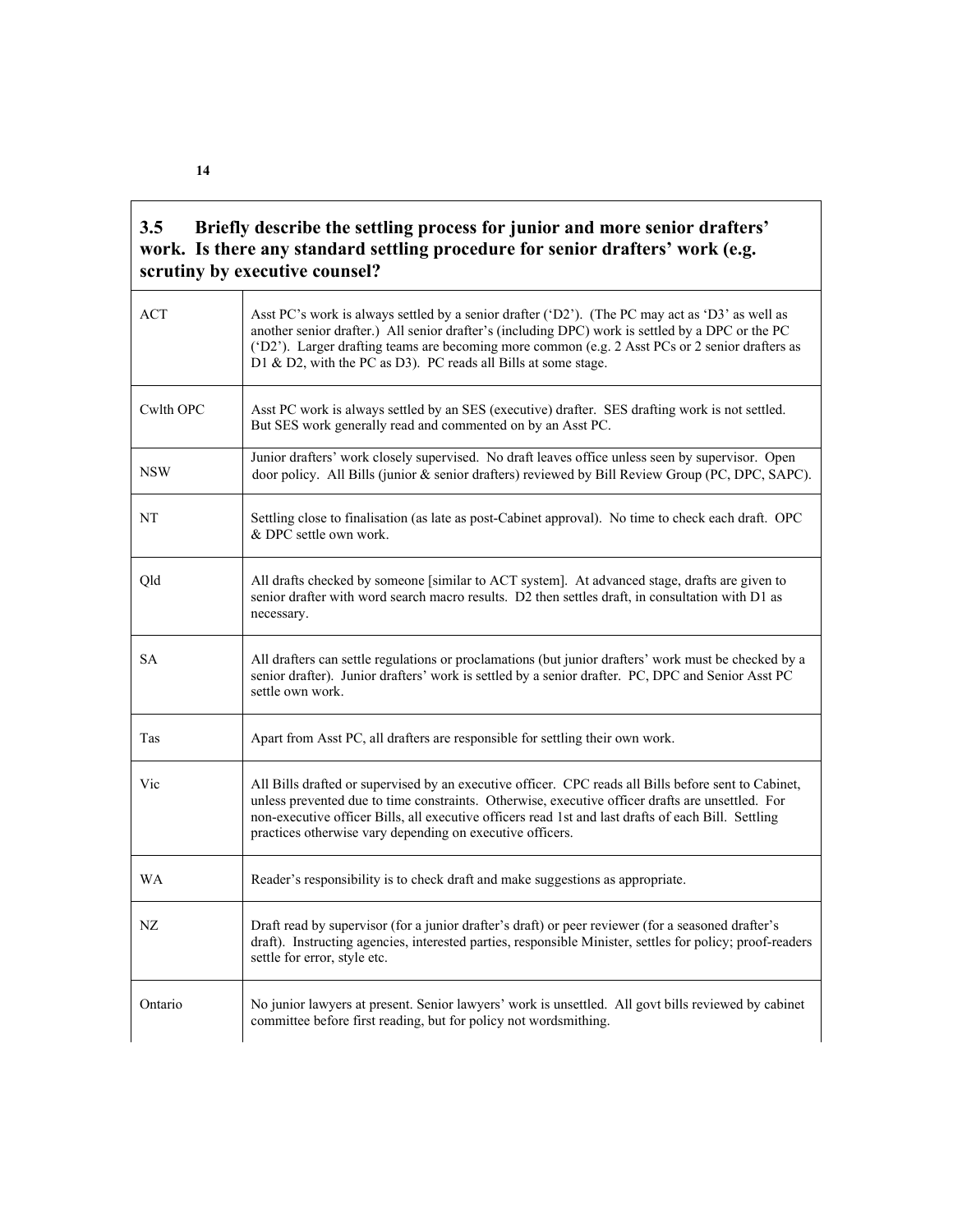#### **3.6 Do you use a time recording system? Is there any formal/informal method of 'billing' client agencies (or particular agencies, e.g. independent statutory authorities)?**

| <b>ACT</b> | Time recording system for drafting $\&$ non-drafting tasks. Data used for more comprehensive<br>reporting (Annual Report, Estimates Committee, internal management, particularly useful for<br>gauging burden of private members' work). No actual billing (except outside work e.g. Norfolk I<br>Govt) |
|------------|---------------------------------------------------------------------------------------------------------------------------------------------------------------------------------------------------------------------------------------------------------------------------------------------------------|
| Cwlth OPC  | No to both.                                                                                                                                                                                                                                                                                             |
| <b>NSW</b> | Govt drafting $-$ no to both. Private members' drafting $-$ core drafting hours recorded [maximum]<br>limit on core hours drafting for PMs – see above]                                                                                                                                                 |
| NT         | No to both. No proposal to outsource, so no need to benchmark.                                                                                                                                                                                                                                          |
| Qld        | No [to both].                                                                                                                                                                                                                                                                                           |
| <b>SA</b>  | No to both.                                                                                                                                                                                                                                                                                             |
| Tas        | Some drafting categories billed – simple time-recording system for these.                                                                                                                                                                                                                               |
| Vic        | No to both.                                                                                                                                                                                                                                                                                             |
| <b>WA</b>  | No to both.                                                                                                                                                                                                                                                                                             |
| NZ         | No to both. PCO commissioned study a few years ago about billing agencies. Found that this<br>shouldn't be done.                                                                                                                                                                                        |
| Ontario    | All work is docketed. Gov't work is billed.                                                                                                                                                                                                                                                             |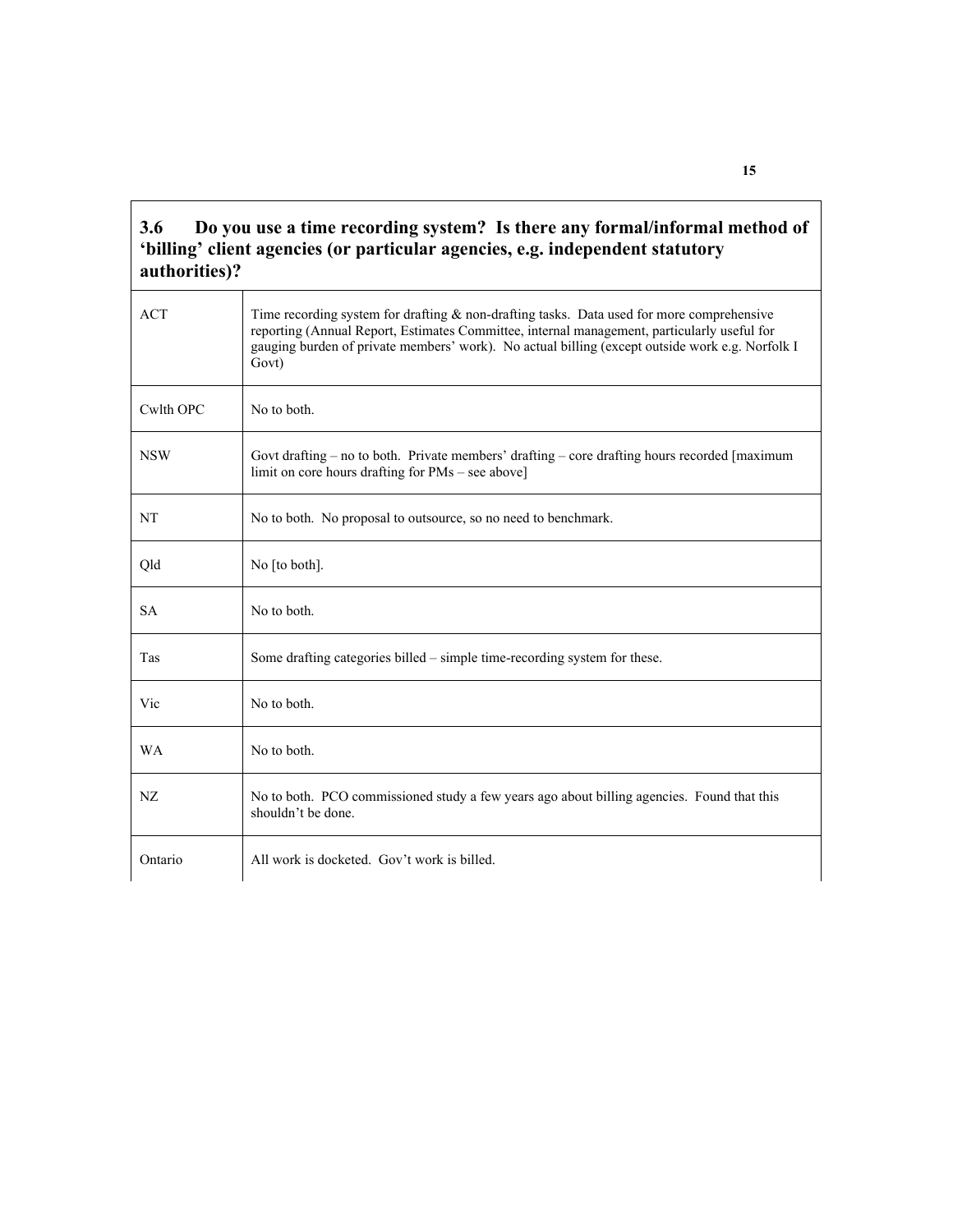| 3.7<br>regular?) | Do you have regular office (or drafting group) meetings? (If so, how                                                                                                                                                                                                                                                                                         |
|------------------|--------------------------------------------------------------------------------------------------------------------------------------------------------------------------------------------------------------------------------------------------------------------------------------------------------------------------------------------------------------|
| <b>ACT</b>       | Weekly call-over meetings of all drafters to monitor workloads and priorities. Non-sitting periods<br>occasional all-staff meetings. Occasional ad hoc committees (e.g. performance feedback system<br>committee).                                                                                                                                           |
| Cwlth OPC        | Monthly all-staff meeting. First & Second PC & SES drafters meet fortnightly.                                                                                                                                                                                                                                                                                |
| <b>NSW</b>       | Legal officers' meeting most Wednesday mornings.                                                                                                                                                                                                                                                                                                             |
| NT               | No. Morning and afternoon tea instead.                                                                                                                                                                                                                                                                                                                       |
| Qld              | Regular meetings of drafters & specific committees (including current drafting practices, uniform<br>styles, fundamental leg've principles). Drafters' meetings should be weekly, others fortnightly.                                                                                                                                                        |
| <b>SA</b>        | No                                                                                                                                                                                                                                                                                                                                                           |
| Tas              | Irregular                                                                                                                                                                                                                                                                                                                                                    |
| Vic              | Hourly meetings, monthly on average. Weekly 1/2-hourly meetings for CPC to monitor workloads.<br>Weekly management meeting (1 hour) of 4 executive officers.                                                                                                                                                                                                 |
| <b>WA</b>        | Management meeting bi-monthly (PC, 2 senior counsel, 3 senior clerical staff). Fairly informal<br>weekly staff meetings.                                                                                                                                                                                                                                     |
| NZ               | Yes. 2 teams fortnightly, 1 weekly. At team meetings, drafting assignments are distributed $\&$<br>workload & progress gauged. Style of meetings varies between teams (and matters covered, e.g.<br>continuing education). Every 2 months or so, all-staff meeting (admin/special interest). Various<br>social occasions for informal contact within office. |
| Ontario          | Aim at weekly 1-hour lawyers' meetings. At height of session meetings may be cancelled at short<br>notice.                                                                                                                                                                                                                                                   |

٦

**16** 

'n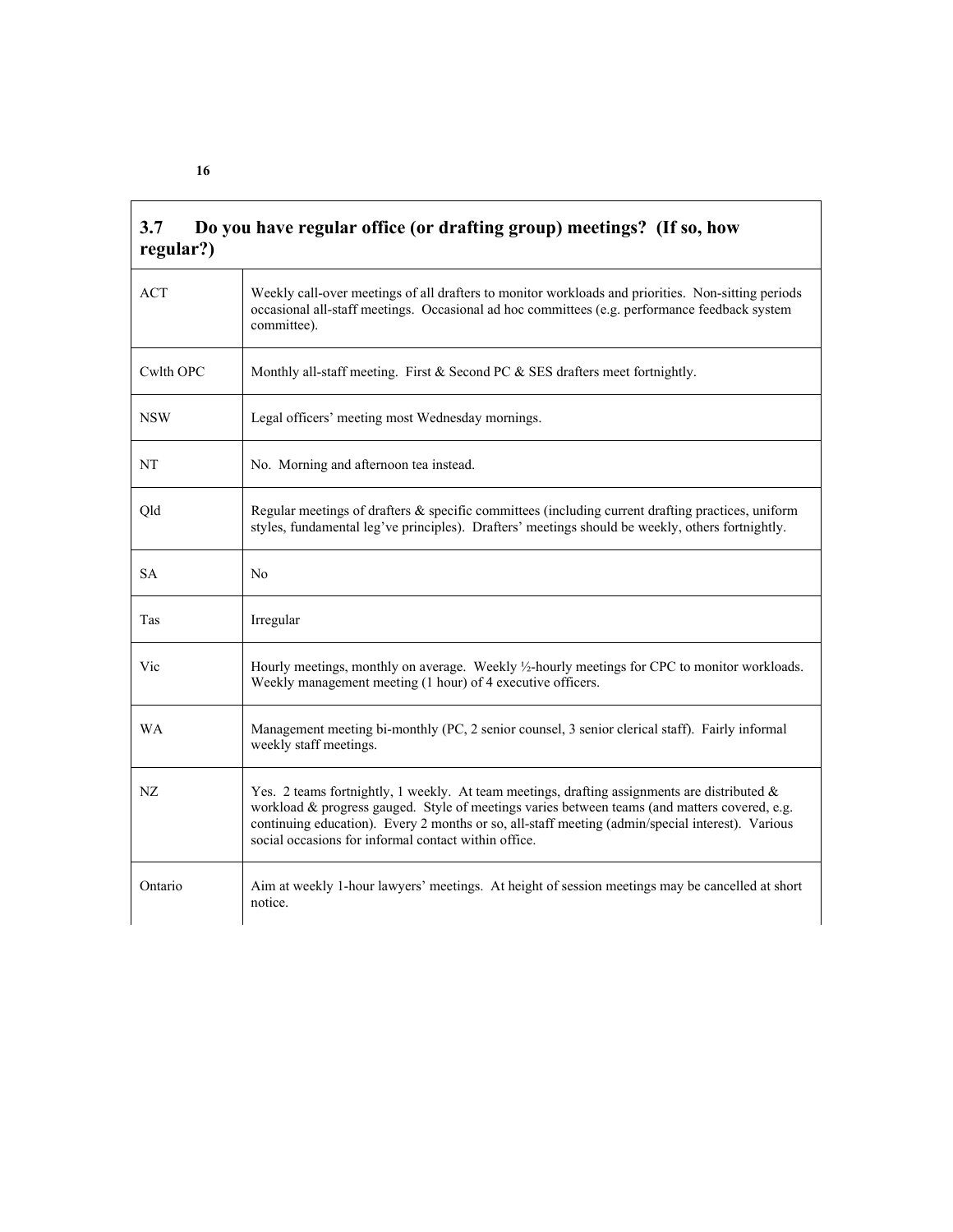| 4.1        | How is final draft legislation published? (e.g. camera-ready copy to<br>printer/in-house printing etc). In what format (A4/B5)?                                                                                                                                                                                                                                                                                                                                                                                                                                                                                        |
|------------|------------------------------------------------------------------------------------------------------------------------------------------------------------------------------------------------------------------------------------------------------------------------------------------------------------------------------------------------------------------------------------------------------------------------------------------------------------------------------------------------------------------------------------------------------------------------------------------------------------------------|
| <b>ACT</b> | PDF files of Bills to printer, B5 window on A4 paper. Bills are supplied to Assembly in B5<br>pamphlet format. Urgent Bills may be supplied to agency (pdf or hard copy) for presentation in A4<br>format. Final draft regulations are photocopied in-house, or pdf files sent to line area. Also B5<br>window on A4 paper (after making and notification they are published in B5 pamphlet form).<br>Amendments are supplied in A4 format (printed in-house). After passage and notification, Acts are<br>printed by the Assembly (from camera-ready copy generated from word files given to the Assembly<br>by PCO). |
| Cwlth OPC  | Electronic camera-ready copy to printer. Draft legislation in B5 pamphlet form.                                                                                                                                                                                                                                                                                                                                                                                                                                                                                                                                        |
| <b>NSW</b> | Camera ready A4, B5 window.                                                                                                                                                                                                                                                                                                                                                                                                                                                                                                                                                                                            |
| NT         | Electronic camera ready to government printer, printed B5.                                                                                                                                                                                                                                                                                                                                                                                                                                                                                                                                                             |
| Qld        | Camera-ready copy of draft Bills to GoPrint (Govt printer). GoPrint handles printing for various<br>stages during passage. Bills in A4, Acts, reprints etc in Crown Quarto.                                                                                                                                                                                                                                                                                                                                                                                                                                            |
| <b>SA</b>  | Final draft in camera-ready form, plus WordPerfect file, to Government Printer, in A4 [Acts also<br>published in A4].                                                                                                                                                                                                                                                                                                                                                                                                                                                                                                  |
| Tas        | Camera-ready A4 to printer (postscript file + hard copy as final check). OPC controls camera-<br>ready copy for all stages of legislation (drafts, minister copy, Parliamentary prints $\&$ amendments,<br>vellum).                                                                                                                                                                                                                                                                                                                                                                                                    |
| Vic        | Camera-ready copy to printer. Bills-at-Cabinet in A4. Bills approved by Cabinet and Acts<br>published in B5 pamphlets.                                                                                                                                                                                                                                                                                                                                                                                                                                                                                                 |
| WA         | Word 97 copy to State Law Publisher. Bills in B5, subsidiary legislation gazetted in A4 format.<br>Reprinted legislation in B5 format from pdf files supplied by PCO.                                                                                                                                                                                                                                                                                                                                                                                                                                                  |
| NZ         | WordPerfect 9 file to printer (Legislation Direct). File converted to SGML. Converted file printed<br>in B5.                                                                                                                                                                                                                                                                                                                                                                                                                                                                                                           |
| Ontario    | First reading copy printed in-house in Word. Camera-ready copy for printer after 1st reading. 8.5"<br>X 11" paper (North American 'letter size'). [2nd & 3rd reading versions of Bills also printed by<br>OLC. 3rd reading version is post-Assent, incorporating any amendments in committee]                                                                                                                                                                                                                                                                                                                          |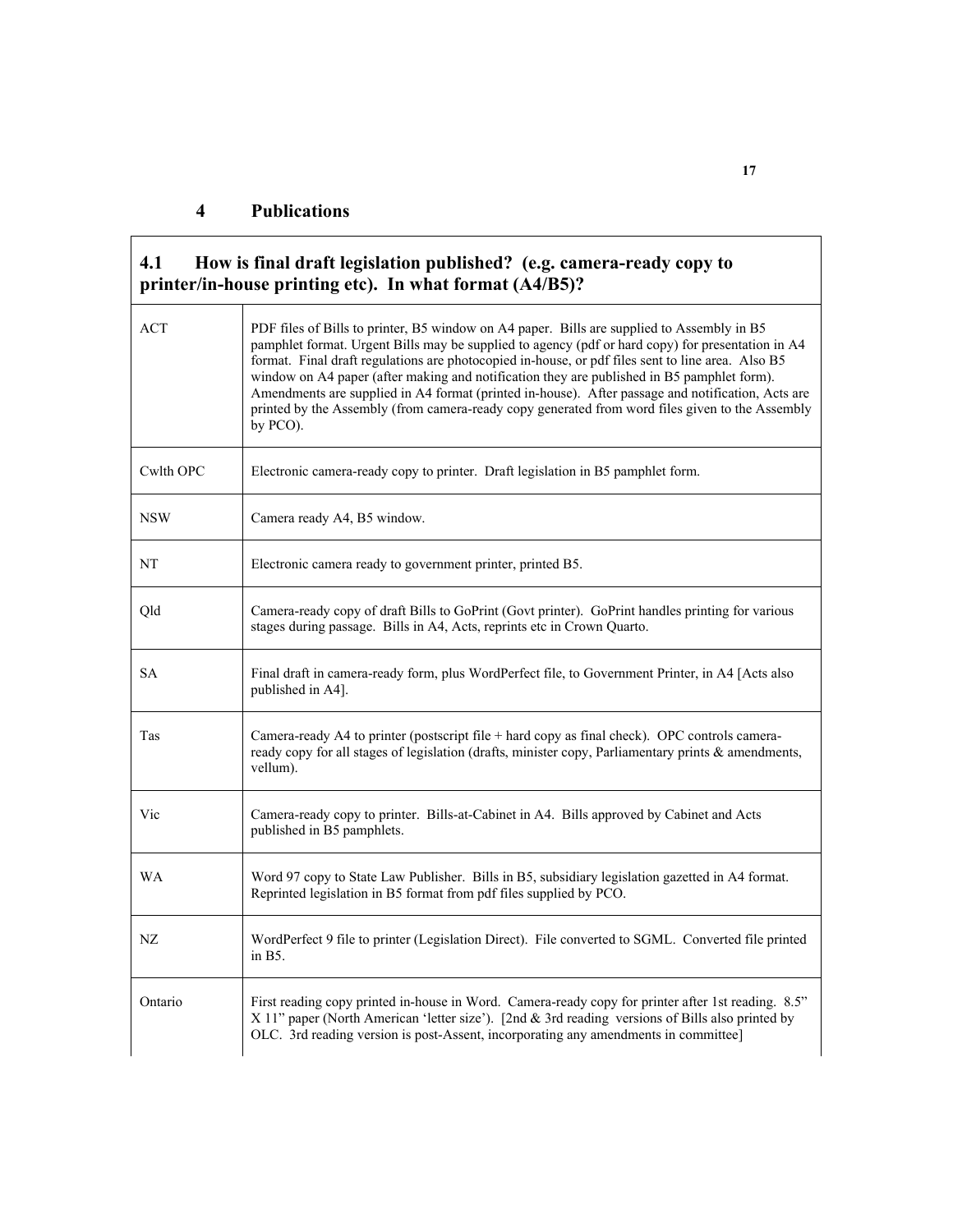| <b>ACT</b>    | PCO drafters access legislation through the legislation register (also available to public)<br>(www.legislation.act.gov.au)                                                                                                               |
|---------------|-------------------------------------------------------------------------------------------------------------------------------------------------------------------------------------------------------------------------------------------|
| Cwlth OPC     | Consol database maintained by Attorney-General's Dept.                                                                                                                                                                                    |
| <b>NSW</b>    | In-house database (updated within 5 days)                                                                                                                                                                                                 |
| NΤ            | In-house paste-ups, in-house reprints database (Acts in force, no uncommenced changes). Public<br>access to database via NTLA website: www.nt.gov.au/lant.                                                                                |
| Qld           | OQPC electronic legislation database (in-house to staff).                                                                                                                                                                                 |
| <b>SA</b>     | Hard-copy and electronic versions supplied by Government Printer on an on-going basis. Data<br>provided by our office (also available to public).                                                                                         |
| Tas           | OPC maintains in-house database, Tasmanian Legislation Database; still some use of hard-copy<br>paste-ups. Amendments done by marking up Principal Act taken from legislation database.<br>Certain parts of database available to public. |
| Vic           | Law Today database. Data from Vic CPCO available to both drafters & public at<br>www.dms.dpc.vic.gov.au. Drafts can be printed for drafters in published form (public can only<br>print in cruder format).                                |
| WA            | Hard-copy cut-and-paste, current WA Acts & subsidiary legislation drafted by PCO, and compiled<br>electronic database [in-house?].                                                                                                        |
|               | Hardcopy paste-ups (private contractor); Electronic database via Folioviews (legal publisher).                                                                                                                                            |
| NZ<br>Ontario | In-house database [moving towards use of e-laws site]                                                                                                                                                                                     |

 $\overline{\mathbf{1}}$ 

**18** 

 $\mathbf{r}$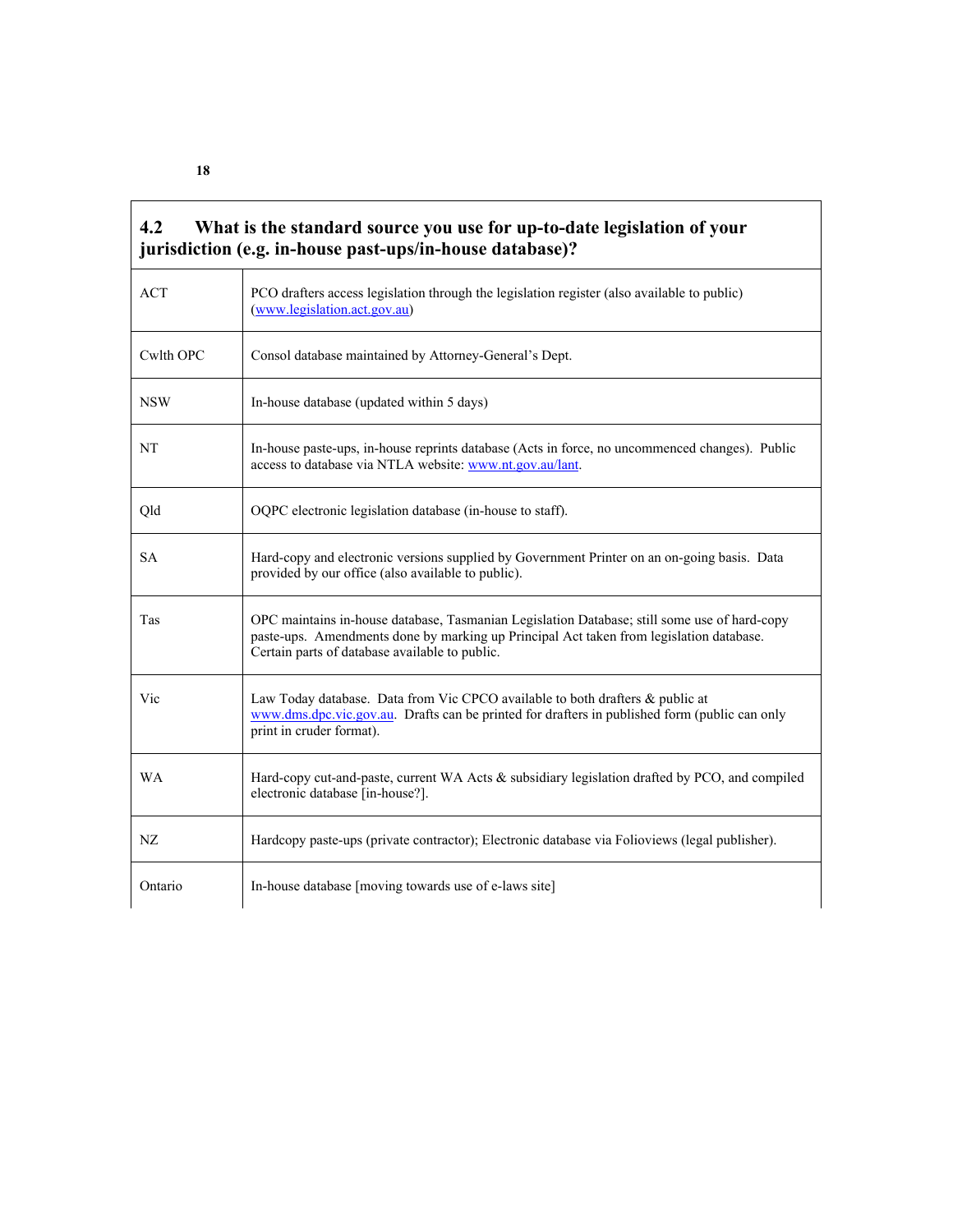#### **4.3 Is the drafting office responsible for republications? How up-to-date is your republication program? Is there any statutory authority or accepted convention for the parliamentary counsel to make corrections or stylistic changes to republications?**

| ACT        | Yes. Recently prepared or checked unofficial republications of almost all primary legislation is<br>available on the legislation register website. Official republications of much primary legislation are<br>also available. The Legislation Act 2001 authorises corrections, minor stylistic changes, other<br>editorial changes, renumbering (though renumbering rarely done without express statutory direction<br>to renumber under the Legislation Act 2001). Notes (not a part of Acts or subordinate laws) may be<br>updated or removed for official republications. |
|------------|------------------------------------------------------------------------------------------------------------------------------------------------------------------------------------------------------------------------------------------------------------------------------------------------------------------------------------------------------------------------------------------------------------------------------------------------------------------------------------------------------------------------------------------------------------------------------|
| Cwlth OPC  | Attorney-General's Dept. (not OPC) responsible for republications.                                                                                                                                                                                                                                                                                                                                                                                                                                                                                                           |
| <b>NSW</b> | Selected Acts (about 100) reprinted regularly. Reprints Act 1972 enables very minor editorial<br>changes, but this power is sparingly used.                                                                                                                                                                                                                                                                                                                                                                                                                                  |
| NT         | Government printer responsible for hard-copy reprints. Choice to reprint affected by whether all<br>amendment Acts have been sold as single copies (to lessen losses due to printing costs). [Up-to-<br>date reprints available online (see below)]                                                                                                                                                                                                                                                                                                                          |
| Qld        | Yes. OQPC function under Legislative Standards Act, s 7 (k). Since 1992 (commencement of<br>LSA), function fulfilled through Queensland Legislation Reprints series.<br>2 reprinting programs – printed, authorised reprints (QLR series); electronic reprints and updated<br>versions of printed reprints. Legislation Reprinting Policy – when reprints will be reprinted in each<br>of these.                                                                                                                                                                             |
|            | <i>Reprints Act 1992</i> , pts 3 & 4, authority for editorial changes. But office's use of these powers now<br>strictly limited to "those regarded as essential from a publishing perspective" (e.g. consequential<br>amendments, spelling, punctuation, reordering defs & lists, format & printing style, removing<br>renumbered provisions, removing amended provisions, removing enactment words, renumbering<br>expressly required, correction minor errors).                                                                                                            |
| <b>SA</b>  | Yes. Statutory authority for changes under Acts Republication Act 1967. A senior assistant<br>parliamentary counsel is 'Commissioner for Statute Revision' under that Act.                                                                                                                                                                                                                                                                                                                                                                                                   |
| Tas        | OPC maintains Tasmanian Legislation Database. Automatic consolidation system - "aims to<br>provide in-house access and access to the public of up-to-date consolidated and new legislation on<br>the day that a change occurs or the day new legislation gets Royal Assent, commences or, in the<br>case of subordinate legislation, is notified in the gazette." Point in time searching available from 1<br>February 1997 for Acts and around April 1998 for Statutory Rules. Corrections etc under<br>Legislation Publication Act 1996.                                   |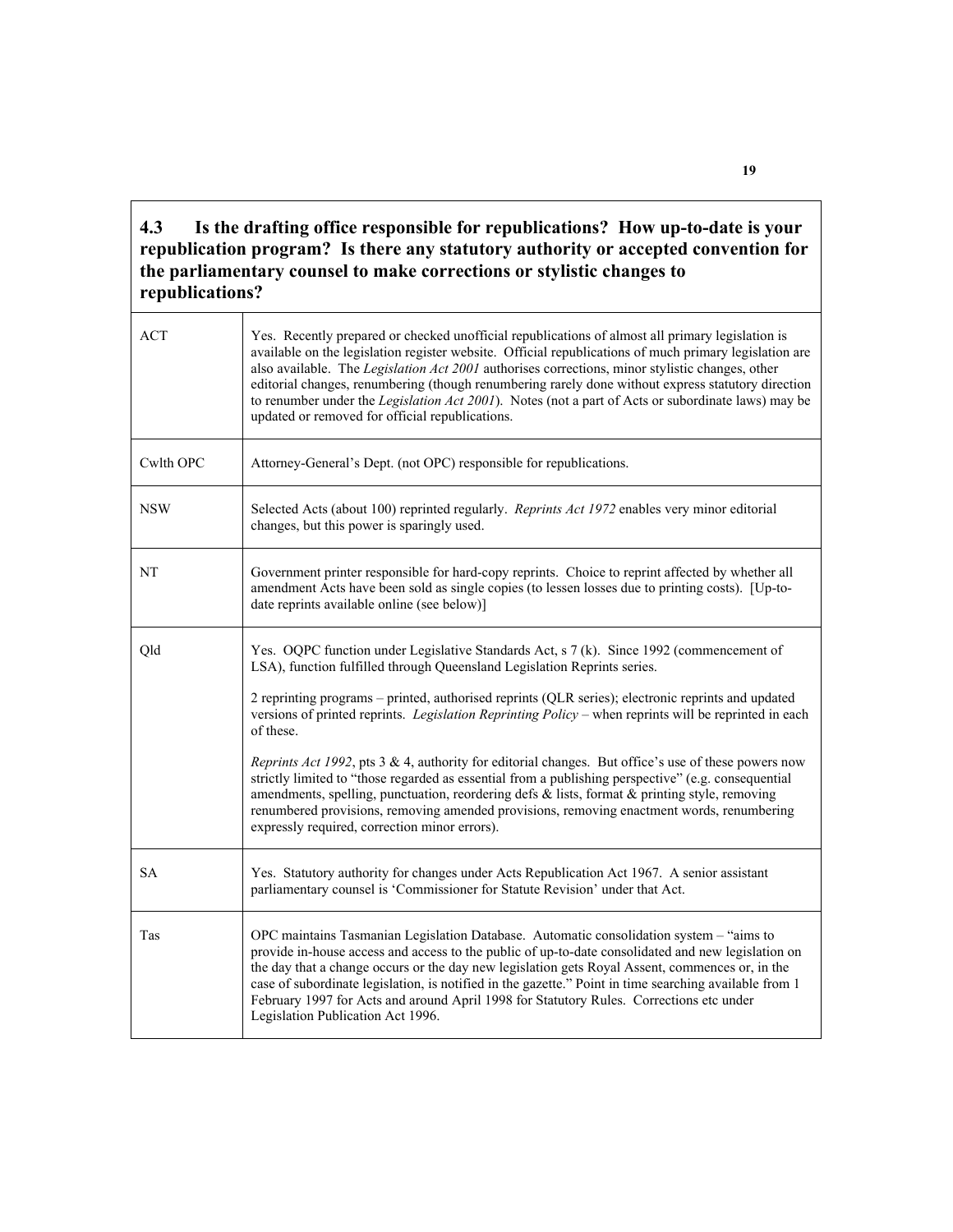#### **4.3 Is the drafting office responsible for republications? How up-to-date is your republication program? Is there any statutory authority or accepted convention for the parliamentary counsel to make corrections or stylistic changes to republications?**

| Vic       | Yes. Republications only if there have been enough amendments to make republication<br>worthwhile. Capacity to republish fairly soon after amendment (often on date of effect of<br>amendment). No express statutory authority to make changes. But until recent changes to<br>Interpretation Act [which made section headings and punctuation part of law] the view was taken<br>that amendments to section headings and punctuation could be made in republication, but the power<br>rarely exercised. The respondent's view is that OCPC can make stylistic changes of a formatting<br>type at will, but says that this has only ever been done across the board. (e.g. new Act format early<br>1990s).                                                                                                                                                                         |
|-----------|------------------------------------------------------------------------------------------------------------------------------------------------------------------------------------------------------------------------------------------------------------------------------------------------------------------------------------------------------------------------------------------------------------------------------------------------------------------------------------------------------------------------------------------------------------------------------------------------------------------------------------------------------------------------------------------------------------------------------------------------------------------------------------------------------------------------------------------------------------------------------------|
| <b>WA</b> | Yes. Reprints under <i>Reprints Act 1984</i> . Attorney-General (through delegate, Parliamentary<br>Counsel) may authorise some minor corrections and stylistic changes. Not all authorised changes<br>are made – it is often considered more useful for a reprint to contain a historical record of the<br>written law being reprinted than to omit all spent provisions that there would be power to omit.<br>Approximately 30% of WA legislation reprinted in 'new' (1999) format. Balance as quickly as<br>resources allow.                                                                                                                                                                                                                                                                                                                                                    |
| NZ        | Yes. Each year PCO publishes 1 or 2 volumes in reprint series (depending on importance $\&$<br>topicality). Subscriptions available for paste-up service from legal publishers. Acts republished in<br>new format (post-1/1/2000). See Acts and Regulations Publications Act 1989,<br>$s$ 17A – $s$ 19F.                                                                                                                                                                                                                                                                                                                                                                                                                                                                                                                                                                           |
| Ontario   | Yes, in partnership with the Queen's Printer. We do the database updating and camera-ready work.<br>We publish office consolidations and provide updated files for the e-Laws website. We have no<br>authority at present to make corrections but spelling errors and other typos are fixed. [Past practice<br>has been to publish official consolidations every 10 years ('decennial' revisions) - republications -<br>of virtually all primary (non-amending), Acts and regulations in force, authorised under a revising<br>statute. Last revision was in 1990 (incorporating official French translations of Acts and many<br>regulations). This practice is probably going to be superseded by next phase of the e-laws project,<br>in which it is intended to publish authorised electronic consolidations of each law (on an individual<br>basis) soon after it is amended. |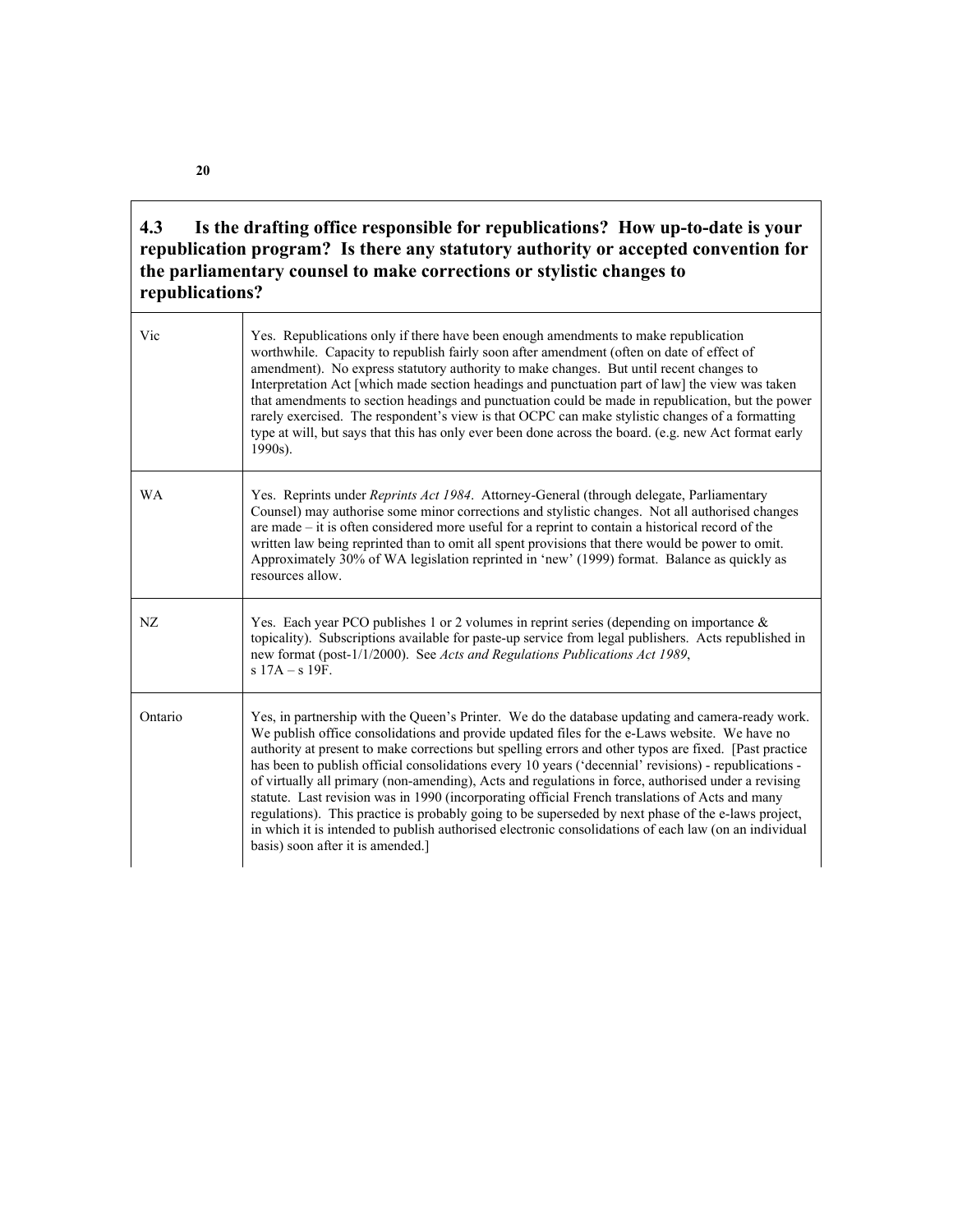#### **4.4 Is your legislation (including any associated subordinate legislation or instruments) published on the internet? If so, how? (e.g. via SCALE or Austlii, or in-house website)? [updated by NH]**

| <b>ACT</b> | Primary site www.legislation.act.gov.au. Authorised (pdf) files; non-authorised (rtf) files; selected<br>'future' republications also available (rtf). Historical database only from 2001. Notifications,<br>subordinate instruments (e.g. approved forms, determined fees) all available online (post October<br>2001).<br>Austlii www.austlii.edu.au/au/legis/act/consol act/ |
|------------|---------------------------------------------------------------------------------------------------------------------------------------------------------------------------------------------------------------------------------------------------------------------------------------------------------------------------------------------------------------------------------|
| Cwlth OLD  | Primary site SCALE http://scaleplus.law.gov.au/<br>Austlii www.austlii.edu.au/au/legis/cth/consol reg/                                                                                                                                                                                                                                                                          |
| Cwlth OPC  | Primary site SCALE http://scaleplus.law.gov.au/; Bills at Parliament House website:<br>www.aph.gov.au/legis.htm.<br>Austlii www.austlii.edu.au/au/legis/cth/consol_act/                                                                                                                                                                                                         |
| <b>NSW</b> | Primary site www.legislation.nsw.gov.au/<br>Austlii /www.austlii.edu.au/au/legis/nsw/consol_act/                                                                                                                                                                                                                                                                                |
| NT         | Primary site http://notes.nt.gov.au/dcm/legislat/legislat.nsf?OpenDatabase [Reprints database;<br>Historical database from mid-1997 (full text); 1995 (register info only). No Gazettals available<br>(though info on gazettal available).]<br>Austlii www.austlii.edu.au/au/legis/nt/consol_act/                                                                               |
| Qld        | Primary site www.legislation.gld.gov.au/Legislation.htm. LSA, s 7 (m) requires OQPC to arrange<br>for electronic access to Queensland legislation. OQPC legislation database fulfils this function.<br>Electronic reprints frequently updated.<br>Austlii www.austlii.edu.au/au/legis/qld/consol act/                                                                           |
| <b>SA</b>  | Primary site www.parliament.sa.gov.au/legislation/5_legislation.shtm. Made available to SA<br>Parliamentary website, fortnightly cycle. [NB no link to statutes through Attorney-General's page<br>on government website].<br>Austlii www.austlii.edu.au/au/legis/sa/consol act/                                                                                                |
| Tas        | Primary site www.thelaw.tas.gov.au/                                                                                                                                                                                                                                                                                                                                             |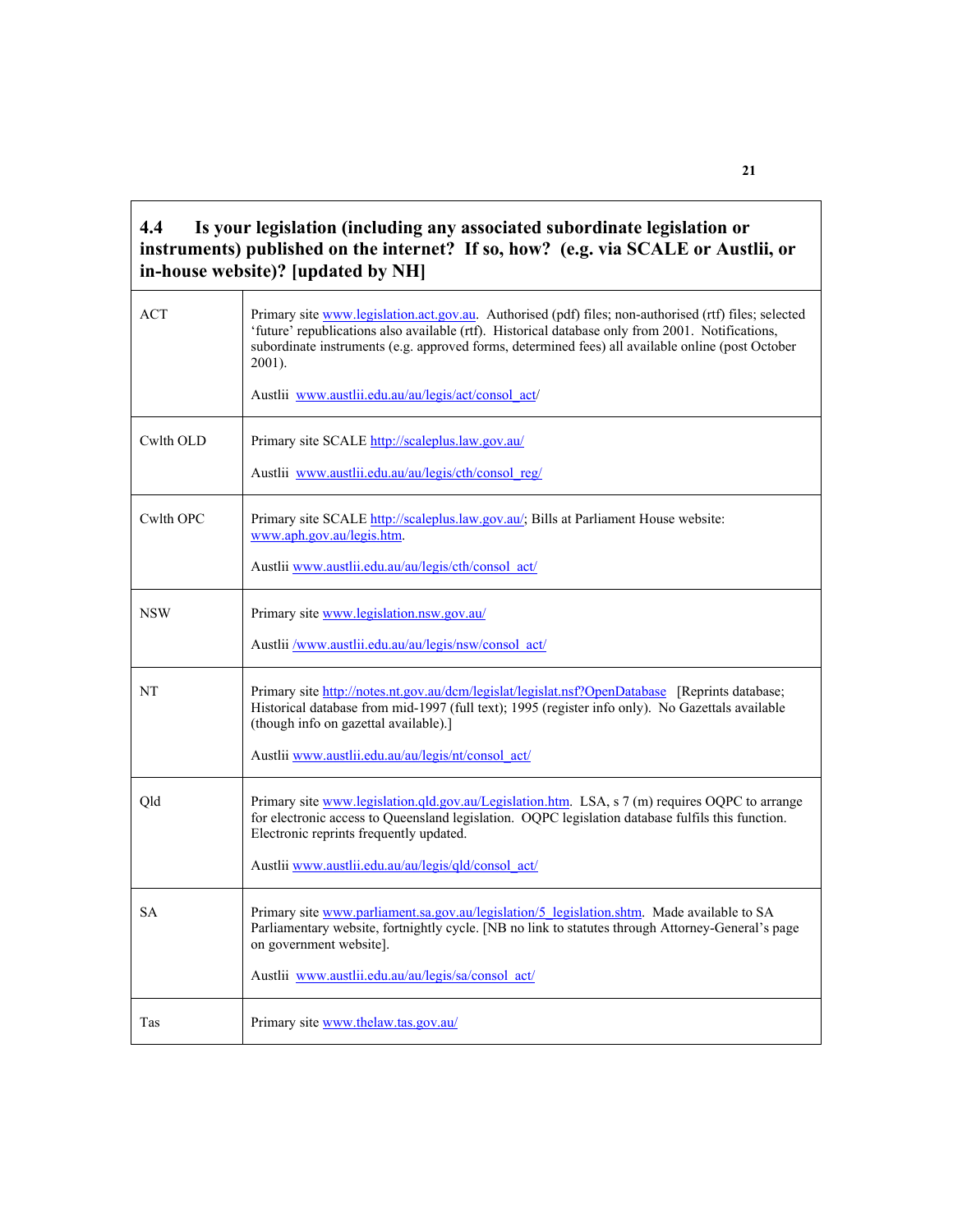| ï<br>٠ | ï<br>٠ |
|--------|--------|
| ٦      | ٦      |

|           | Austlii www.austlii.edu.au/au/legis/tas/consol act/                                                                                                                                                                                                                                                                                                                                                                                                                  |
|-----------|----------------------------------------------------------------------------------------------------------------------------------------------------------------------------------------------------------------------------------------------------------------------------------------------------------------------------------------------------------------------------------------------------------------------------------------------------------------------|
| Vic       | Primary site www.dms.dpc.vic.gov.au.<br>Austlii www.austlii.edu.au/au/legis/vic/consol act/                                                                                                                                                                                                                                                                                                                                                                          |
| <b>WA</b> | Primary site State Law Publisher, via Parliament House website:<br>www.slp.wa.gov.au/statutes/swans.nsf [NB no link through Dept of Justice website – only through<br>WA Government – Parliament – Statutes].<br>Austlii www.austlii.edu.au/au/legis/wa/consol_act/                                                                                                                                                                                                  |
| NZ.       | Primary site Commercial publisher: www.gplegislation.co.nz/ Free browsing access to source law<br>only (pay for downloads of whole Acts). No electronic access to consolidations. An unofficial<br>database of NZ legislation is planned to become available online by mid-2002; official database by<br>early 2003. See PCO website for details of "Public Access to Law" progress and access to<br>electronic tables of NZ legislation www.pco.parliament.govt.nz/ |
| Ontario   | Primary site www.e-Laws.gov.on.ca Consolidations of statutes and regulations, with source law<br>(Acts and regulations as made) to be added in 2003. Bills available via the Legislative Assembly<br>website at www.ontla.on.ca.                                                                                                                                                                                                                                     |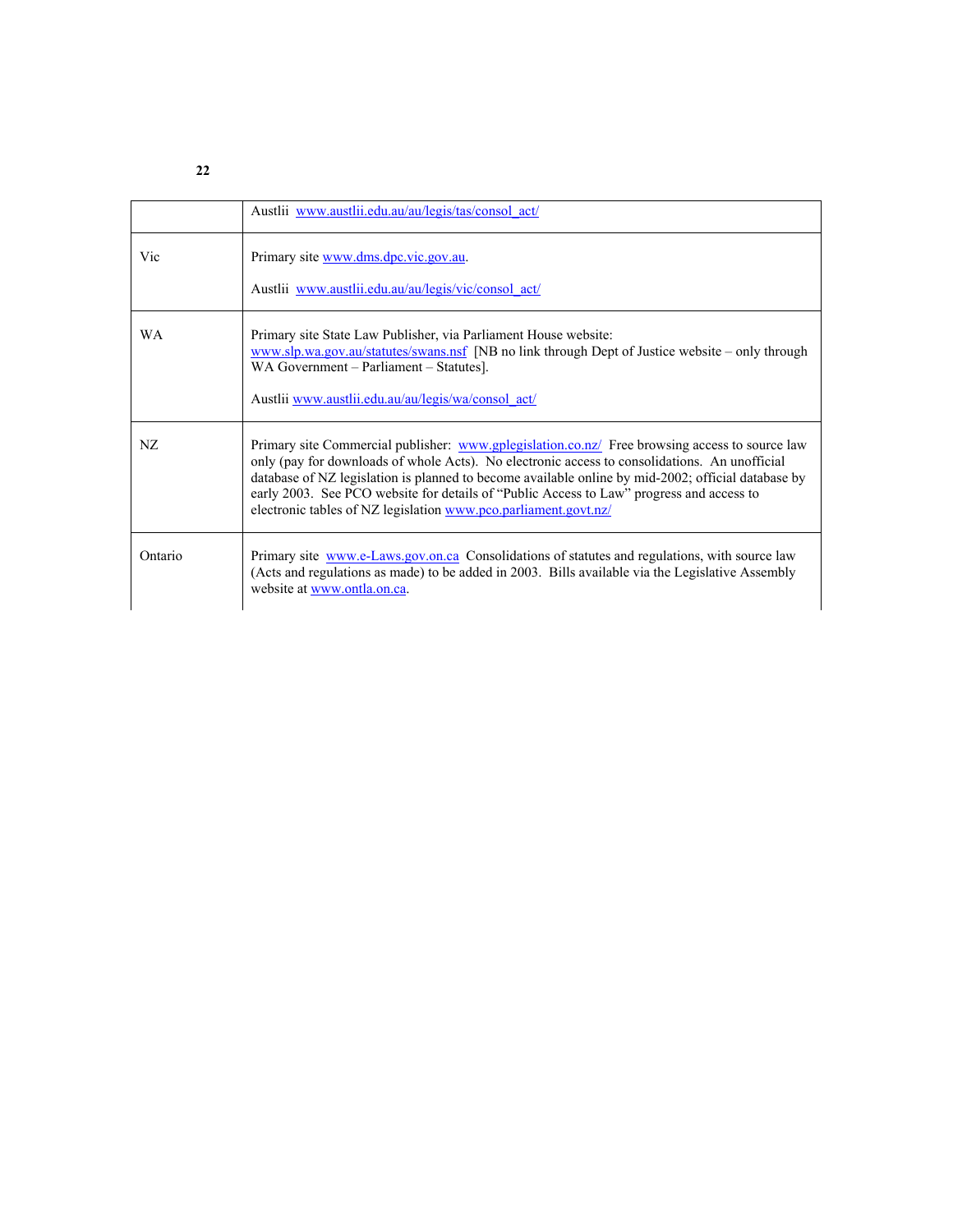| <b>ACT</b> | Authorised versions are published on www.legislation.act.gov.au, in pdf form (non-official rtf files<br>also supplied for convenience of users). Non-authorised republications put up in rtf form - for<br>example, pre-September 11th (commencement of authorising legislation) versions and "future"<br>republications (showing law as it is to be amended by non-commenced amendments). |
|------------|--------------------------------------------------------------------------------------------------------------------------------------------------------------------------------------------------------------------------------------------------------------------------------------------------------------------------------------------------------------------------------------------|
| Cwlth OPC  | Under review.                                                                                                                                                                                                                                                                                                                                                                              |
| <b>NSW</b> | No.                                                                                                                                                                                                                                                                                                                                                                                        |
| <b>NT</b>  | Not at this stage.                                                                                                                                                                                                                                                                                                                                                                         |
| Qld        | Evidence Act 1977 recently updated to allow courts to receive copies of legislation from any source<br>that appears reliable. The authentication of electronic reprints is inevitable.                                                                                                                                                                                                     |
| <b>SA</b>  | N <sub>0</sub>                                                                                                                                                                                                                                                                                                                                                                             |
| Tas        | Plans but nothing concrete.                                                                                                                                                                                                                                                                                                                                                                |
| Vic        | No.                                                                                                                                                                                                                                                                                                                                                                                        |
| <b>WA</b>  | No.                                                                                                                                                                                                                                                                                                                                                                                        |
| NZ         | Yes. Timeline to be determined. [Unofficial database online access by end 2002]                                                                                                                                                                                                                                                                                                            |

r

**23**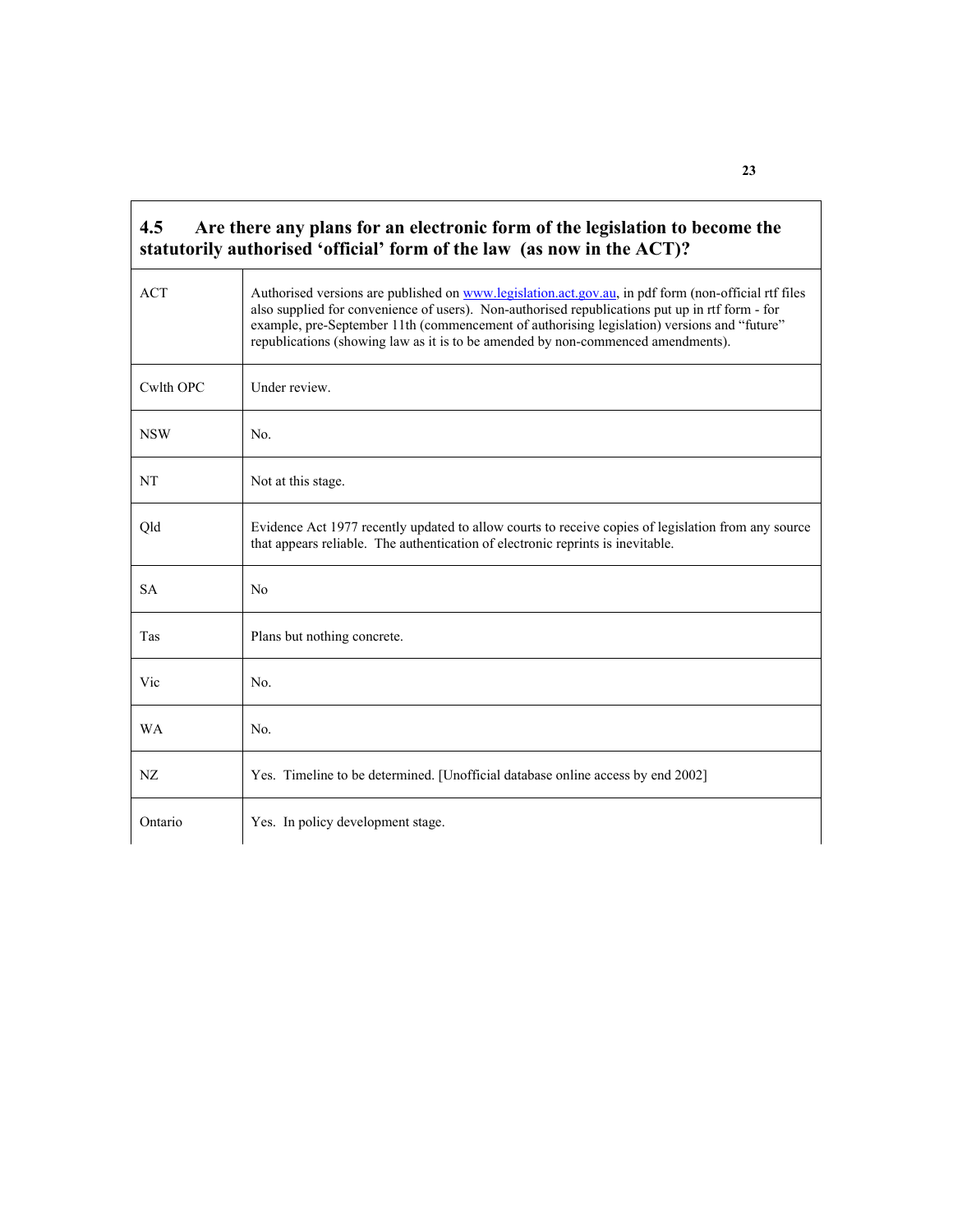# **5 Drafting style**

| ACT                                                                                                                                                                                                                 | Protection Orders Act 2001 (No 89 of 2001); Protection Orders (Consequential Amendments) Act<br>2001 (No 90 of 2001).                                                                               |  |  |  |  |
|---------------------------------------------------------------------------------------------------------------------------------------------------------------------------------------------------------------------|-----------------------------------------------------------------------------------------------------------------------------------------------------------------------------------------------------|--|--|--|--|
| Cwlth OPC                                                                                                                                                                                                           | Public Service Act 1999 (No 147 of 1999). Family and Community Services Legislation<br>Amendment (New Zealand Citizens) Act 2001 (No 18 of 2001)                                                    |  |  |  |  |
| <b>NSW</b>                                                                                                                                                                                                          | Chiropracters Act 2001; Workers Compensation Legislation Further Amendments Act 2001 (Bill<br>provided)                                                                                             |  |  |  |  |
| NT                                                                                                                                                                                                                  |                                                                                                                                                                                                     |  |  |  |  |
| Mental Health Act 2000, No 16; Financial Management Standard 1997 (incl commentary)<br>Old<br>Domestic Violence Legislation Amendment Bill 2001; WorkCover Queensland Amendment<br>Regulation (No. 1) 2001, SL 197. |                                                                                                                                                                                                     |  |  |  |  |
| <b>SA</b>                                                                                                                                                                                                           | Petroleum Act 2000. Racing (Controlling Authorities) Amendment Act 2000 (No 59 of 2000).<br>Statutes Amendment (Gambling Regulation) Act 2001 (No 18 of 2001).                                      |  |  |  |  |
| Tas                                                                                                                                                                                                                 | Child Care Act 2001. Gas Amendment Act 2001. Federal Courts (Consequential Amendments) Act<br>2001.                                                                                                 |  |  |  |  |
| Vic                                                                                                                                                                                                                 | City of Melbourne Act 2001 (No. 5 of 2001). Building (Amendment) Bill 2001. Corrections<br>(Custody) Act 2001 (No. 45 of 2001).                                                                     |  |  |  |  |
| <b>WA</b>                                                                                                                                                                                                           | Port Authorities Act 1999. Port Authorities (Consequential Provisions) Act 1999.                                                                                                                    |  |  |  |  |
| NZ                                                                                                                                                                                                                  | International Crimes and International Criminal Court Act 2000; Civil Aviation (Medical<br>Certification) Amendment Act 2001; Fisheries (Foreign Fishing Vessel) Regulations 2001                   |  |  |  |  |
| Ontario                                                                                                                                                                                                             | Any recent bills in our Assembly will give you feel for our style - see www.ontla.on.ca The pdf<br>version will also give you a feel for our printed formats. The e-Laws site www.e-laws.gov.on.ca/ |  |  |  |  |

**24** 

ŗ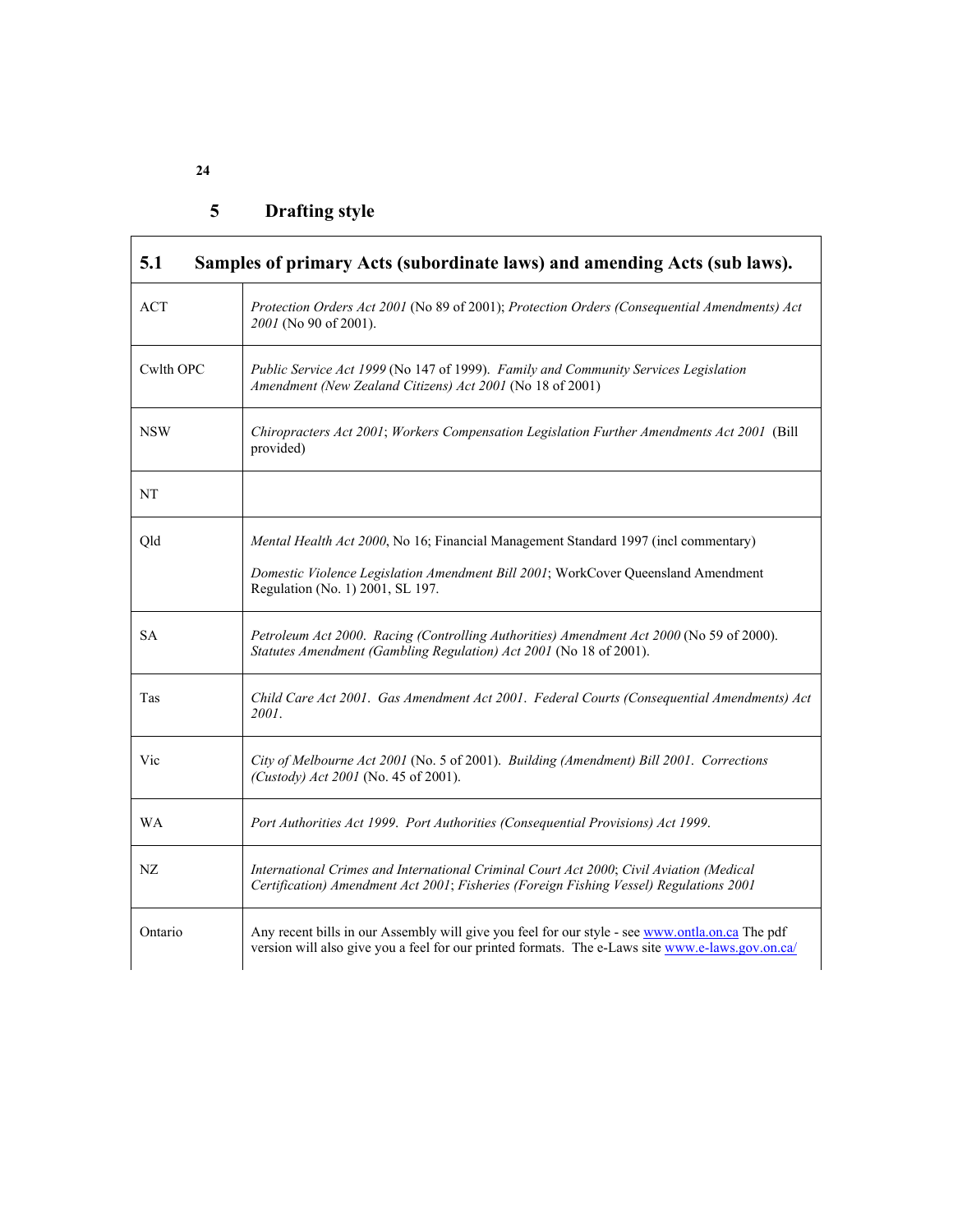#### **5.2 How would you briefly describe the 'house style' of your office (e.g. by comparison with other Australasian or other English-language jurisdictions, or with non-legislative legal drafting)? Has it changed greatly in recent times?**

| <b>ACT</b> | Until 1998, we followed traditional Cwlth drafting style (though in the late 90s that was already<br>developing beyond what was acceptable in the ACT) - as clear and concise as possible but with a<br>conservative bias and a reluctance to change old habits. Still clearer than non-legislative drafting<br>and UK drafting. From early in 1999, we have moved rapidly to a more radical plain English style.<br>Legal jargon is avoided and a certain level of informality is actively encouraged. Narrative<br>presumptions more boldly made, avoiding cumbersome cross-references. Explanatory material<br>encouraged if appropriate.                                                                                   |
|------------|--------------------------------------------------------------------------------------------------------------------------------------------------------------------------------------------------------------------------------------------------------------------------------------------------------------------------------------------------------------------------------------------------------------------------------------------------------------------------------------------------------------------------------------------------------------------------------------------------------------------------------------------------------------------------------------------------------------------------------|
| Cwlth OPC  | 'Emphasises plain English and has made a conscious move towards simplifying provisions and<br>making them more readable. Substantial resources invested in last 10-15 years, drafting style<br>substantially changed. Use of plain English drafting devices noticeable - 'in addition to the<br>obvious changes, the process of drafting has altered. Many drafters now adopt particular planning<br>techniques and hold more face-to-face meetings than previously'. More external scrutiny in some<br>cases (Tax Law, Corporations projects).                                                                                                                                                                                |
| <b>NSW</b> | Plain clear language. Early 1990s enthusiastic use of 'plain English' devices (flow charts, boxed<br>overviews, examples, notes). Recent years 'return to reliance on the use of the words and structure<br>of the document'.                                                                                                                                                                                                                                                                                                                                                                                                                                                                                                  |
| NT         | Not 'cutting edge'. Mid-90s on: clauses deal with single matters (not conglomerations); pomposity<br>gone; clauses shorter than before. 'Hyper-modern' compared to the English, not as modern as Qld<br>or Cwlth (examples, bolding definitions, including 'dictionaries', shifting locations etc). [Very<br>similar to ACT circa 1998]                                                                                                                                                                                                                                                                                                                                                                                        |
| Qld        | Plain English style. Style changed in early to mid-90s and then settled down in the later 1990s.<br>Consideration could than be given to documentation of changes and finessement of changes to<br>style.                                                                                                                                                                                                                                                                                                                                                                                                                                                                                                                      |
| SА         | Comparable to WA, NT, Vic and Tas. 'Consistent with the principles of plain English'. More rigid<br>format than ACT (for example).                                                                                                                                                                                                                                                                                                                                                                                                                                                                                                                                                                                             |
| Tas        | Similar to other Australian jurisdictions. Main change from B5 to A4 several years ago. Style<br>changes made from time to time.                                                                                                                                                                                                                                                                                                                                                                                                                                                                                                                                                                                               |
| Vic        | 'Reasonably modern', 'can generally be relatively easily understood by a reader who has completed<br>one of the upper levels of secondary school'. However, the respondent's view is that the format has<br>deficiencies (headings, smaller point sizes for schedules, little space between sections and bolding<br>of Victorian Act references.) Compares well with Commonwealth (though Cwlth legislation<br>inherently more complex, perhaps). Not quite as 'plain' or informal as NSW legislation. Way<br>ahead of private legal drafting ('in terms of their legal writing, many Victorian lawyers have yet to<br>make it into the 20th century, let alone the late 20th or this century'). Plainer than NZ in style, and |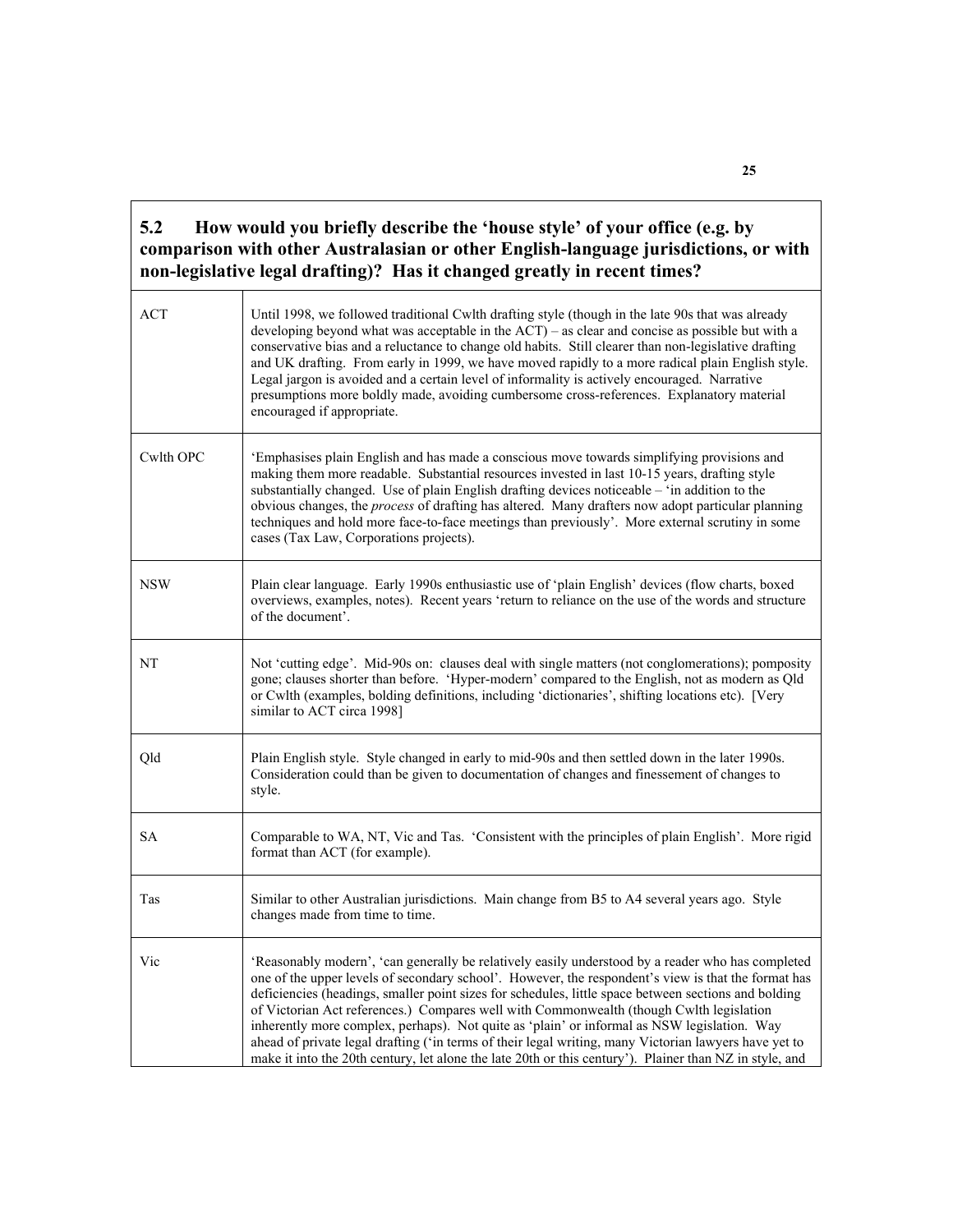#### **5.2 How would you briefly describe the 'house style' of your office (e.g. by comparison with other Australasian or other English-language jurisdictions, or with non-legislative legal drafting)? Has it changed greatly in recent times?**

|           | 'way ahead' of US legislation.                                                                                                                                                                                                                                                                                                                                                                                                                                                                                                                                                                                     |  |  |
|-----------|--------------------------------------------------------------------------------------------------------------------------------------------------------------------------------------------------------------------------------------------------------------------------------------------------------------------------------------------------------------------------------------------------------------------------------------------------------------------------------------------------------------------------------------------------------------------------------------------------------------------|--|--|
| <b>WA</b> | Modern traditional'. Developed under Garth Thornton QC (PC 20 years ago). 'arguably<br>somewhat ahead of its time then and (in our view) has survived reasonably well'. Amendments not<br>in schedules (though schedules $\&$ tables used on occasion to condense amendments). Pedantic<br>internal references discarded (if unnecessary), other modern techniques to make legislation more<br>readable adopted.                                                                                                                                                                                                   |  |  |
|           | WA has tried to confine the content of its legislative instruments to legislation, resisting a trend of<br>legislation being infiltrated with explanatory and other secondary information'.                                                                                                                                                                                                                                                                                                                                                                                                                        |  |  |
|           | Format changed 1999 – now largely based on the new Cth format.                                                                                                                                                                                                                                                                                                                                                                                                                                                                                                                                                     |  |  |
| NZ.       | 'Evolving'. Quite a few recent changes. Format changed 1/1/2000. Revised drafting manual<br>November 2000. Style guide revised August 2001.                                                                                                                                                                                                                                                                                                                                                                                                                                                                        |  |  |
| Ontario   | We attempt to follow the principles of plain-language drafting. We have been heavily influenced<br>by the civil code style of Quebec. I would describe our style as midway between the civil code and<br>the common law drafting styles. Compared to much of what happens in non-legislative drafting we<br>use a much simpler style. Are we $100\%$ successful in following plain language principles – no.<br>However, like so much of life – it's a journey. Recent changes – no law Latin, no law French in<br>English versions, no Anglicisms in French versions, gender-neutral style, no clause sandwiches. |  |  |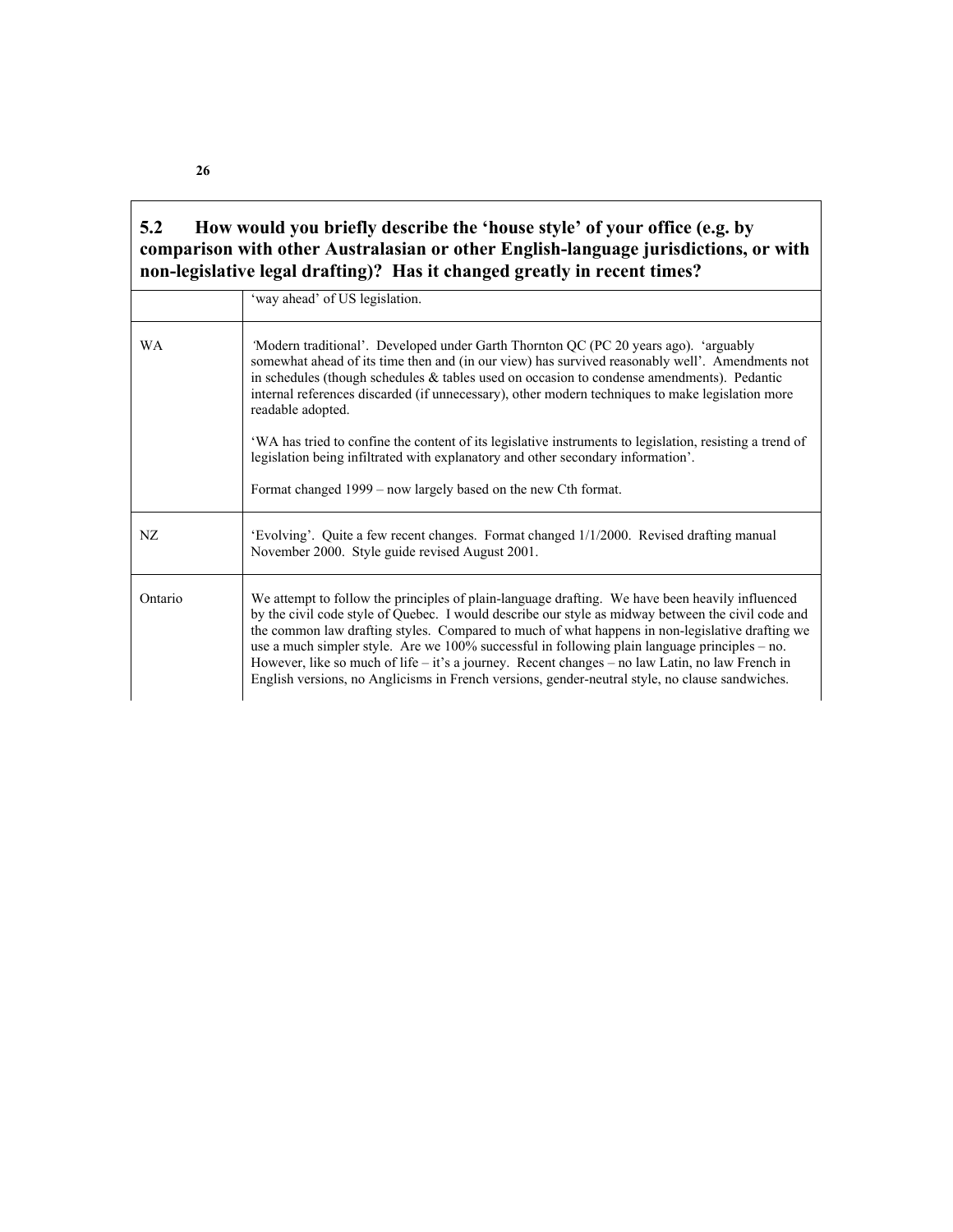#### **5.3 How much variation in drafting style is there within the office? Apart from the osmotic effect of the training process, is there much (or any) express insistence on uniformity of style?**

| <b>ACT</b> | The change in style introduced in 1999 in the ACT office was accompanied by an increased emphasis on<br>uniformity and on documentation of house style. The Parliamentary Counsel has a hand, or at the least an active<br>oversight, in all drafting projects. There are stricter controls on standard vocabulary, and a greater attempt is<br>made than before to establish standard approaches to standard issues. But this doesn't prevent differences in<br>style between drafters; drafting is still a bespoke art that seeks individualised solutions for particular problems. |  |  |  |
|------------|---------------------------------------------------------------------------------------------------------------------------------------------------------------------------------------------------------------------------------------------------------------------------------------------------------------------------------------------------------------------------------------------------------------------------------------------------------------------------------------------------------------------------------------------------------------------------------------|--|--|--|
| Cwlth OPC  | Insistence on uniformity of amending forms and matters covered by Drafting Directions and the Plain English<br>Manual. No insistence on uniformity otherwise, and 'in practice drafters do adopt different styles'.                                                                                                                                                                                                                                                                                                                                                                   |  |  |  |
| <b>NSW</b> | Standard precedents for many matters, but room for variations in individual style. Junior drafters rotated<br>through supervisors to 'sample' different approaches while developing own style.                                                                                                                                                                                                                                                                                                                                                                                        |  |  |  |
| NT         | 3 years ago fixed amending formula. Some variation of style, but rarely possible to distinguish drafters work on<br>stylistic grounds.                                                                                                                                                                                                                                                                                                                                                                                                                                                |  |  |  |
| Qld        | Insistence on uniformity of style. Drafting Standard and Precedents and Information Standard followed. Word<br>search macro used to vet words and phrases. Standards and macro subject to continuous improvement. D2<br>process ensures common thread.                                                                                                                                                                                                                                                                                                                                |  |  |  |
| SA         | 'Relatively mild variation of drafting styles'. Parliamentary Counsel tries some variations (e.g. use of<br>examples), as does the respondent (e.g. use of dot points). 'However, by far the bulk of our drafting conforms<br>to a style that has been developed over the years, but is not recorded anywhere'.                                                                                                                                                                                                                                                                       |  |  |  |
| Tas        | 'Little express insistence on uniformity of style'. Enact system (style sheets etc) 'imposes a certain amount of<br>consistency upon drafters'. Amending forms automated due to automatic consolidation system. 'Drafter can<br>override the automatically generated wording but this is seldom done'.                                                                                                                                                                                                                                                                                |  |  |  |
| Vic        | Considerable variation. 'Some of us draft in a general style that was state of the art in the early 1980s – some of<br>us draft in a style that would not be out of place in the most progressive of the Australian offices, and most of us<br>fall somewhere in between'. Uniformity for some things (e.g.commencement provisions), but no express<br>insistence for the most part. Limits on radical departures from norm.                                                                                                                                                          |  |  |  |
| <b>WA</b>  | Word 97 macros used extensively, resulting in uniformity in formal matters. General conformity of style, but no<br>rigid insistence on uniformity.                                                                                                                                                                                                                                                                                                                                                                                                                                    |  |  |  |
| NZ         | Not much express insistence on uniformity of style (ie 'individual writing flair' not suppressed). [Osmosis:]<br>Absorption via manuals, proof-readers, mentors, supervisors, peer-reviewers, agencies, MPs, office of Clerk of<br>House of Reps (assent version of Bill after $3rd$ reading). Regard given to judicial rulings, particularly on<br>interpretation.                                                                                                                                                                                                                   |  |  |  |
| Ontario    | Reasonable range, but most would recognise an 'Ontario' style.                                                                                                                                                                                                                                                                                                                                                                                                                                                                                                                        |  |  |  |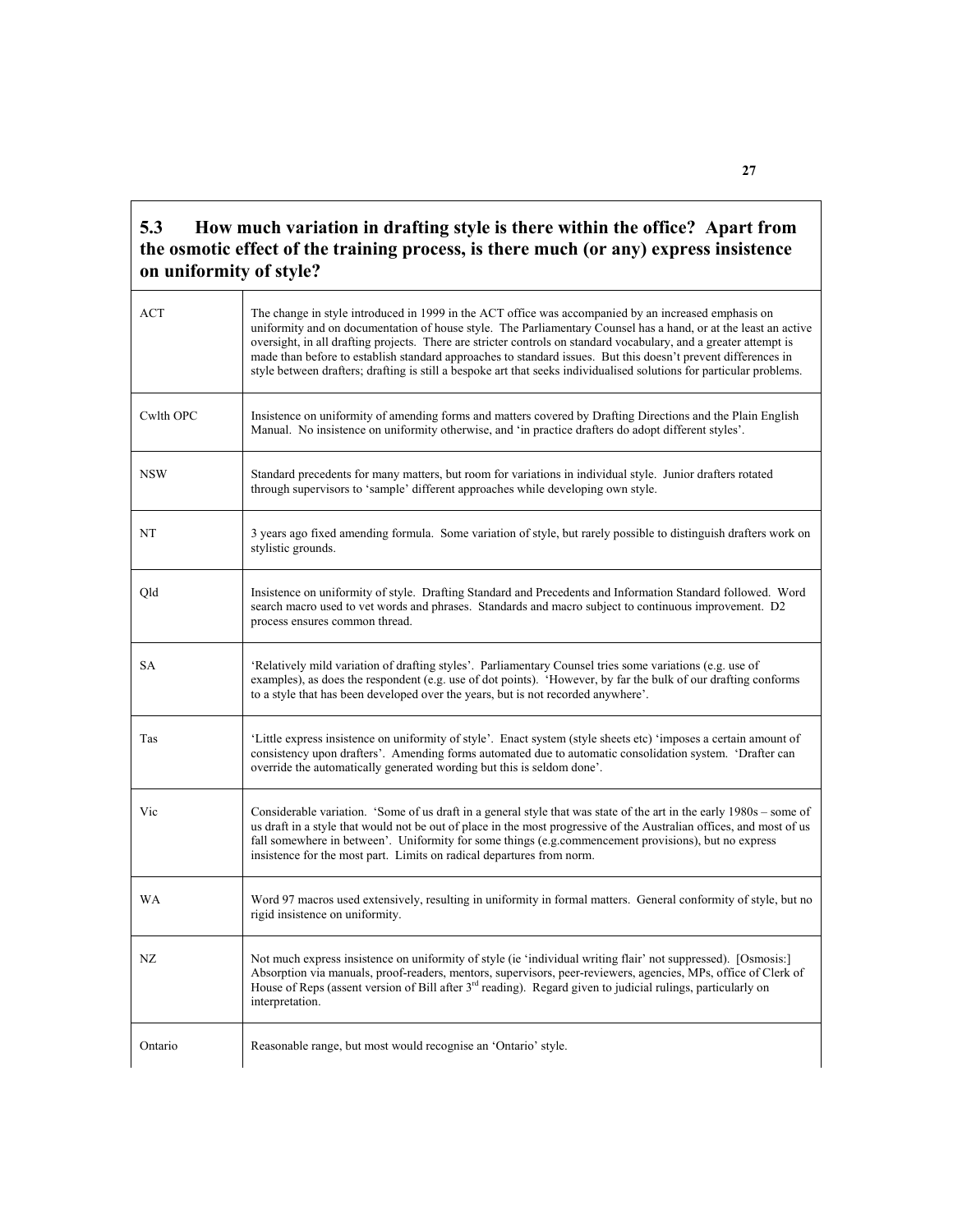#### **5.4 What written documentation is there of the office drafting style (e.g.office manuals, collections of 'drafting instructions')? How comprehensive and up-to-date is the documentation?**

| ACT        | Office Practice Manual relatively comprehensive and reasonably up-to-date. 'Words and Phrases'<br>Guide also used (in previous editions) in OLD and Qld, accompanied by a macro (see Qld response<br>to $5.3$ – the application of the macro is not now insisted on as a matter of course). IT Procedures<br>manual on macros etc. |
|------------|------------------------------------------------------------------------------------------------------------------------------------------------------------------------------------------------------------------------------------------------------------------------------------------------------------------------------------|
| Cwlth OPC  | Extensive and up-to-date Drafting Directions (on website). Word Notes relate to styles &<br>formatting, also comprehensive and up-to-date. [Also Plain English Manual, available on website -<br>see $5.3$ ].                                                                                                                      |
| <b>NSW</b> | Drafting instructions 1985-91. Drafting circulars 1992-01. Professional development circulars<br>1991-01. Amendment in committee manual (up to date). Drafting manual (being revised).                                                                                                                                             |
| NT         | Amending formula (in office manual). Periodic drafting instructions. Precedents directory in the<br>making. Documentation up to date.                                                                                                                                                                                              |
| Qld        | Drafting standard; Original legislation process manual; Precedents and Information Standard;<br>Fundamental Legislative Principles Standard; Word Search Macro. Subject to continual<br>improvement – monitoring and review by office committees.                                                                                  |
| <b>SA</b>  | None. Some precedents for proclamations.                                                                                                                                                                                                                                                                                           |
| Tas        | Up-to-date office procedures and precedent and EnAct users manual. No up-to-date drafting<br>instructions.                                                                                                                                                                                                                         |
| Vic        | An Office Manual has recently been compiled and is in use, still incomplete although a lot of work<br>has gone into it. It incorporates drafting instructions, old and new, on various topics.                                                                                                                                     |
| <b>WA</b>  | Model Bill with amending forms. 1999, comprehensive but not up-to-date (but there haven't been<br>significant changes). Customised word-processing manual, up-to-date. Parliamentary Counsel's<br>occasional drafting notes. Intended to consolidate these into a drafting manual in due course.                                   |
| NZ         | Drafting manual (rev Nov 2000) & style guide (rev Aug 2001).                                                                                                                                                                                                                                                                       |
| Ontario    | Short set of drafting conventions (available to clients and public). Developing drafting manual<br>(quite advanced). Instructions document circulated to clients.                                                                                                                                                                  |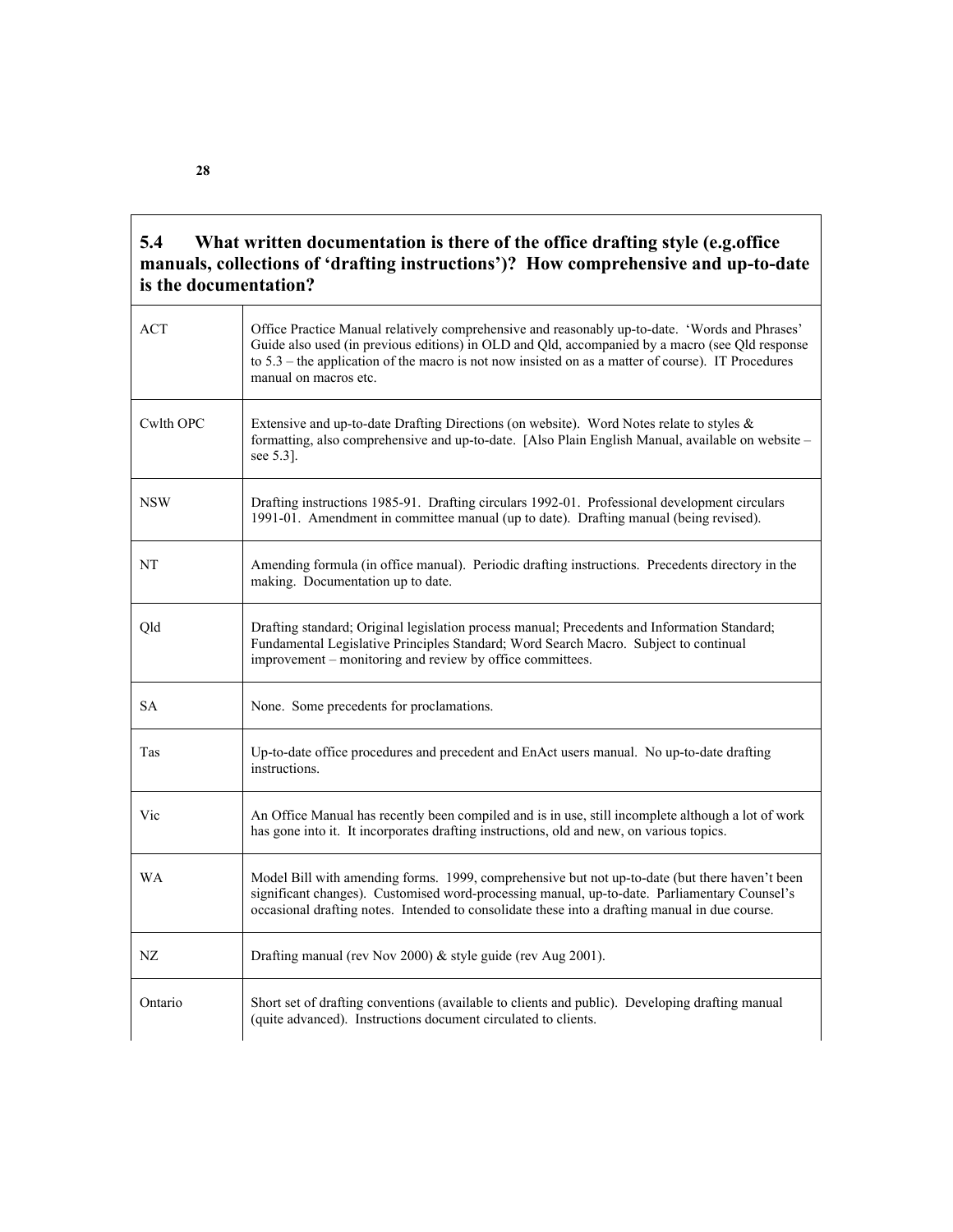| 5.5        | Does your office have a uniform amending style? Are amending forms<br>documented? How comprehensive and up-to-date is the documentation?                                                                                                                                                                                                                                                                                                                        |  |  |  |
|------------|-----------------------------------------------------------------------------------------------------------------------------------------------------------------------------------------------------------------------------------------------------------------------------------------------------------------------------------------------------------------------------------------------------------------------------------------------------------------|--|--|--|
| <b>ACT</b> | Yes. Amending Reference Guide, revised to end 2001. (To be incorporated into Office Practice<br>Manual.) 'Desktop Guide' - stripped-down version of Reference Guide. 'Comparison Guide' used<br>during transition from old to new style 2000-01. Occasional circulars clarify issues in amending<br>guide. New style developed from Qld & OLD styles (see Qld below), but with some differences.<br>Final check reads by drafters & editors enforce uniformity. |  |  |  |
| Cwlth OPC  | Yes. Amending Forms Manual (available on website), very comprehensive and up-to-date.                                                                                                                                                                                                                                                                                                                                                                           |  |  |  |
| <b>NSW</b> | Yes. Styles in WordPerfect ensure uniformity.                                                                                                                                                                                                                                                                                                                                                                                                                   |  |  |  |
| NT         | Yes (see above).                                                                                                                                                                                                                                                                                                                                                                                                                                                |  |  |  |
| Qld        | In Drafting Standard, detailed and current. Location line – amendment command line – inserted<br>text line(s) (if needed). 'omit', 'omit and insert', 'insert'.                                                                                                                                                                                                                                                                                                 |  |  |  |
| <b>SA</b>  | $Yes$ – uniform style. No – style is not documented, but some macros internally developed.                                                                                                                                                                                                                                                                                                                                                                      |  |  |  |
| Tas        | Amending legislation automatically generated from drafter's 'marking-up' of consolidated principal<br>legislation. Documentation in EnAct system specifications.                                                                                                                                                                                                                                                                                                |  |  |  |
| Vic        | No. Respondent has found 7 or 8 different amending styles (variations of Victorian style). There<br>was a mid-1980s instruction that has been modified through oral tradition, and is anyway difficult<br>to apply (e.g. referencing inconsistencies). Tentative moves are afoot to develop more consistent<br>amending styles.                                                                                                                                 |  |  |  |
| <b>WA</b>  | Yes. Model Bill (see 5.4). Word 97 macros used following model Bill examples.                                                                                                                                                                                                                                                                                                                                                                                   |  |  |  |
| NZ         | Yes. Style guide. Proof-readers enforce it.                                                                                                                                                                                                                                                                                                                                                                                                                     |  |  |  |
| Ontario    | Precedents, with some flexibility. 'However, as part of e[Laws we are examining the use of highly<br>standardized wording to facilitate automatic updating of our database'. [Tas Enact & RMIT<br>influence]                                                                                                                                                                                                                                                    |  |  |  |

'n

**29**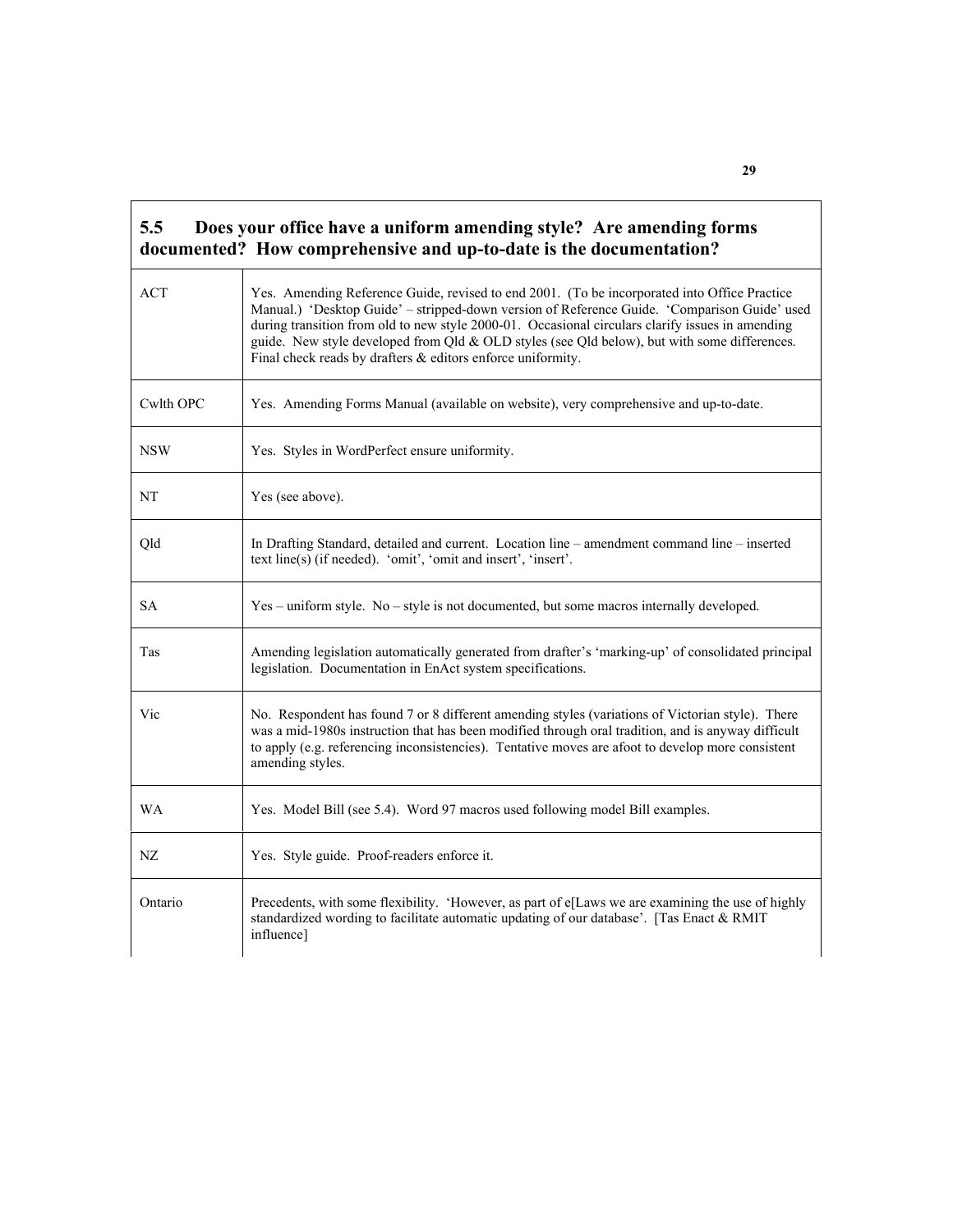### **5.6 Has your office expressly adopted a 'plain English' policy? If so, in what form? Is there any detailed documentation of this policy (e.g. plain English drafting manual)?**

| <b>ACT</b> | Yes. One of PCO 'Key objectives' (stated in Annual Report). Words and Phrases Manual and<br>general theme of Drafting Practice Manual and Amending Forms Reference Guide. Basic PE<br>guidelines are enforced for each Bill (and draft regulation) (e.g. 5-line limit on slabs of text) by<br>checklist at time of handover for editing, but this is a checklist only and may be deviated from. |  |  |  |  |
|------------|-------------------------------------------------------------------------------------------------------------------------------------------------------------------------------------------------------------------------------------------------------------------------------------------------------------------------------------------------------------------------------------------------|--|--|--|--|
| Cwlth OPC  | Yes. Plain English Manual (on website).                                                                                                                                                                                                                                                                                                                                                         |  |  |  |  |
| <b>NSW</b> | Plain language was adopted as a policy in 1986'. Plain Language Policy available on PCO<br>website.                                                                                                                                                                                                                                                                                             |  |  |  |  |
| <b>NT</b>  | No – no manual as such. 'we say we have a plain english style (but then we all say that now, don't<br>we?)'. Sceptical about whether what is regarded as plain English 'actually makes a difference to<br>anyone's comprehension' of the law.                                                                                                                                                   |  |  |  |  |
| Qld        | Yes, since 1991. Standards based on this policy.                                                                                                                                                                                                                                                                                                                                                |  |  |  |  |
| <b>SA</b>  | Parliamentary Counsel requirement to draft in 'plain English'. No documentation.                                                                                                                                                                                                                                                                                                                |  |  |  |  |
| Tas        | Yes. No detailed documentation (apart from some precedents).                                                                                                                                                                                                                                                                                                                                    |  |  |  |  |
| Vic        | Yes, mid-80s (Attorney-General Jim Kennan's insistence). Robert Eagleson in 1986 suggested<br>additional changes. Job advertisements mention that Vic PCO is a 'plain English office'.<br>Statement of policy on website.                                                                                                                                                                       |  |  |  |  |
| <b>WA</b>  | Considers that PCO 'has been writing in reasonably ordinary and clear language, and presenting its<br>work in readable formats, for at least the past couple of decades.' But no detailed documentation.                                                                                                                                                                                        |  |  |  |  |
| NZ         | Yes. 'drafting should be clear, accessible and understandable.'                                                                                                                                                                                                                                                                                                                                 |  |  |  |  |
| Ontario    | Yes. Lawyers' meetings, standard texts, drafting conventions and drafting manual.                                                                                                                                                                                                                                                                                                               |  |  |  |  |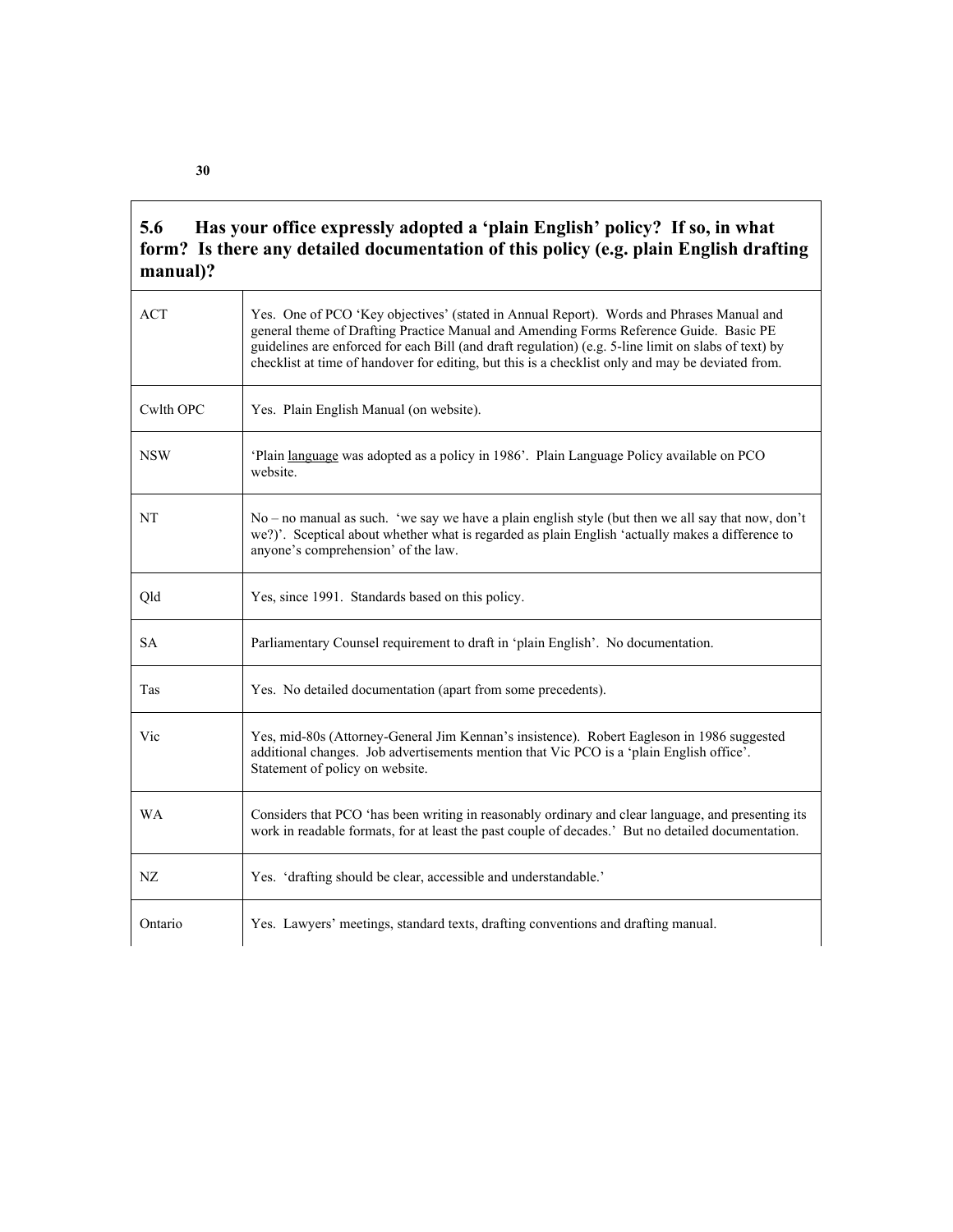### **5.7 Here are some of the markers associated with 'plain English' drafting style. Give brief notes of office practice:**

• 'must' rather than 'shall'?

| <b>ACT</b> | Yes. 'Shall' never used. But not all uses of 'shall' replaced by 'must' (alternatives: present tense<br>for statements of law; passive 'is to' if imperative not appropriate).    |  |  |
|------------|-----------------------------------------------------------------------------------------------------------------------------------------------------------------------------------|--|--|
| Cwlth OPC  | Yes, always.                                                                                                                                                                      |  |  |
| <b>NSW</b> | 'You must not use shall!'                                                                                                                                                         |  |  |
| <b>NT</b>  | Yes.                                                                                                                                                                              |  |  |
| Qld        | Yes. Makes change when amending (when appropriate) as well.                                                                                                                       |  |  |
| <b>SA</b>  | Yes                                                                                                                                                                               |  |  |
| Tas        | Yes.                                                                                                                                                                              |  |  |
| Vic        | Yes, 1985 (Attorney-General Jim Kennan's insistence), for obligation. Most drafters stopped using<br>'shall' entirely. But recently use of 'shall' for obligation is re-emerging. |  |  |
| <b>WA</b>  | 'Shall' avoided. 'Must' used instead sometimes, but not always.                                                                                                                   |  |  |
| NZ         | Yes.                                                                                                                                                                              |  |  |
| Ontario    | No. Disagree with Eagleson etc rationale for change.                                                                                                                              |  |  |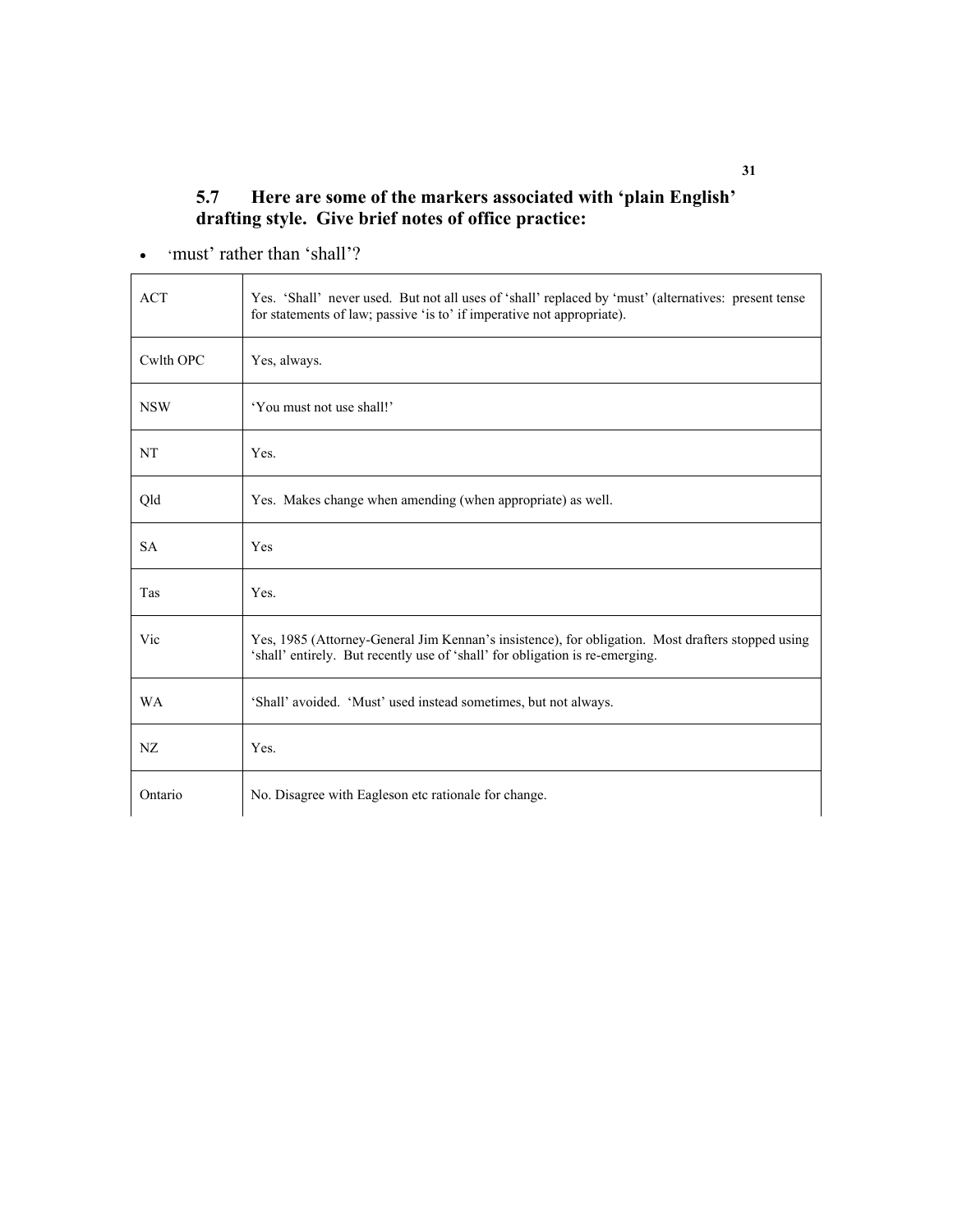## • examples (part of the law, or same status as notes?)

| <b>ACT</b> | Yes. Part of the law, non-exhaustive, may extend but not limit meaning of exemplified provision<br>(Legislation Act 2001, s 132). Provision may be an 'example' even if not labelled as such (LA, s<br>$132(2)$ ).                                                                                                                                     |  |  |  |  |
|------------|--------------------------------------------------------------------------------------------------------------------------------------------------------------------------------------------------------------------------------------------------------------------------------------------------------------------------------------------------------|--|--|--|--|
| Cwlth OPC  | Part of an Act, but Acts Interpretation Act 1901, s 15AD – examples not exhaustive, and if<br>inconsistent with provision exemplified, provision prevails.                                                                                                                                                                                             |  |  |  |  |
| <b>NSW</b> | Notes (not part of Act). Mainly in technical legislation, e.g. Duties Act 1987.                                                                                                                                                                                                                                                                        |  |  |  |  |
| NT         | Not used.                                                                                                                                                                                                                                                                                                                                              |  |  |  |  |
| Qld        | Used sparingly. Acts Interpretation Act 1954, s 14 (3) similar to ACT provision but provides that<br>exemplified provision prevails in the event of inconsistency.                                                                                                                                                                                     |  |  |  |  |
| <b>SA</b>  | Used by Parliamentary Counsel, not other drafters - regarded as part of Act (though no statutory<br>provision relating to their use).                                                                                                                                                                                                                  |  |  |  |  |
| Tas        | No, but have had to be accommodated for adoption of interstate laws including them.                                                                                                                                                                                                                                                                    |  |  |  |  |
| Vic        | 1/1/01 change to Interpretation Act made examples part of the law. Since then increasing use<br>(though many drafters are yet to use them).                                                                                                                                                                                                            |  |  |  |  |
| <b>WA</b>  | It is not generally accepted that examples are an appropriate means of formulating general rules of<br>law. They are sometimes used to illustrate the operation of a provision, but always taking care<br>to be sure that the rule is sufficiently clearly formulated to work without relying on the<br>examplefulfils a function similar to case law' |  |  |  |  |
| NZ         | Unless contrary statement in Act, example part of law (Interpretation Act 1999, s 5). 'Rare, but<br>outstanding' example in Personal Property Security Act 1999 (contains express provision requiring<br>inconsistency between provision $\&$ example to be resolved in favour of provision, s 21).                                                    |  |  |  |  |
| Ontario    | Not in text, but used in explanatory note.                                                                                                                                                                                                                                                                                                             |  |  |  |  |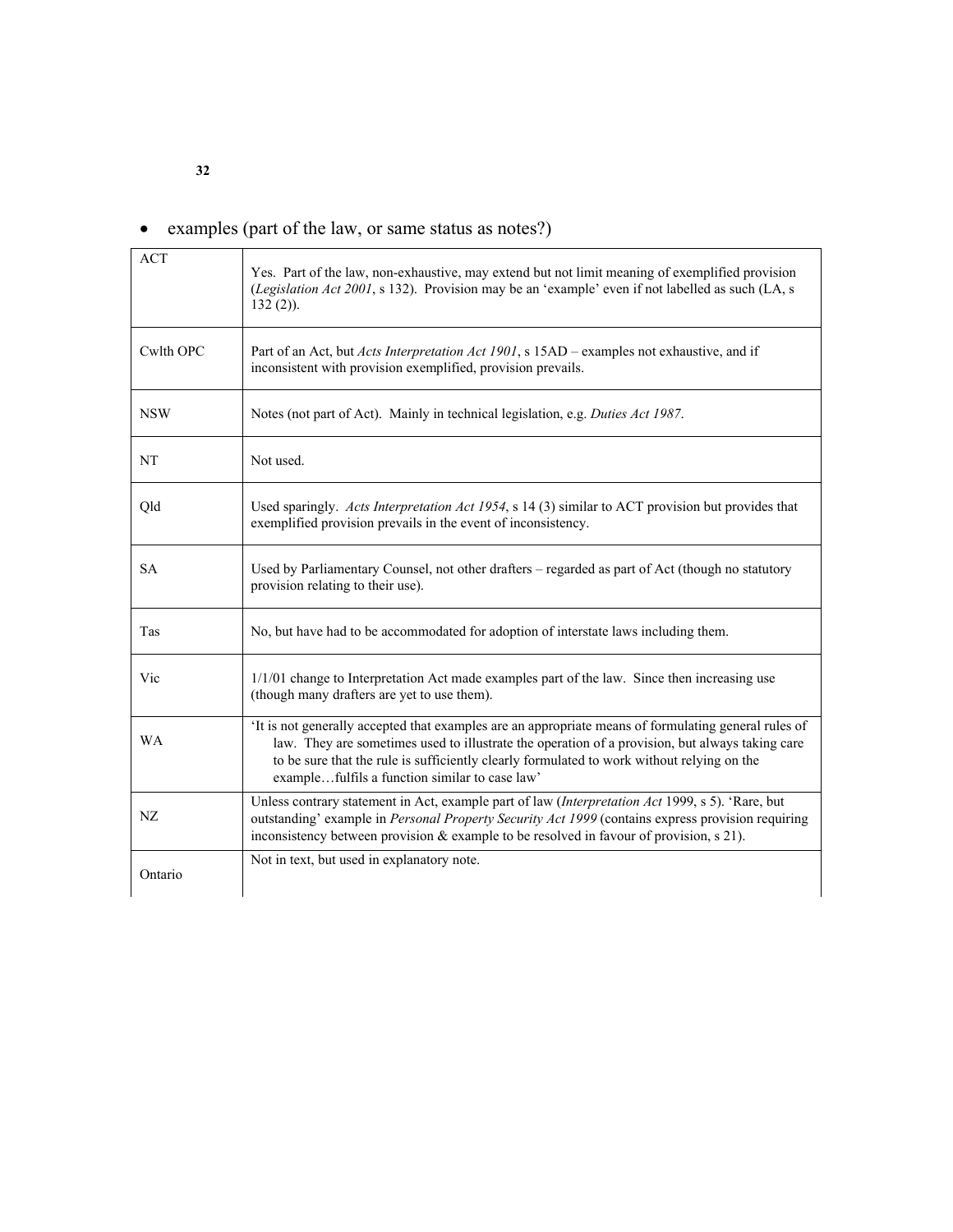## • readers' guides, summaries, flow-charts etc

| <b>ACT</b> | Yes, if appropriate. Use not extensive. Flow-charts inserted (rarely) as notes (non-legislative).<br>(Workers Compensation Amendment Act 2001).                                  |  |  |
|------------|----------------------------------------------------------------------------------------------------------------------------------------------------------------------------------|--|--|
| Cwlth OPC  | Frequently used.                                                                                                                                                                 |  |  |
| <b>NSW</b> | Not as such. Flow charts rarely (Health Care Complaints Act 1993; Mental Health Act 1990;<br>Evidence Act 1995). Summaries from time to time (Taxation Administration Act 1986). |  |  |
| NT         | N <sub>0</sub>                                                                                                                                                                   |  |  |
| Qld        | Readers guides often; flowcharts occasionally.                                                                                                                                   |  |  |
| <b>SA</b>  | Not used.                                                                                                                                                                        |  |  |
| Tas        | No, but have had to be accommodated for adoption of interstate laws including them.                                                                                              |  |  |
| Vic        | Very limited experiments with tables and flowcharts. No readers' guides or summaries.<br>Sometimes 'outline' section used (summary of operation of Act).                         |  |  |
| <b>WA</b>  | No. 'These are further examples of confusing the function of clear legislative drafting with the<br>functions of analysing, explaining and commenting on the legislation'.       |  |  |
| NZ         | Occasionally (Personal Property Security Act 1999).                                                                                                                              |  |  |
| Ontario    | May be supplied by instructors at first reading stage.                                                                                                                           |  |  |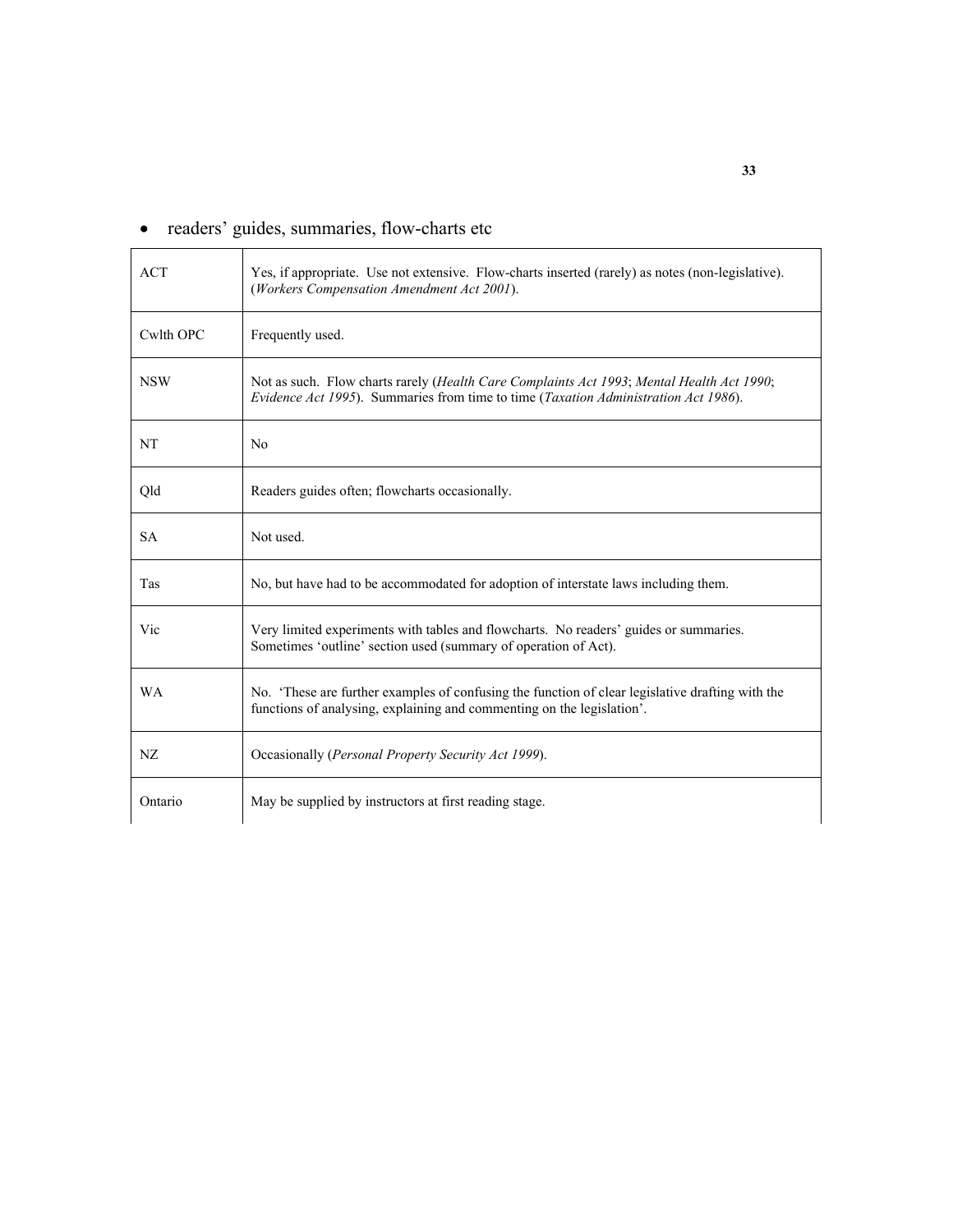## • explanatory notes [ie annotations inserted by the drafter throughout the text of a Bill]

| <b>ACT</b> | Used often, usually for internal and external cross-references. Not part of the Act (Legislation Act<br>2001, s 127 (1)). Parliamentary Counsel may authorise omission, change or insertion of note in<br>republication (LA s $116(1)$ (m)).                                                                                                                             |  |  |  |
|------------|--------------------------------------------------------------------------------------------------------------------------------------------------------------------------------------------------------------------------------------------------------------------------------------------------------------------------------------------------------------------------|--|--|--|
| Cwlth OPC  | Used fairly frequently.                                                                                                                                                                                                                                                                                                                                                  |  |  |  |
| <b>NSW</b> | Common. Not part of Act.                                                                                                                                                                                                                                                                                                                                                 |  |  |  |
| NT         | N <sub>0</sub>                                                                                                                                                                                                                                                                                                                                                           |  |  |  |
| Qld        | Used occasionally.                                                                                                                                                                                                                                                                                                                                                       |  |  |  |
| <b>SA</b>  | Used by some drafters. Footnotes do not form part of the Act (Interpretation Act). A note in the<br>body of the Act would be viewed as part of the Act.                                                                                                                                                                                                                  |  |  |  |
| Tas        | No.                                                                                                                                                                                                                                                                                                                                                                      |  |  |  |
| Vic        | Yes, but only by some drafters. Previous practice of printing at end of Act restricted practical<br>utility; use at foot of provision annotated makes them more attractive.                                                                                                                                                                                              |  |  |  |
| <b>WA</b>  | No. See above on readers' guides etc.                                                                                                                                                                                                                                                                                                                                    |  |  |  |
| NZ         | See 2.1 (PCO drafts clause by clause analysis of explanatory note for first reading of Bills. Policy<br>statement & reg. impact statement drafted by instructing agency (although PCO edits for style,<br>consistency, clarity). Ex note for bills accompanies introductory version; dropped in subsequent<br>versions (reported back, 2nd reading, 3rd reading, assent) |  |  |  |
| Ontario    | Yes, same as NZ. It is proposed to put the Ex. note for each Bill up on the e-Laws website.                                                                                                                                                                                                                                                                              |  |  |  |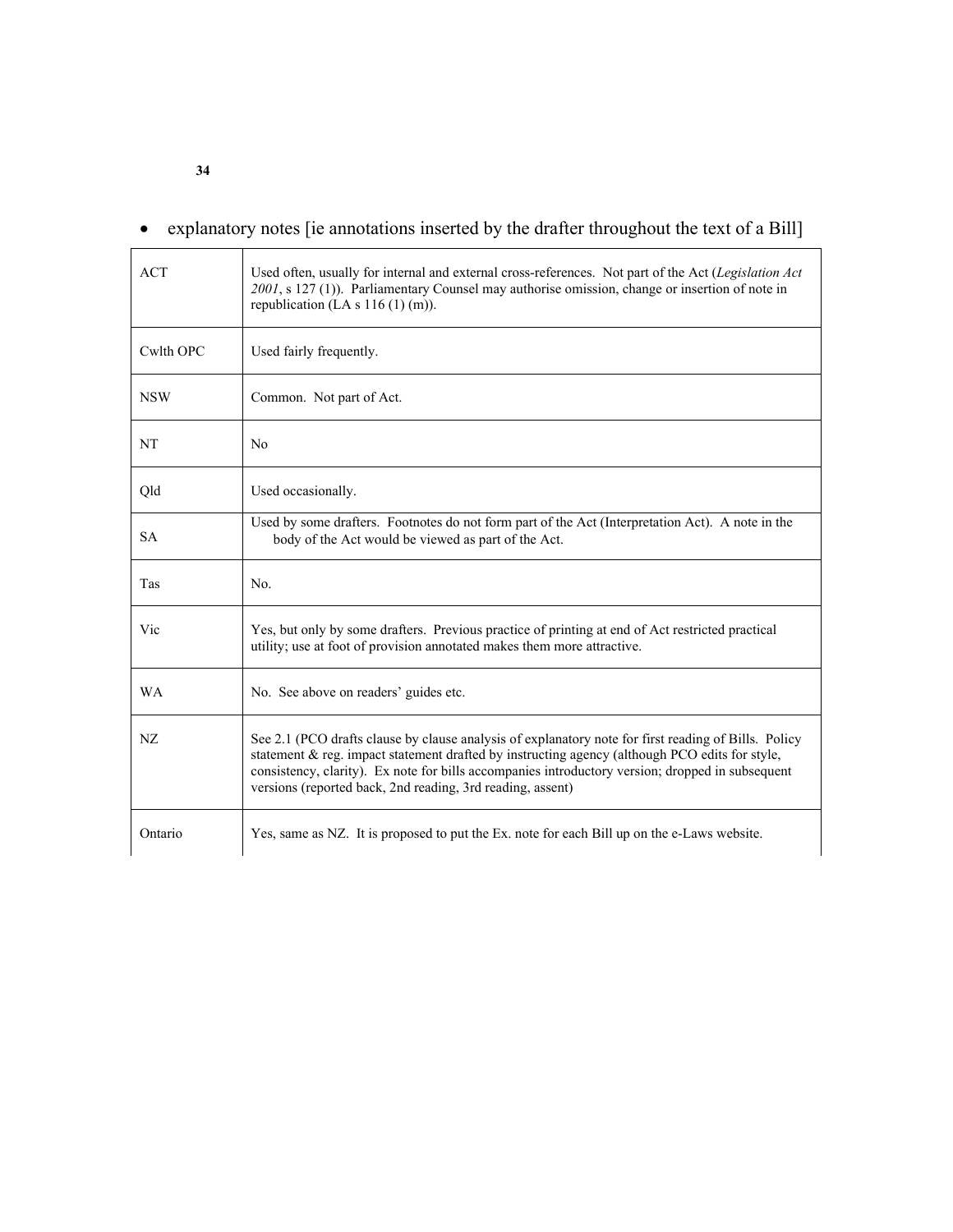|  | 'dictionaries' at end rather than 'interpretation' provisions at beginning |  |  |
|--|----------------------------------------------------------------------------|--|--|
|  |                                                                            |  |  |

| <b>ACT</b> | All new legislation has a 'dictionary' at end (unless there is only a short list of definitions). When<br>an Act is amended significantly, definitions are also often moved from an 'interpretation' or<br>'definitions' provision at the beginning, to a new 'dictionary' at the end.  |
|------------|-----------------------------------------------------------------------------------------------------------------------------------------------------------------------------------------------------------------------------------------------------------------------------------------|
| Cwlth OPC  | Uncommon, although sometimes used (e.g. Income Tax Assessment Act 1997, Native Title Act<br>$1993$ ).                                                                                                                                                                                   |
| <b>NSW</b> | Only if large number of intrusive definitions. 'Have rather gone out of fashion'                                                                                                                                                                                                        |
| NT         | No. ('Always a cosmetic change I thought – easier for the reader to miss!')                                                                                                                                                                                                             |
| Qld        | Yes (default), but ultimately a matter for judgment (e.g. may be placed at beginning if dictionary<br>would be too remote from body of Bill, or if the Bill is short).                                                                                                                  |
| <b>SA</b>  | N <sub>0</sub>                                                                                                                                                                                                                                                                          |
| Tas        | No, but have had to be accommodated for adoption of interstate laws including them.                                                                                                                                                                                                     |
| Vic        | No. Respondent yet to be convinced that this is a 'plain English practice'. Can be difficult if<br>dictionary not literally at the end. Victorian practice of including index in large principal Acts with<br>list of all defined words and page number may be satisfactory substitute. |
| <b>WA</b>  | Bill for a new Act, or a reprint, usually includes list of defined terms at the end (terms defined<br>anywhere in the legislation), with reference to provisions. Not part of legislation, can be updated in<br>republications. Dictionaries and glossaries seldom used as a result.    |
| NZ         | $No$ – interpretation section at beginning.                                                                                                                                                                                                                                             |
| Ontario    | $No$ – definitions at the beginning.                                                                                                                                                                                                                                                    |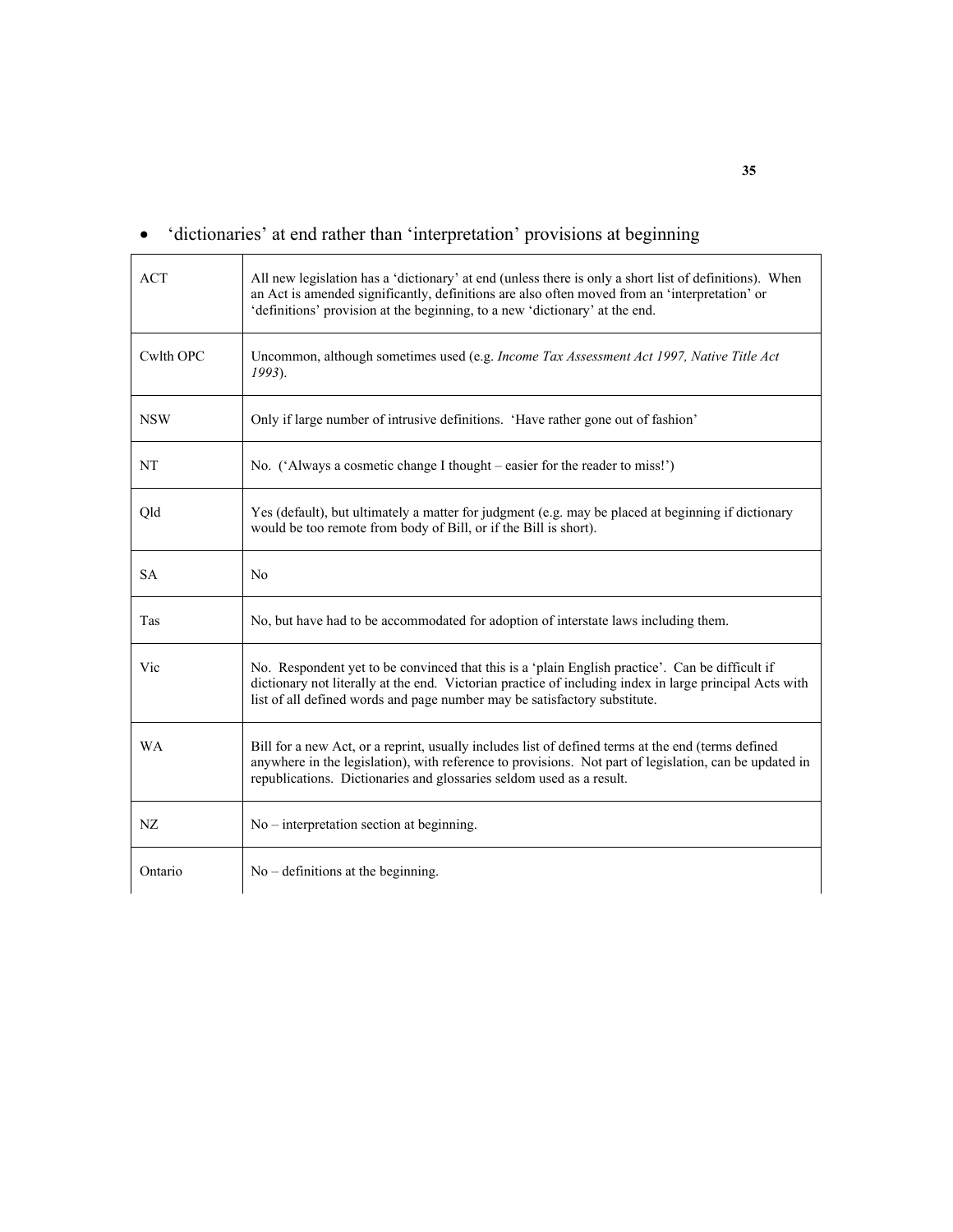| <b>ACT</b> | Yes, often. My personal view is that we need to impose some consistency on definition style within<br>the office (we are going through an experimental period with this and other new devices, and<br>office use is not entirely consistent). |
|------------|-----------------------------------------------------------------------------------------------------------------------------------------------------------------------------------------------------------------------------------------------|
| Cwlth OPC  | Frequently used.                                                                                                                                                                                                                              |
| <b>NSW</b> | Frequently used (bold ital).                                                                                                                                                                                                                  |
| NT         | If necessary will restrict def to section if only place used.                                                                                                                                                                                 |
| Qld        | Yes, often. If in-text definition used outside of section, it will be inserted in dictionary or general<br>definition section $&$ signposted.                                                                                                 |
| <b>SA</b>  | Becoming more common.                                                                                                                                                                                                                         |
| Tas        | No.                                                                                                                                                                                                                                           |
| Vic        | Sparingly, but increasingly used. 'Drafting device' not 'plain English' device. Harder to find than<br>normal definitions (thus 'anti-plain English').                                                                                        |
| <b>WA</b>  | When helpful. Defined terms bolded (to enable them to be included in automatically generated list<br>of defined terms – see previous answer).                                                                                                 |
| NZ         | Occasionally definitions introduced with restricted range (part, division, section).                                                                                                                                                          |
| Ontario    | No.                                                                                                                                                                                                                                           |

## • frequent in-text definitions (*tagged term* definitions or similar)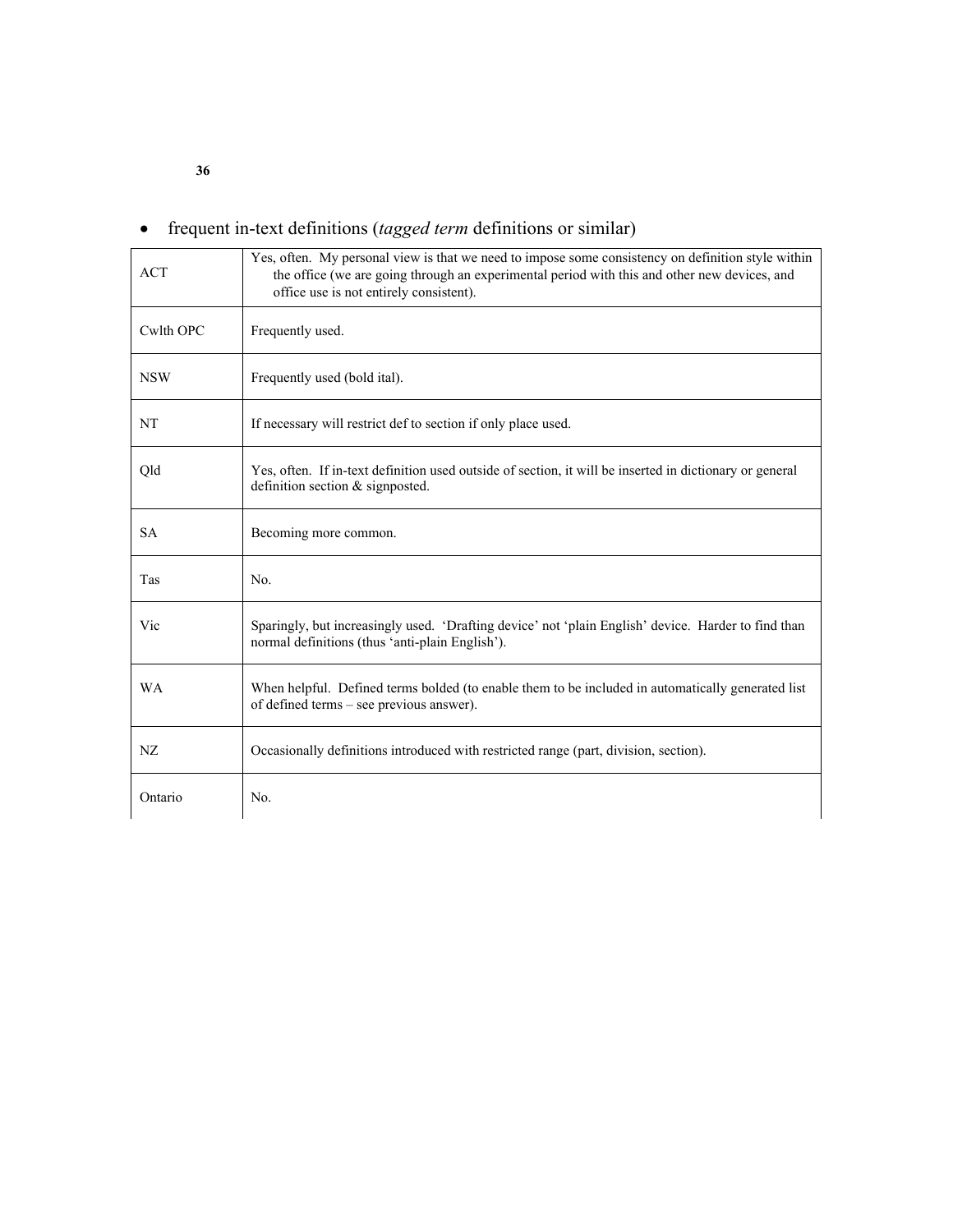| <b>ACT</b> | No. Considered too distracting (see WA comment). But cross-reference to definition sometimes<br>included in an explanatory note.                                                                           |
|------------|------------------------------------------------------------------------------------------------------------------------------------------------------------------------------------------------------------|
| Cwlth OPC  | Sometimes (e.g. Tax Code Acts). At drafter's discretion.                                                                                                                                                   |
| <b>NSW</b> | No                                                                                                                                                                                                         |
| NT         | No.                                                                                                                                                                                                        |
| Old        | No. Highlighting (bold italic) only at point of definition.                                                                                                                                                |
| <b>SA</b>  | No.                                                                                                                                                                                                        |
| Tas        | Definitions bolded and put in quotes [at point of definition. In Tas style, no highlighting of defined<br>terms elsewhere]                                                                                 |
| Vic        | Experiments in some regulations. One experiment grouping defined terms at bottom of page<br>(labour intensive, but could be automated). Generally too distracting.                                         |
| <b>WA</b>  | No. Too distracting. 'the technique is considered potentially misleading as the context, the<br>Interpretation Act, and other things can affect the meaning of terms even though they are not<br>defined'. |
| NZ         | No. [boldface used in def itself, though]                                                                                                                                                                  |
| Ontario    | No.                                                                                                                                                                                                        |

# • highlighting of defined terms (e.g. by asterisk\*) [ie apart from the def itself]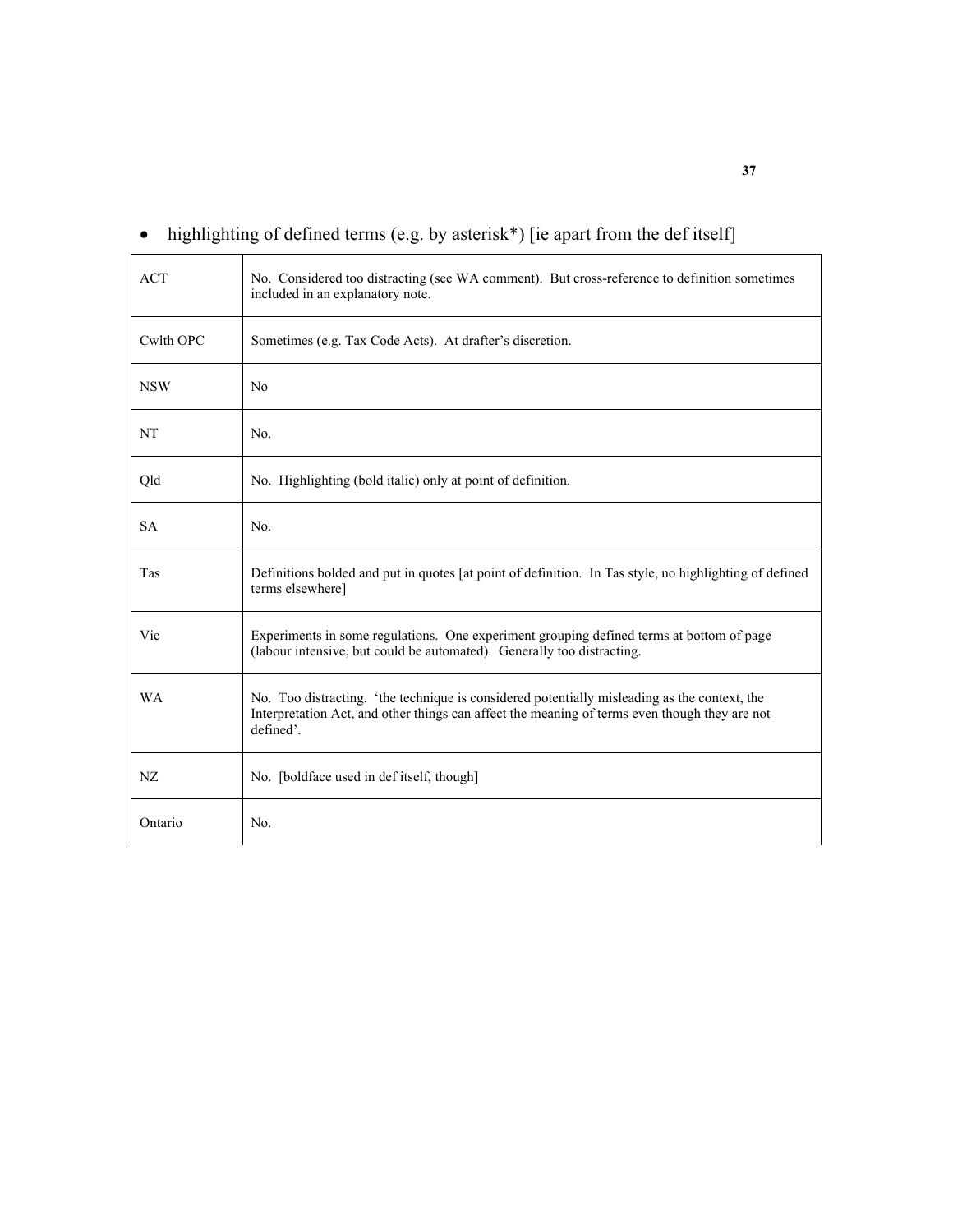# • relaxation of single sentence/single provision rule

| <b>ACT</b> | No. Single sentence rule listed as 'plain English' rule of thumb (drafters' checklist), despite some<br>PE literature which regards single sentence/single provision rule as anti-plain English (leading to<br>complexity of legislative sentences). |
|------------|------------------------------------------------------------------------------------------------------------------------------------------------------------------------------------------------------------------------------------------------------|
| Cwlth OPC  | No requirement to draft in single-sentence provisions. But not routinely 'relaxed'.                                                                                                                                                                  |
| <b>NSW</b> | Yes, sparingly.                                                                                                                                                                                                                                      |
| <b>NT</b>  | No                                                                                                                                                                                                                                                   |
| Qld        | No.                                                                                                                                                                                                                                                  |
| <b>SA</b>  | Very occasionally.                                                                                                                                                                                                                                   |
| Tas        | No.                                                                                                                                                                                                                                                  |
| Vic        | No absolute rule – occasionally used. Query whether 'plain English' practice (as such) – used in<br>the past.                                                                                                                                        |
| <b>WA</b>  | Not widely                                                                                                                                                                                                                                           |
| NZ         | Very occasionally ( $\&$ when done, semi-colon rather than period used to separate sentences). Not<br>encouraged.                                                                                                                                    |
| Ontario    | Yes, but only in limited circumstances.                                                                                                                                                                                                              |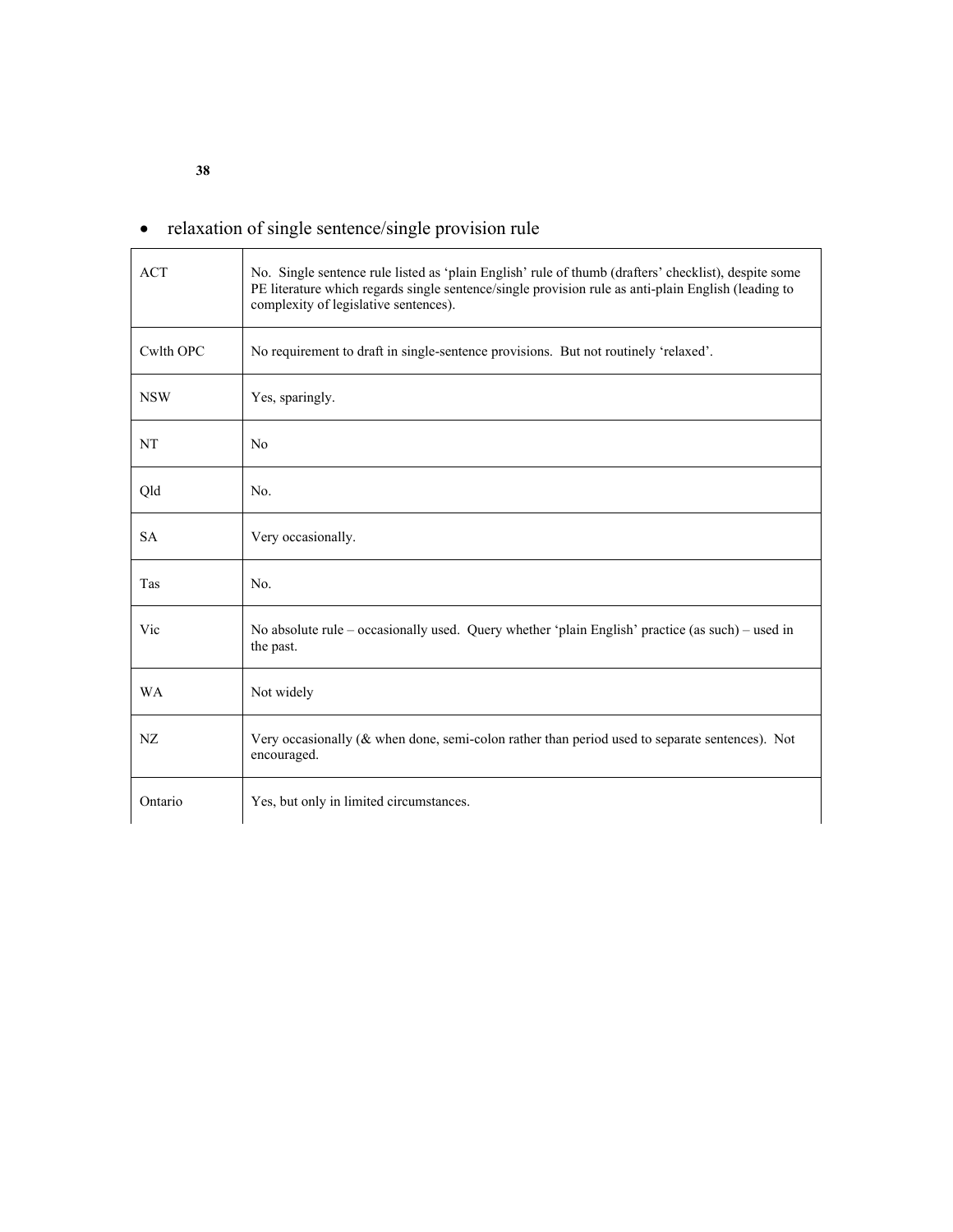| <b>ACT</b> | Yes. No more than 5 subsections/section; 5 paragraphs/subsection; 5 lines/provision. But rules of<br>thumb only (see drafters' checklist).                                                    |
|------------|-----------------------------------------------------------------------------------------------------------------------------------------------------------------------------------------------|
| Cwlth OPC  | No explicit rules generally. Rules for tax law improvement drafting, however.                                                                                                                 |
| <b>NSW</b> | 5-line rule, but flexible.                                                                                                                                                                    |
| NT         | Yes, but not by set number of words or grammar checkers.                                                                                                                                      |
| Qld        | 5 lines maximum without paragraphs. Preference to limit length if possible.                                                                                                                   |
| <b>SA</b>  | Not particularly.                                                                                                                                                                             |
| Tas        | Yes.                                                                                                                                                                                          |
| Vic        | No formal rule, but longstanding informal policy that sentence/provision length shouldn't be too<br>long.                                                                                     |
| <b>WA</b>  | Try to keep short, but no inflexible limit.                                                                                                                                                   |
| NZ         | Encouraged to break section after 6 subsections. Short sentences preferable, but use of<br>paras/subparas tends to support longer sentences without unduly reducing readability/accessibility |
| Ontario    | Encourage short sentences and short provisions.                                                                                                                                               |

# • limits on sentence length & provision length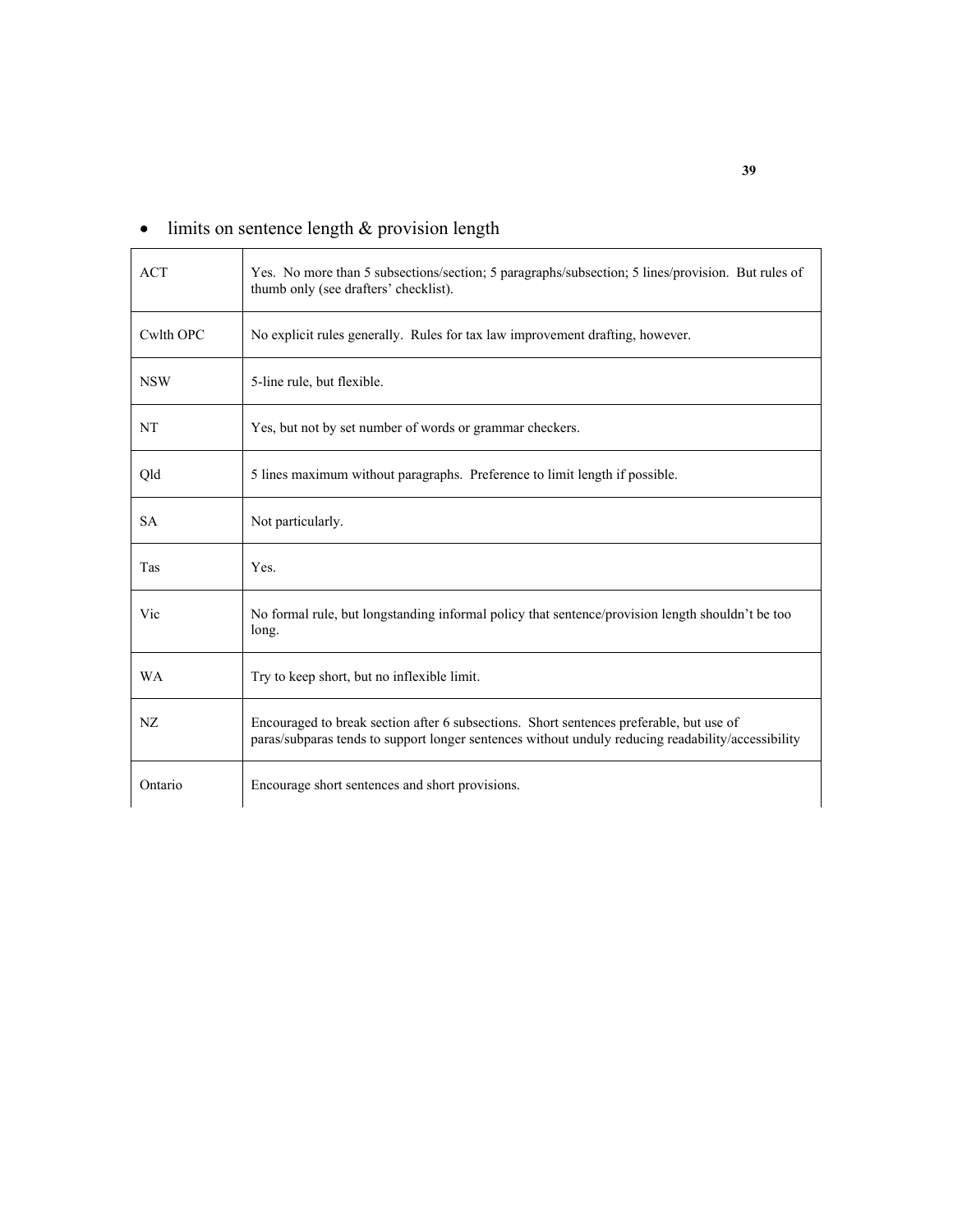• other special features (e.g. bias towards rewriting for 'plain English' style when amending rather than minimal textual amendment)

| <b>ACT</b> | Rewriting when amending actively pursued (smallest text unit or units rewritten rather than textual<br>amendments). But not for minor & consequential amendments. Depends on situation (e.g. see<br>OPC comments below). I personally tend to think that a problem with too aggressive a rewriting<br>policy is that it presumes adequate explanatory memoranda and 2nd reading speech material to<br>explain actual change. This assumption may not always be relied on (PCO doesn't prepare these<br>documents). See Vic comment below. |
|------------|-------------------------------------------------------------------------------------------------------------------------------------------------------------------------------------------------------------------------------------------------------------------------------------------------------------------------------------------------------------------------------------------------------------------------------------------------------------------------------------------------------------------------------------------|
| Cwlth OPC  | Plain English rewriting decided on a case-by-case basis. Preference towards rewriting, but depends<br>on instructions and situation (e.g. judicial interpretation, political considerations, e.g. keeping Bill<br>size small).                                                                                                                                                                                                                                                                                                            |
| <b>NSW</b> | Rewriting whenever appropriate $\&$ if time permits.                                                                                                                                                                                                                                                                                                                                                                                                                                                                                      |
| NT         | No.                                                                                                                                                                                                                                                                                                                                                                                                                                                                                                                                       |
| $\rm Qld$  | Yes, with authority from instructor                                                                                                                                                                                                                                                                                                                                                                                                                                                                                                       |
| <b>SA</b>  | Some rewriting, as far as reasonably appropriate.                                                                                                                                                                                                                                                                                                                                                                                                                                                                                         |
| Tas        | Usually minimal textual amendment.                                                                                                                                                                                                                                                                                                                                                                                                                                                                                                        |
|            |                                                                                                                                                                                                                                                                                                                                                                                                                                                                                                                                           |
| Vic        | Bias towards rewriting wherever possible. View that it is easier for people to read a complete<br>provision rather than amendments. Rewritten text required to conform to style current at time of<br>rewriting.<br>Free rein over primary Act structures.<br>Explanatory memorandum begun to be published with certain selected Acts, more generally in<br>annual bound volumes. But standard of explanatory memorandums not good. If standard were to<br>improve, could considerably assist readers.                                    |
| <b>WA</b>  | 'Usually replace more than the minimal amount if there are multiple changes, but generally would<br>not encourage excessive rewriting based only on stylistic preference'.                                                                                                                                                                                                                                                                                                                                                                |
| NZ.        | Informal drafters' meeting once a month to discuss drafting issues $\&$ swap techniques (shifting<br>attendance). Work of group recently led to revision of amending formulas in style manual.                                                                                                                                                                                                                                                                                                                                            |